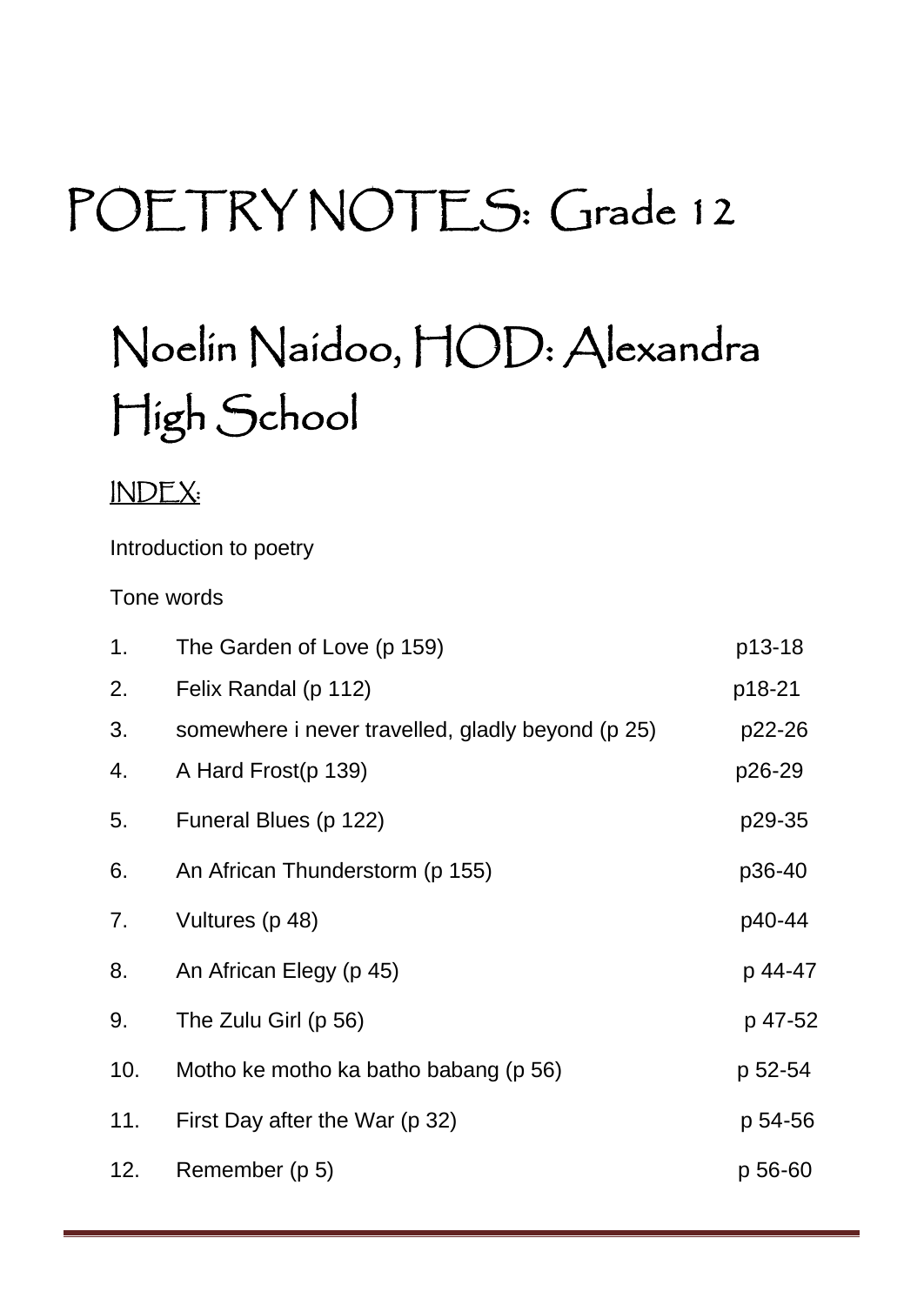# **INTRODUCTION TO POETRY**

Terms you must be familiar with:

- $\triangleright$  Theme
- $\triangleright$  Intention
- $\triangleright$  Style
- $\triangleright$  Diction
- $\triangleright$  Tone
- Mood
- $\triangleright$  Form
- $\triangleright$  Rhythm
- $\triangleright$  Rhyme
- $\triangleright$  Imagery
- $\triangleright$  Symbolism

# **Theme:**

It is the subject, central idea or underlying thought. It is sometimes also equated with the meaning or sense of piece of writing.

# **Intention:**

The reason or motive the poet had for writing his poem. The poet may want: \* to persuade \* to defend, \* to express hatred / scorn \* to protest, \* to praise, \* to argue,  $*$  to express love,  $*$  to flatter,  $*$  to warn,  $*$  to criticise,  $*$  to evoke sympathy,

 $*$  to enrage,  $*$  to mock,  $*$  to incite, etc.

# **Style:**

It is the manner in which a poet or writer expresses himself, his distinctive traits or the individual manner in which he uses the language at his disposal. It includes many aspects but sometimes it helps to look at the period in which the poem or work was written to determine the poet's style. Sometimes it is useful to sum up a poet's style in a word or two: \* colloquial, conversational, \* emotive, \* factual, \* humorous, \* idiomatic, \* sensational, \* succinct, \* terse, \* technical, \* clichéd, etc.

# **Diction:**

This refers to the poet's vocabulary or choice of words. The choice of words and the order thereof, is intention to suit the poet's purpose. Remember that words do not always have a fixed meaning: their exact meaning depends of their context. The sound of words may be important as well. Every word used by poet must be seen as a way to enhance his intention.

#### **Tone:**

It is the poet's attitude towards his subject and towards his readers. The tone can only be determined once one has examined the poem thoroughly. The tone may also vary within a poem.

Examples of tone: \* sincere, \* humorous, \* forceful, \* critical, \* sarcastic, \* ironical, \* loving, \* sentimental, \* joyful, \* melancholy, \* bitter, \* mocking, etc.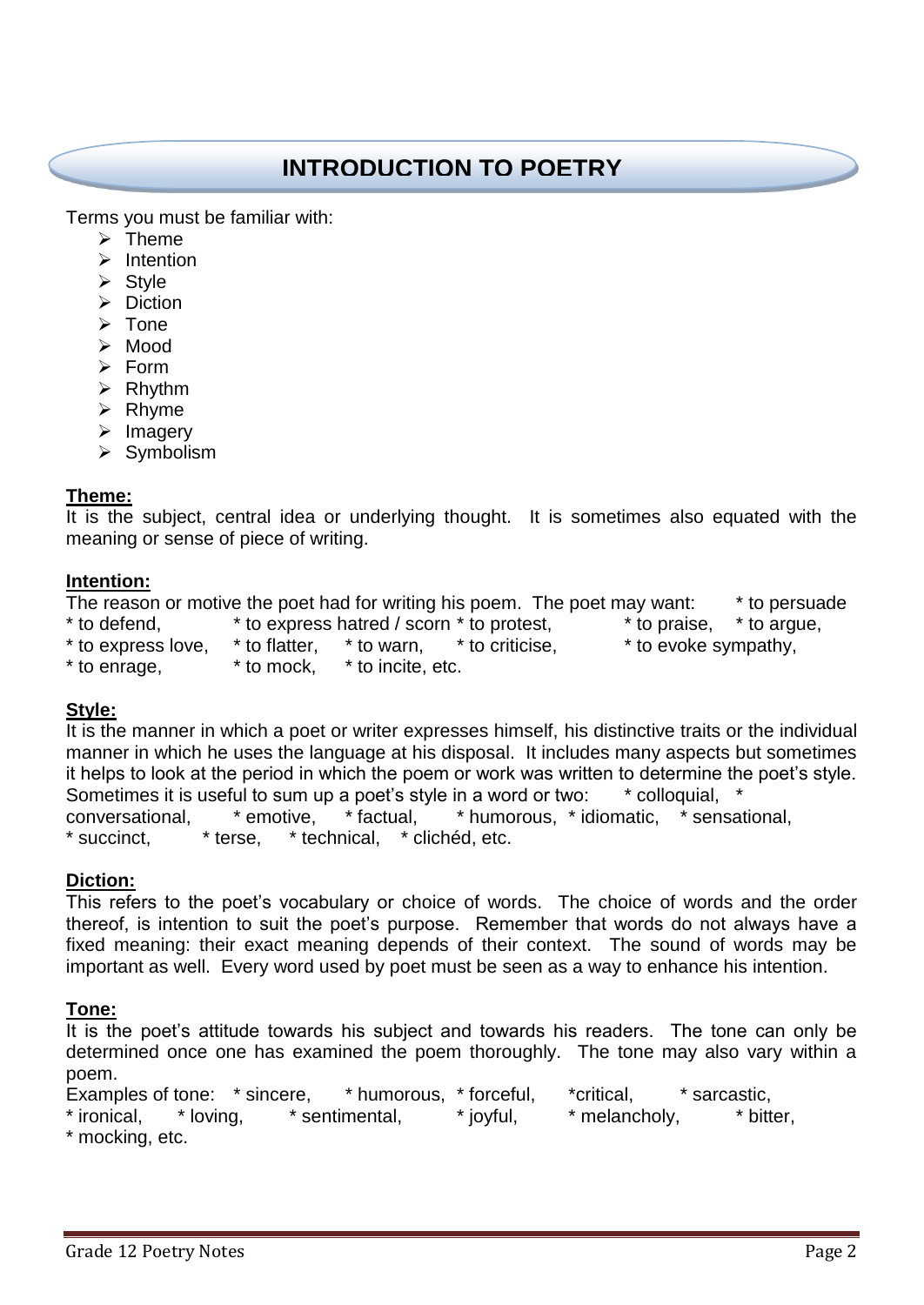# **Mood:**

Mood or feeling is a term used to refer to the atmosphere the poet creates within his particular work. It is related to the tone and in some ways mood may also be said to reflect the poet's attitude towards his subject matter.

| FORM: or structure and it may be rigid and prescribed or loose and undefined.                                                                                                                                                                                                                                                                                                          |  |                                                           |  |  |  |  |
|----------------------------------------------------------------------------------------------------------------------------------------------------------------------------------------------------------------------------------------------------------------------------------------------------------------------------------------------------------------------------------------|--|-----------------------------------------------------------|--|--|--|--|
|                                                                                                                                                                                                                                                                                                                                                                                        |  |                                                           |  |  |  |  |
| <u>BALLAD:</u><br>Most ballads started as songs passed on from one<br>generation to the next. Characteristics: * fast moving story,<br>* rhythm is pronounced * rhyme pattern (usually rhyming<br>couplets or alternate rhymes) and * metre is usually iambic.<br>Poems in short stanzas narrating popular story without<br>rhyme pattern or unpronounced rhythm, is narrative poetry. |  | Entertains the readers<br>by<br>telling a dramatic story. |  |  |  |  |
| METRE:<br>Poetic rhythm determined by character and number of feet.<br><b>IAMBIC:</b> unstressed syllable followed by a stressed syllable.<br><b>TROCHIAC:</b> stressed syllable followed by an unstressed<br>syllable.                                                                                                                                                                |  |                                                           |  |  |  |  |
| ODE:<br>Poem often in the form of an address and in exalted style, in<br>praise of something/one. It is exalted in both feelings and<br>expression, written in rhymed stanzas.                                                                                                                                                                                                         |  | Expresses<br>the<br>speaker's<br>admiration.              |  |  |  |  |
| ELEGY:<br>Song of lamentation or morning that honours someone<br>/thing that has died. Subject matter is treated in a suitable<br>serious fashion. The tone is sad and mournful with a slow<br>rhythm.                                                                                                                                                                                 |  | <b>Expresses</b><br>the<br>speaker's<br>sorrow.           |  |  |  |  |
| <b>LYRIC POETRY:</b><br>Originates also in songs. It is much more emotive that<br>usually conveys feelings. It is typically a short poem that<br>deals with a single theme or idea.                                                                                                                                                                                                    |  | Expresses<br>the<br>speaker's<br>feelings.                |  |  |  |  |
| AN ALLEGORY                                                                                                                                                                                                                                                                                                                                                                            |  |                                                           |  |  |  |  |

It is the representation of abstract ideas or principles by characters. Once again the allegory makes use of the story form, and it is long, but it either has a religious theme or it contains a moral warning, or offers advice to the reader, e.g. "Animal Farm"

# **Rhythm:**

Rhythm is the follow of words or 'beat' in a poem. It is the repetition or recurrence of stress. Metre is the term used to describe the measurement of regular rhythm.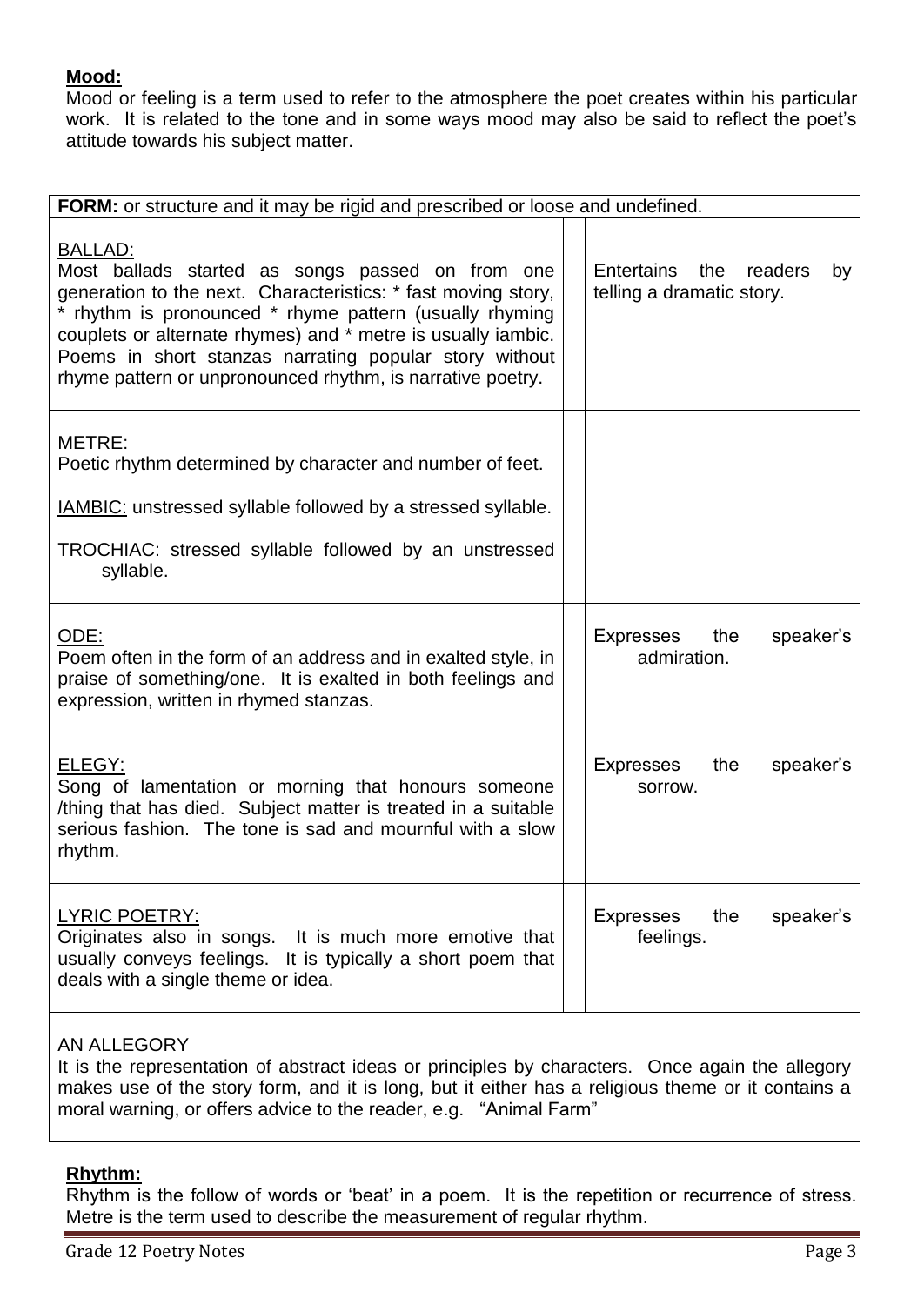The function of rhythm is to emphasise or endorse the meaning of the words in a poem. It can also help create a particular mood or atmosphere, convey a particular theme or set a particular pace.

# **Rhyme:**

It is the repetition of similar sounds.

- a) End rhyme: rhyme occurs at the end of lines of verse. (*time; crime*)
- b) Half rhyme: words do not fully rhyme but there is a similarity in sound. (*work; pitchfork*)
- c) Internal rhyme: a word in the middle of the verse line, rhymes with the word at the end of the verse line. (*"*In mist or *cloud,* on mast or *shroud*,)

#### **Imagery:**

It is the use of word pictures or images that usually appeal to our senses but they may also appeal to the heart or the mind.

### **Figures of speech:**

Words, phrases or expressions used in a manner other than their literal meaning in order to produce a special effect. It is important to know how figures of speech work.

| <b>POETIC DEVICES &amp; FIGURES OF SPEECH</b>                                                                                                                                                   | <b>FUNCTION / EFFECT (N.B.)</b>                                                                            |
|-------------------------------------------------------------------------------------------------------------------------------------------------------------------------------------------------|------------------------------------------------------------------------------------------------------------|
| Figures of speech based on associated ideas                                                                                                                                                     |                                                                                                            |
| <b>METONYMY:</b><br>Substitution of the name of something for that of<br>the thing meant, e.g.<br>"And ploughs down palaces, and thrones,<br>and towers."                                       | It may serve to emphasize a certain aspect of<br>the person or object concerned.                           |
| SYNECDOCHE:<br>A part is named but the whole is meant/<br>understood, OR the whole is named but only part<br>is meant/understood, e.g.<br>" his back to the five<br>thin healthy head grazing." | It may serve to emphasize the aspect which<br>is selected, but often it is just a case of<br>common usage. |
| <b>HYPERBOLE:</b><br>Exaggerated statement. Not meant to be taken<br>literally,                                                                                                                 | emotion<br>It.<br>expresses<br>intense<br>and<br>emphasizes the fact stated.                               |
| LITOTES:<br>Ironical understatement, esp. expressing an<br>affirmative by the negative of its contrary.                                                                                         | It emphasizes the statement.                                                                               |

### EUPHEMISM:

Substitution of vague or mild expression for harsh or direct one, e.g. "He passed away" is a euphemism for "He died".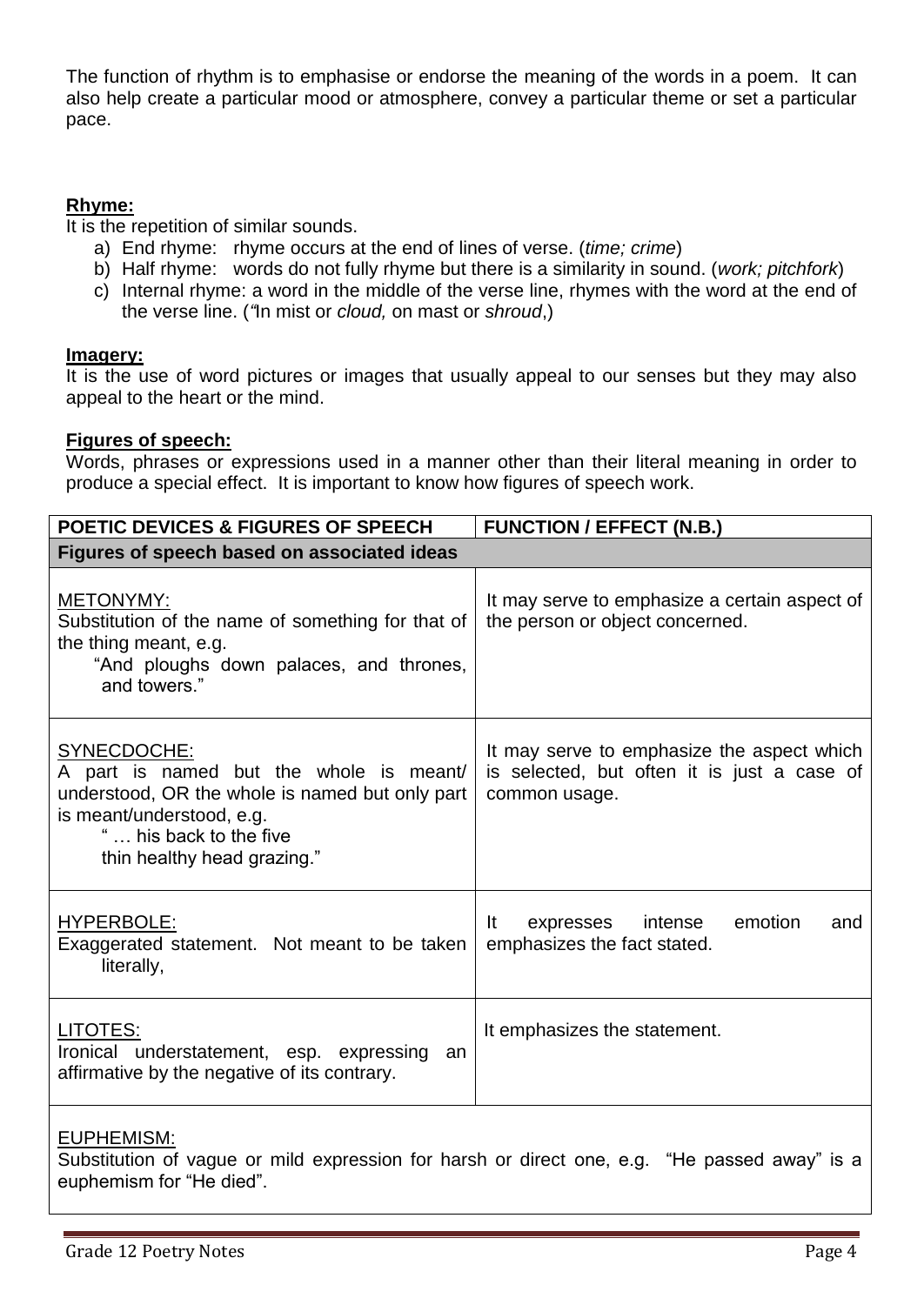| Other useful terminology                                                                                                                                                              |                                                                                                                                                                                                                                                                                                                                                            |  |  |  |
|---------------------------------------------------------------------------------------------------------------------------------------------------------------------------------------|------------------------------------------------------------------------------------------------------------------------------------------------------------------------------------------------------------------------------------------------------------------------------------------------------------------------------------------------------------|--|--|--|
| <b>RHETORICAL QUESTION:</b><br>Asked not for information but to produce effect.                                                                                                       | It emphasizes the fact stated. It draws<br>attention to the statement and makes the<br>reader stop and think.                                                                                                                                                                                                                                              |  |  |  |
| APOSTROPHE:<br>The poet addresses an inanimate object, or an<br>absent person.                                                                                                        | It creates a sense of immediacy; it makes the<br>person or object addressed seem closer and<br>more real.<br>When an inanimate object is addressed it is,<br>of course, personified.                                                                                                                                                                       |  |  |  |
| <u>PATHOS:</u><br>Quality in writing that excites pity or sadness.                                                                                                                    | Excites pity or sadness.                                                                                                                                                                                                                                                                                                                                   |  |  |  |
| <b>ENJAMBMENT:</b><br>Continuation of sentence beyond end of line, e.g.<br>"His state<br>Is kingly; thousands at his bidding speed<br>And post o'er land and ocean without rest:"     | It suggests continuation, so strengthens the<br>meaning of lines which state that something<br>is going on without stopping; it creates a<br>fluent movement or helps create a restful<br>mood; Sometimes it emphasizes the last<br>word of one line and the first word of the next<br>line if the end of the first line occurs at an<br>unusual position. |  |  |  |
| <b>INVERSION:</b><br>Reversal of normal, grammatical order of words,<br>e.g.<br>"How with this rage shall beauty hold a plea<br>Whose action is no stronger than a flower,<br>,,<br>. | It may create a jerky rhythm suggesting<br>restlessness, intense emotion, etc; it often<br>serves to lift out certain words by placing<br>them at the beginning or end of a line, or<br>sentence, in an unusual position.                                                                                                                                  |  |  |  |
| SATIRE:<br>Ridiculing prevalent vices or follies e.g.<br>"Tis with our judgments as our watches, none<br>Go just alike, yet each believes his own."                                   | Causes amusement/makes fun of people/<br>shows things or people up as fools/influences<br>the reader's response.                                                                                                                                                                                                                                           |  |  |  |
| <b>DRAMATIC IRONY:</b><br>The audience/reader is aware of a fact which the<br>speaker is unaware of. This gives the speaker's<br>words a double meaning.                              | creates tension and links characters,<br>It.<br>events or themes.                                                                                                                                                                                                                                                                                          |  |  |  |
|                                                                                                                                                                                       |                                                                                                                                                                                                                                                                                                                                                            |  |  |  |

# UNDERSTATEMENT:

Represents something as less than it really is: After the floods, when things were carried away by the water, we say "We've had some rain."

# CLIMAX: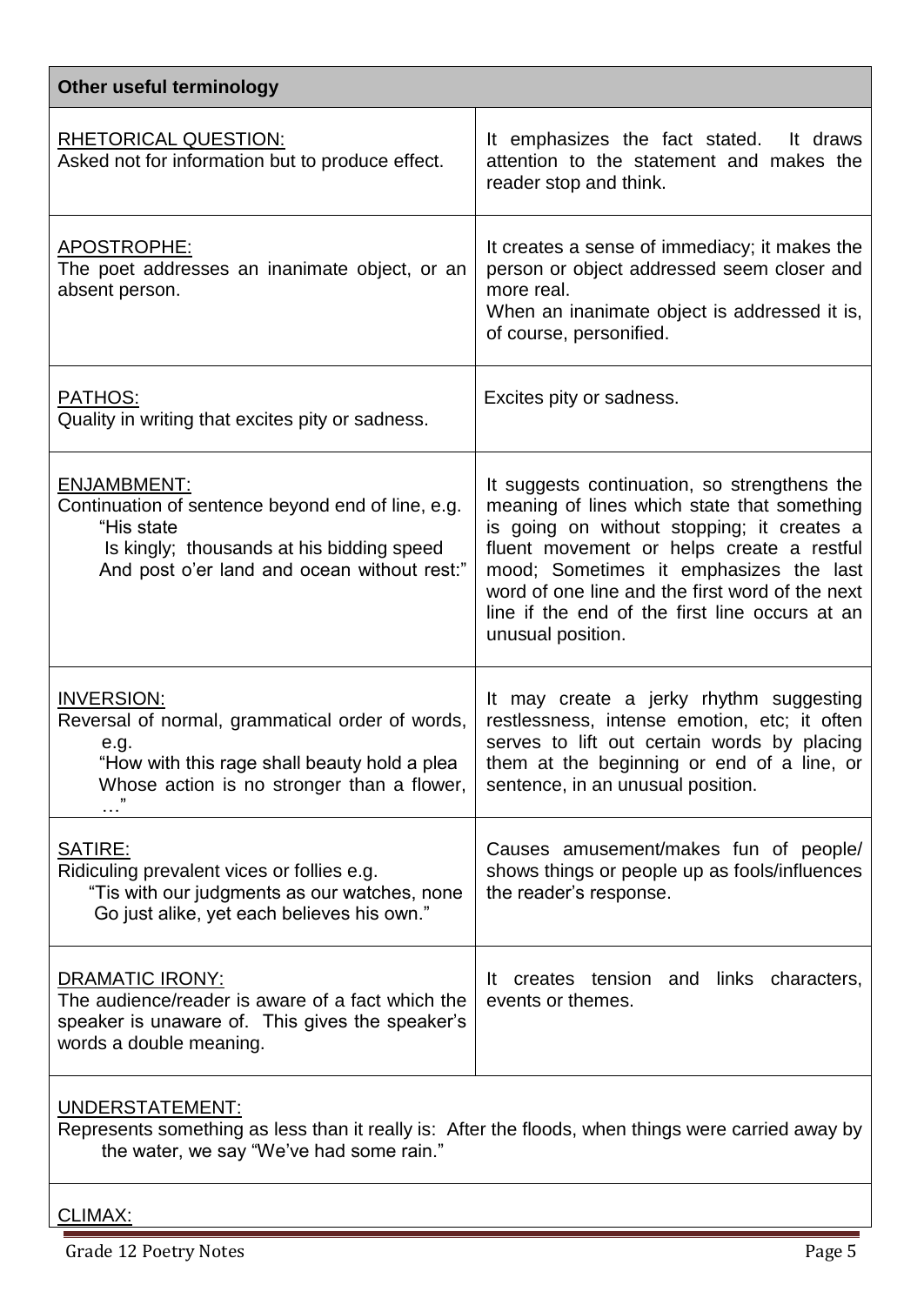| Event or point of greatest intensity or interest.                                                                                                                                                                                                                                                              |                                                                                                                |  |  |  |  |  |
|----------------------------------------------------------------------------------------------------------------------------------------------------------------------------------------------------------------------------------------------------------------------------------------------------------------|----------------------------------------------------------------------------------------------------------------|--|--|--|--|--|
| <u>ANTI-CLIMAX:</u><br>Ineffective end to anything that has a suggested<br>climax.                                                                                                                                                                                                                             | Creates a let-down feeling, suggests a<br>feeling of disappointment / dissatisfaction.                         |  |  |  |  |  |
| <b>ALLUSION:</b>                                                                                                                                                                                                                                                                                               | Reference to a specific person, place, event or literary work in the course of a poem.                         |  |  |  |  |  |
| ELISION:<br>Letter(s) left out to intensify the rhythm.                                                                                                                                                                                                                                                        |                                                                                                                |  |  |  |  |  |
| <b>EPIGRAM:</b><br>It is a short, concise statement but has a deeper<br>meaning                                                                                                                                                                                                                                | Creates the atmosphere before a poem.                                                                          |  |  |  |  |  |
| Figures of speech based on comparison or resemblance.                                                                                                                                                                                                                                                          |                                                                                                                |  |  |  |  |  |
| PERSONIFICATION:<br>Attribute human qualities to thing or quality.                                                                                                                                                                                                                                             | It makes the scene more vivid or the action<br>more forceful.                                                  |  |  |  |  |  |
| SIMILE:<br>Comparison between two things, using like or as.                                                                                                                                                                                                                                                    | Makes the picture more vivid and helps to<br>convey more accurately how the writer<br>experienced a sensation. |  |  |  |  |  |
| Makes the writer's experience clearer and<br>METAPHOR:<br>Calling something by a name to an object/person<br>more vivid and conveys a depth of meaning<br>which is not literally applicable to it.<br>by calling up numerous associations in the<br>mind of the reader.<br>Makes the description more compact. |                                                                                                                |  |  |  |  |  |
| Figures of speech based on contrast or differences                                                                                                                                                                                                                                                             |                                                                                                                |  |  |  |  |  |
| PUN:<br>Uses the double meaning of a word or phrase for suggestive and humorous purposes.                                                                                                                                                                                                                      |                                                                                                                |  |  |  |  |  |
| PARADOX:<br>A statement which is self-contradictory but which contains some truth. "One has to be cruel to be<br>kind."<br>Punishing a child who plays with the electric socket may seem cruel, but is kind, because if you<br>don't he/she may be electrocuted.                                               |                                                                                                                |  |  |  |  |  |
| OXYMORON:<br>A paradox contained in two words: "rotten beauty".<br>A beautiful girl with low morals is outwardly beautiful, but inside she is rotten.                                                                                                                                                          |                                                                                                                |  |  |  |  |  |
| <b>Grade 12 Poetry Notes</b><br>Page 6                                                                                                                                                                                                                                                                         |                                                                                                                |  |  |  |  |  |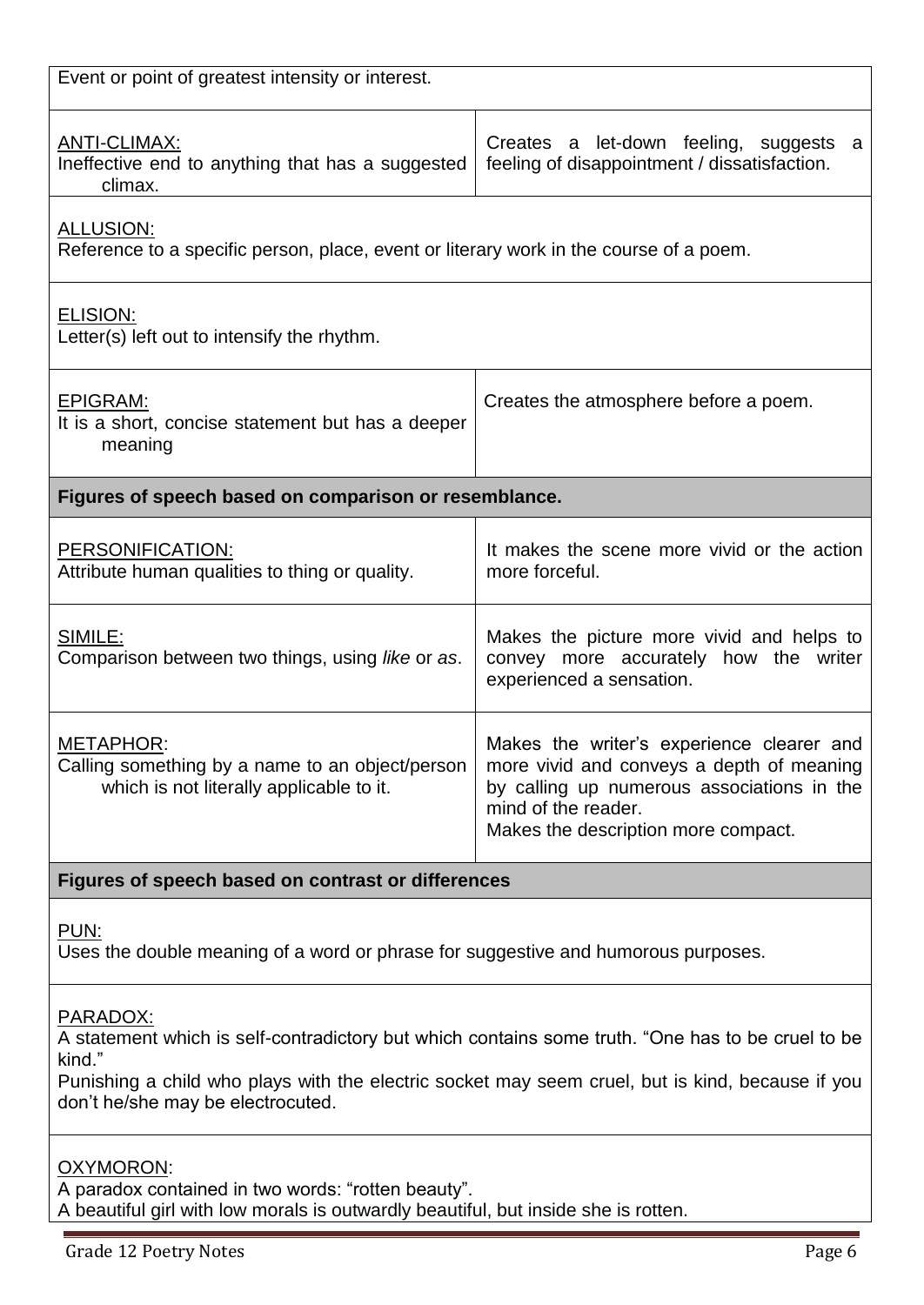# ANTITHESIS:

Opposites are contrasted or balanced in two clauses or phrases.

"The years to come seemed waste of breath

A waste of breath the years beyond."

(N.B. Antithesis contains no contradiction or seeming contradiction, it is merely opposites/ contrasts)

| SARCASM:                                                                                 | Expresses feelings, serves to reveal the                                                                                                  |
|------------------------------------------------------------------------------------------|-------------------------------------------------------------------------------------------------------------------------------------------|
| Bitter or wounding remark, ironically worded                                             | speaker's attitudes or feelings towards the                                                                                               |
| taunt.                                                                                   | person meant/addressed.                                                                                                                   |
| <b>IRONY:</b><br>Expression of meaning by language of opposite<br>or different tendency. | It expresses the speaker's feelings and<br>attitude towards the person/thing he is<br>discussing. It is usually used to create<br>humour. |

# INNUENDO:

When something is hinted at without actually saying it.

# **Sound devices:**

The following are not strictly figures of speech, although they are often classified as such. It is where the sound of words is just as significant as the meaning of the words.

| <b>ALLITERATION:</b><br>Repetition of beginning consonant sounds, at<br>short intervals, of different words, e.g.<br>my dongas<br>and my ever-whirling dust,<br>My death "                      | Links important words and emphasizes them.<br>Imitates sounds mentioned in the poem.<br>Influences the rhythm, either slowing down the<br>tempo, or increasing it, depending on whether<br>the words are long or short and whether the<br>sounds are clipped or drawn-out. |
|-------------------------------------------------------------------------------------------------------------------------------------------------------------------------------------------------|----------------------------------------------------------------------------------------------------------------------------------------------------------------------------------------------------------------------------------------------------------------------------|
| ASSONANCE:<br>Repetition of vowel sounds in two or more<br>words, without the repetition of the same<br>consonant, e.g.<br>"And all is seared with trade, bleared,<br>with toil. "<br>smeared   | Creates vivid aural images by imitating the<br>sounds of objects mentioned in the poem.                                                                                                                                                                                    |
| ONOMATOPOEIA:<br>Forming words from sounds that resemble<br>those associated with the<br>object<br>or -<br>suggestive of its qualities, e.g. "The buzz saw<br>snarled and rattled in the yard " | Imitates the sounds referred to. Helpsto create<br>a vivid aural picture and make the scene more<br>immediate and real to the reader.                                                                                                                                      |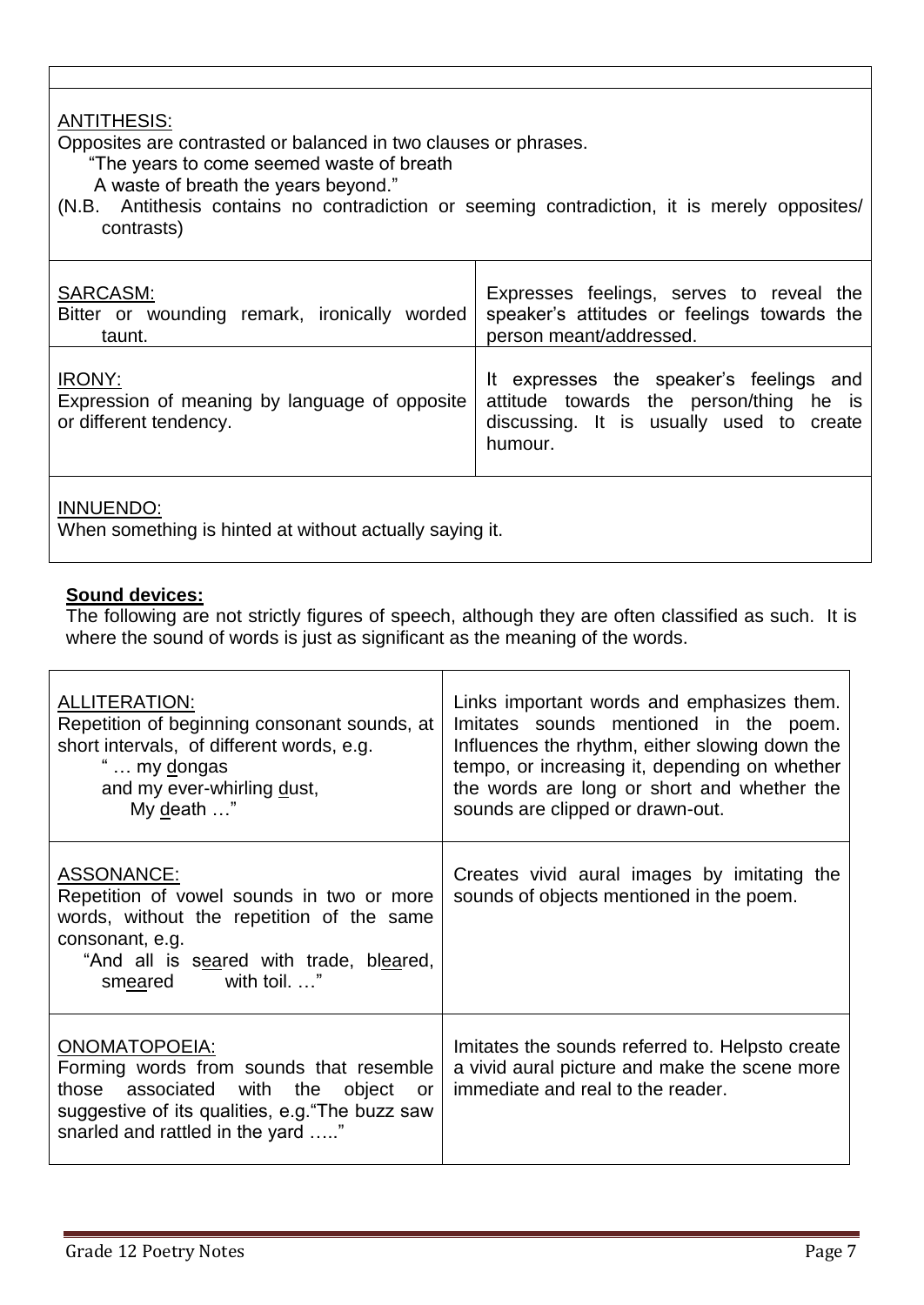# **Symbolism:**

A symbol is any word or object which represents or suggests an idea.

# **Hints for analysing a poem:**

- Regard every poem as a masterpiece! Instead of finding fault, look for positive aspects.
- Keep an open mind and allow yourself to be influenced by the poet's voice.
- Read a poem at least three times before analysing it in depth.
- It is the WHOLE poem that counts. Begin with the poem as a whole, move to its individual parts, then return to the poem as a whole again.

# **Useful method of analysing a poem:** (there are other ways as well)

- $\checkmark$  Read the poem a number of times, aloud, if possible.
- $\checkmark$  Ask yourself what the poet is saying to the reader. Try to identify the subject and the theme.
- $\checkmark$  Consider what the poet's intention was when writing the particular poem.
- $\checkmark$  Analyse carefully the poet's diction. Ask yourself what type of language and style has been used. Look up any words you do not know/understand.
- $\checkmark$  Establish what feelings the poet evokes in the reader and then assess the mood of the poem.
- $\checkmark$  Look at the form of the poem as part of the poet's method of getting his message across.
- $\checkmark$  See what poetic devices (rhyme, rhythm, figures of speech, sound devices) the poet has used. Analyse them individually and assess what they contribute to the success of the poem.
- $\checkmark$  Identify any other outstanding or unusual features.
- $\checkmark$  Decide whether the poet has succeeded in is aim.

# **Poetry literary essay:**

This essay will be a shorter version. The structure of this literary essay is exactly the same as a prose literary essay.

# REMEMBER:

- ❖ Write in the third (objective) person.
- $\div$  Write in the present tense. (you are analysing the set work today)
- $\div$  Every argument MUST be supported from the poem.
- $\cdot$  Introduction and conclusion paragraph briefly rephrases question to show your point of view. (do you agree or not)
- \* Create a mind-map that contains the key aspects of the question. Under each aspect, identify examples from the poem to support aspect.
- Do not pass judgement (good/bad poem), only state whether the poet was successful as stated in question.
- \* Do not just retell what the poem is about or the historic background thereof, stick to the question.

\_\_\_\_\_\_\_\_\_\_\_\_\_\_\_\_\_\_\_\_\_\_\_\_\_\_\_\_\_\_\_\_\_\_\_\_\_\_\_\_\_\_\_\_\_\_\_\_\_\_\_\_\_\_\_\_\_\_\_\_\_\_\_\_\_\_\_\_\_\_\_\_\_\_

- \* Incorporate your knowledge of poetic devices. (learn them and know them well!!!!)
- $\div$  Write in paragraphs and logically.
- Stick to the word count, so avoid repetition and unnecessary examples.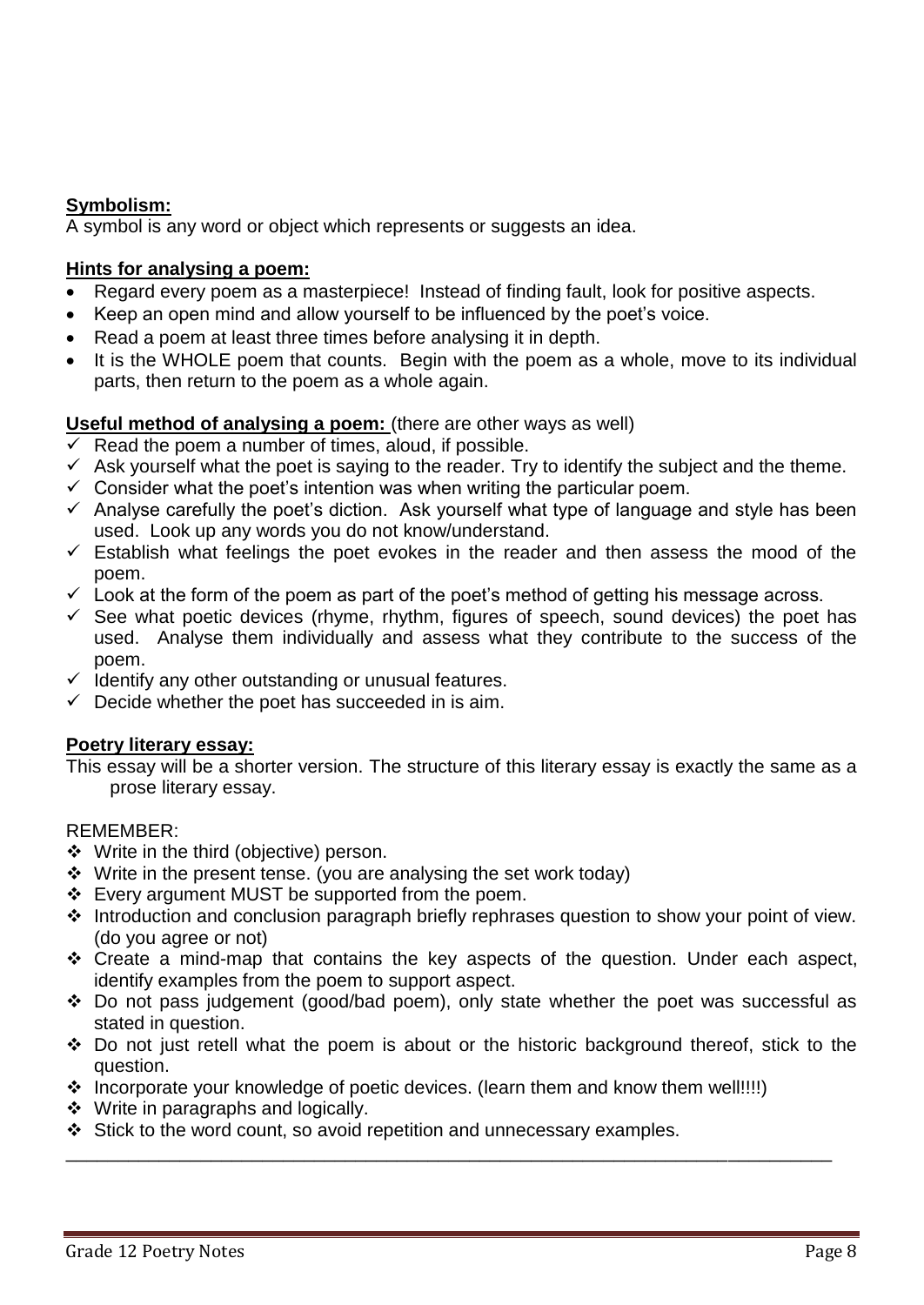# **SONNET**

A sonnet consists of 14 lines, usually iambic pentameters, with the exception of Gerhard Manley Hopkins' curtail sonnets (e.g. *Pied Beauty*) which were cut (or curtailed) to 10 lines in stanzas of 6 and 4 lines. They do however display a noticeable variation in rhyme scheme, the majority falling into either of two basic categories:

- (i) Shakespearian, Elizabethan or English sonnet, rhyming *abab cdcd efef gg* (i.e. three quatrains with a gathering together or focalisation of the three aspects of the theme expressed in each of the quatrains in the concluding couplet)
- (ii) Italian or Petrarchan sonnet, rhyming *abbaabba* and, with variations, *cdecde* (i.e. an octave which presents the main thrust or thesis of the poem, followed by the volta or resolution of the thesis in the sestet.

In a sonnet the poet has to express a SINGLE theme: a single idea, thought, emotion, experience, etc. English sonnets (written by English poets) into FOUR groups.

# A) **THE ITALIAN OR PETRARCHAN TYPE**

It was named after the Italian, Petrarch who lived in the  $14<sup>th</sup>$  century at the beginning of the Renaissance. He did not invent the verse form, but was the first to use it extensively to express his deep love for his beloved.

The Italian sonnet consists of TWO parts.

1. The first EIGHT lines (octave) in which the main theme is presented.

|       | LINE                          |                   |                                    | Rhyme scheme     |                                                                                                                                        |
|-------|-------------------------------|-------------------|------------------------------------|------------------|----------------------------------------------------------------------------------------------------------------------------------------|
|       | 2<br>3                        | <br>              | soon,<br>powers;<br>ours;          | a<br>B<br>B      | Only TWO rhymes used in<br>the octave.<br>(1) the $4^{th}$ , $5^{th}$ and $8^{th}$ lines                                               |
| CTAVE | 4<br>5<br>6<br>$\overline{7}$ | <br><br><br><br>. | boon!<br>moon,<br>hours<br>flowers | A<br>A<br>B<br>B | rhyme the FIRST line<br>the $3^{\text{rd}}$ , $6^{\text{th}}$ and<br>7 <sup>th</sup><br>(2)<br>rhyme with<br>the<br><b>SECOND line</b> |
|       | 8                             |                   | tune;                              | А                |                                                                                                                                        |
|       | THE BREAK                     |                   |                                    |                  |                                                                                                                                        |

There is a definite break in the thought, arrangement, etc. between the octave and the second part: the sestet

2. The last SIX lines (sestet) in which the poet presents the conclusion he has drawn from the theme presented in the octave.

# B) **THE ENGLISH OR SHAKESPEARIAN TYPE**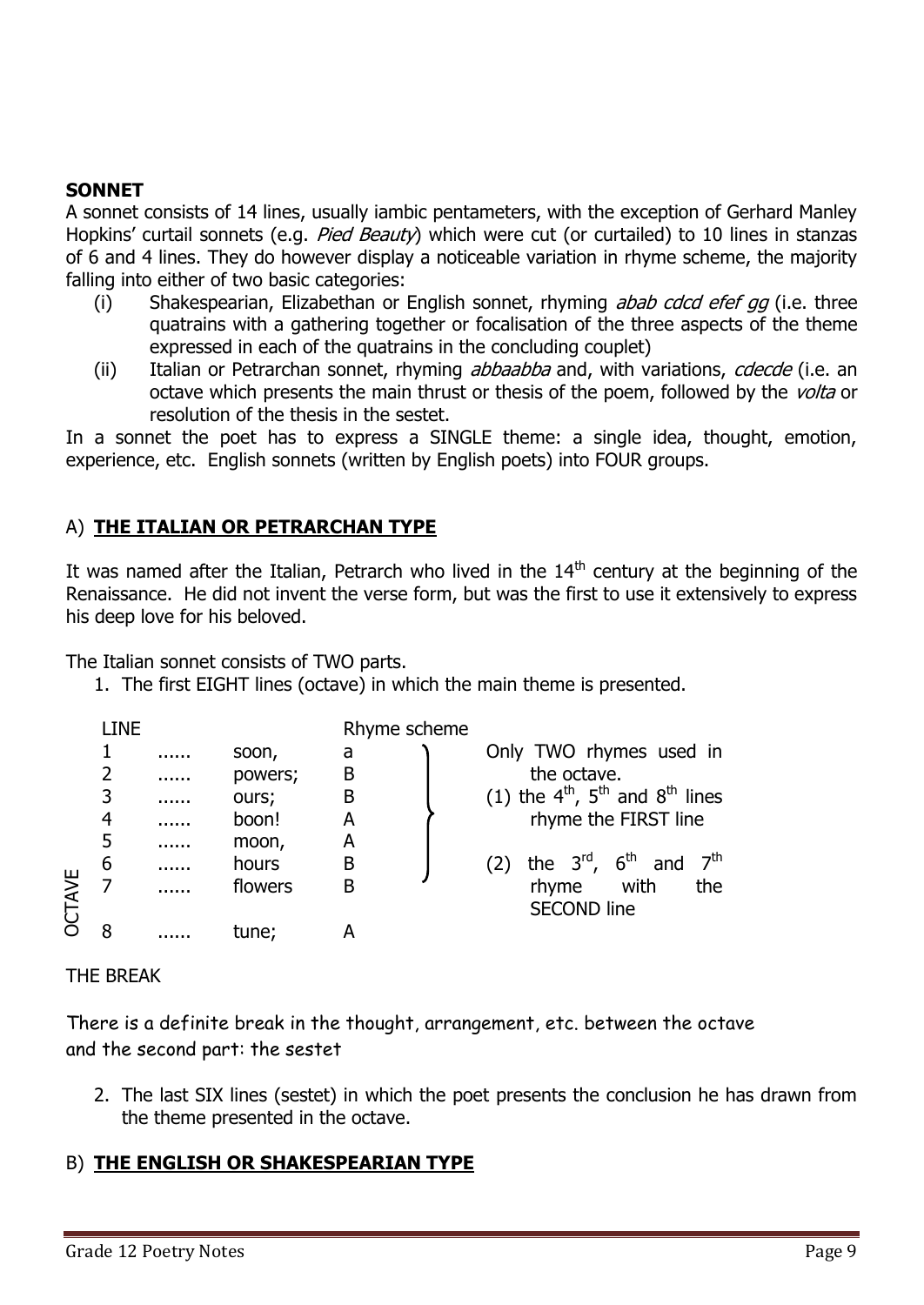During the Renaissance everything Italian was fashionable in England (and in most other European countries) and so, quite naturally, Petrarch's sonnet form was copied by many English poets.

Some of them, however, found the Italian sonnet form unsuitable and so they adapted it to suit their purpose.

This was done before Shakespeare's time, but because he used this new sonnet so magnificently it is sometimes called the Shakespearian sonnet.

In its typical form, the Shakespearian sonnet consists of:

- (1) Three quatrains (four lines) in which its theme (an emotion, a thought, an idea, etc.) is presented and developed;
- (2) and of a rhyming couplet (two lines) in which the poet states the conclusion he has drawn from the theme which is presented in the first twelve lines.

But there are many variations of this form, the most important being the sonnet where the first TWO quatrains are used as an octave; the last quatrain and the rhyming couplet are used as the sestet. In this variation there is NOT such a sharp break (marked division) between the octave and sestet, although it does have a PAUSE there.

The layout of the TYPICAL Shakespearian sonnet.

| FIRST<br>QUATRAIN  | <b>LINE</b><br>$\begin{array}{c} 1 \\ 2 \\ 3 \\ 4 \end{array}$ | <br>. | sea<br>power,<br>plea,<br>flowers, | Rhyme<br>scheme<br>A<br>B<br>A<br>B | There are SEVEN rhymes<br>There are TWO rhymes in each<br>quatrain:<br>(1) the FIRST line rhymes with<br>the THIRD line |
|--------------------|----------------------------------------------------------------|-------|------------------------------------|-------------------------------------|-------------------------------------------------------------------------------------------------------------------------|
| SECOND<br>QUATRAIN | 5<br>6<br>7<br>8                                               |       | cut<br>days,<br>stout<br>decays?   | C<br>D<br>$\overline{C}$<br>D       | The SECOND line rhymes<br>(2)<br>with the FOUTH line.                                                                   |
| HIRD<br>QUATRAIN   | 9<br>10<br>11<br>12                                            |       | alack!<br>hid?<br>back,<br>forbid? | E<br>F<br>E<br>F                    | (3) The FIRST and THIRD lines<br>rhyme;<br>do<br>the<br>SO<br><b>SECOND</b><br><b>FOURTH</b><br>and<br>lines.           |
| <b>OUPLET</b>      | 13<br>14                                                       |       | might,<br>bright.                  | G<br>G                              | (4) The Shakespearian<br>(5) sonnet is always concluded<br>with RHYMED couplet                                          |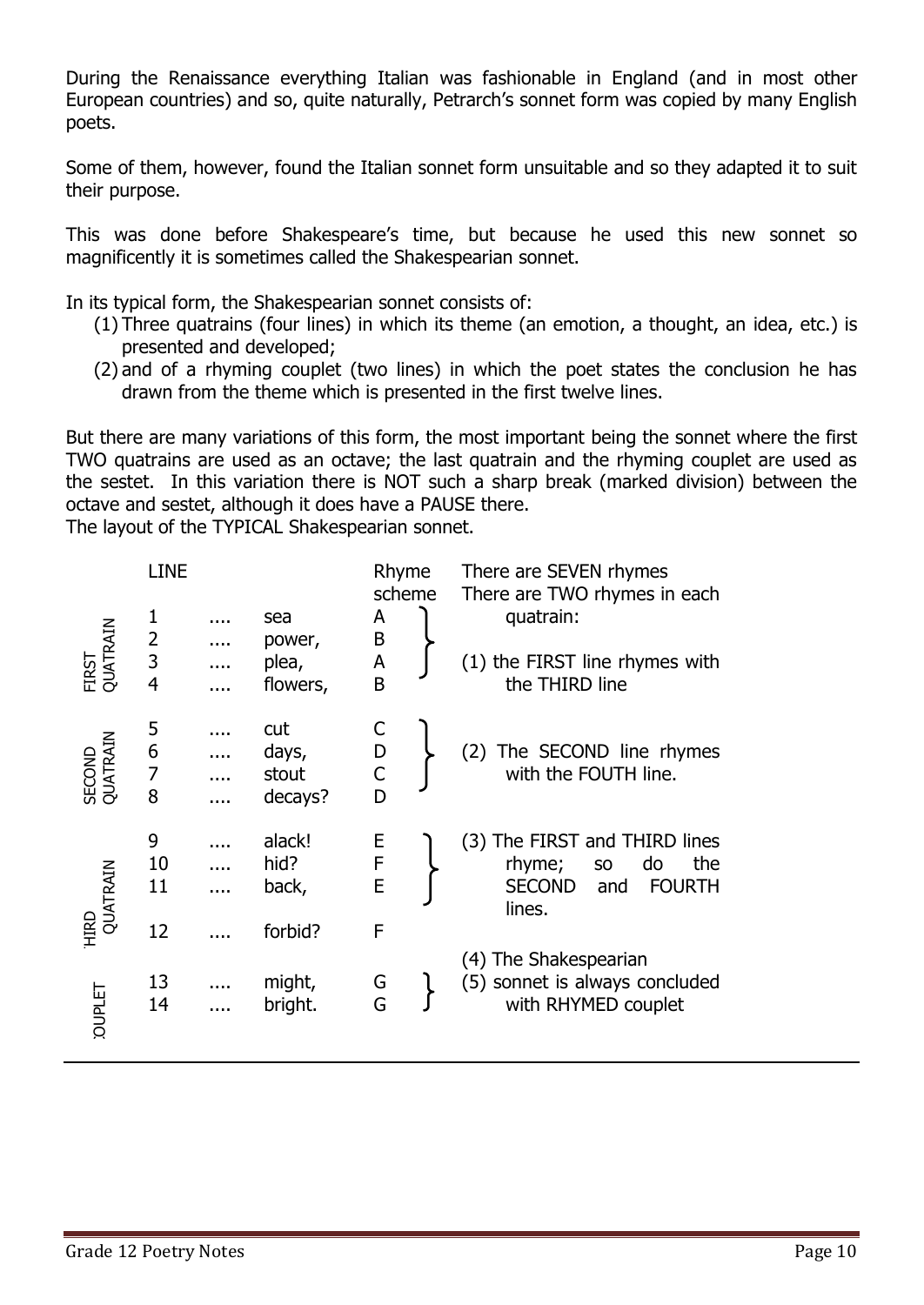# *TONE VOCABULARY*

- *Tone*: quality or timbre of the voice that conveys the emotional message of a text. In a written text, it is achieved through words.
- *Mood*: atmosphere or emotion in written texts; shows the feeling or the frame of mind of the characters; it also refers to the atmosphere produced by visual, audio or multi-media texts.
- *Theme:* the central idea or ideas in text; a text may contain several themes and these may not be explicit or obvious.

| Amiable           | Consoling      | Friendly     | Playful      |
|-------------------|----------------|--------------|--------------|
| Amused            | Content        | Happy        | Pleasant     |
| Appreciative      | Dreamy         | Hopeful      | Proud        |
| Authoritative     | Ecstatic       | Impassioned  | Relaxed      |
| <b>Benevolent</b> | Elated         | Jovial       | Reverent     |
| <b>Brave</b>      | Elevated       | Joyful       | Romantic     |
| Calm              | Encouraging    | Jubilant     | Soothing     |
| Cheerful          | Energetic      | Lighthearted | Surprised    |
| Cheery            | Enthusiastic   | Loving       | <b>Sweet</b> |
| Compassionate     | <b>Excited</b> | Optimistic   | Sympathetic  |
| Complimentary     | Exuberant      | Passionate   | Vibrant      |
| Confident         | Fanciful       | Peaceful     | Whimsical    |
|                   |                |              |              |
|                   |                |              |              |
|                   |                |              |              |

*Positive Tone / Attitude Words*

# *Negative Tone / Attitude Words*

| Accusing           | Aggravated         | Agitated         | Angry                |
|--------------------|--------------------|------------------|----------------------|
| Apathetic          | Arrogant           | Artificial       | Audacious            |
| <b>Belligerent</b> | <b>Bitter</b>      | <b>Boring</b>    | <b>Brash</b>         |
| Childish           | Coarse             | Cold             | Condemnatory         |
| Disappointed       | <b>Disgruntled</b> | <b>Disgusted</b> | <b>Disinterested</b> |
| Choleric           | Harsh              | Haughty          | Hateful              |
| Condescending      | Contradictory      | Critical         | Insulting            |
| Hurtful            | Indignant          | Inflammatory     | Outraged             |
| Irritated          | Superficial        | Desperate        | Passive              |
| Facetious          | Shameful           | Smooth           | Snooty               |
| <b>Furious</b>     | Surly              | <b>Testy</b>     | Threatening          |
| Quarrelsome        | Wrathful           |                  |                      |
|                    |                    |                  |                      |
|                    |                    |                  |                      |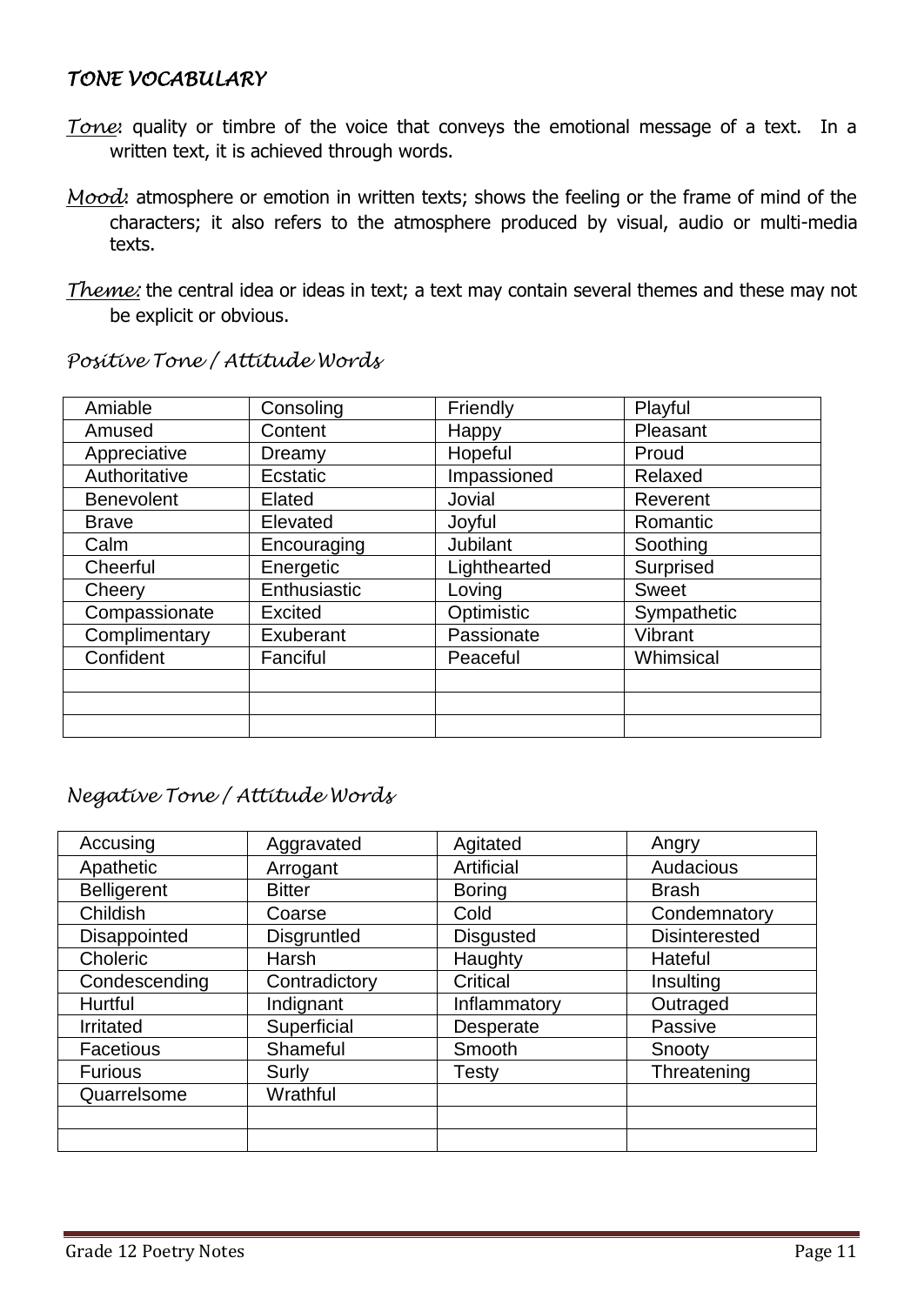# *Humour-Irony-Sarcasm Tone / Attitude Words*

| Amused          | <b>Bantering</b> | <b>Bitter</b>  | Caustic    |
|-----------------|------------------|----------------|------------|
| Comical         | Condescending    | Contemptuous   | Critical   |
| Cynical         | Disdainful       | Droll          | Giddy      |
| Flippant        | Mocking          | Mock-serious   | Irrelevant |
| <b>Humorous</b> | Insolent         | <b>Ironic</b>  | Quizzical  |
| <b>Joking</b>   | <b>Malicious</b> | Patronizing    | Sarcastic  |
| Pompous         | Mock-heroic      | Scornful       | Whimsical  |
| <b>Ribald</b>   | Ridiculing       | <b>Teasing</b> | Wry        |
| Sardonic        | <b>Satiric</b>   | Silly          | Taunting   |
|                 |                  |                |            |
|                 |                  |                |            |
|                 |                  |                |            |

# *Sorrow-Fear-Worry Tone / Attitude Words*

| Aggravated     | Despairing       | <b>Hopeless</b> | Paranoid       |
|----------------|------------------|-----------------|----------------|
| Apprehensive   | <b>Disturbed</b> | Horror          | Pessimistic    |
| Agitated       | Embarrassed      | Melancholy      | Poignant       |
| <b>Anxious</b> | Fearful          | Miserable       | Pitiful        |
| Apologetic     | Foreboding       | Morose          | Regretful      |
| Concerned      | Gloomy           | Mournful        | Remorseful     |
| Confused       | Grave            | <b>Nervous</b>  | Resigned       |
| Dejected       | <b>Horrific</b>  | <b>Numb</b>     | Sad            |
| Depressed      | Hollow           | <b>Ominous</b>  | <b>Serious</b> |
| Sober          |                  |                 |                |
|                |                  |                 |                |
|                |                  |                 |                |

# *Neutral Tone / Attitude Words*

| Admonitory      | <b>Allusive</b>   | Apathetic           | Authoritative      |
|-----------------|-------------------|---------------------|--------------------|
| <b>Baffled</b>  | Callous           | Candid              | Ceremonial         |
| Clinical        | Consoling         | Contemplative       | Conventional       |
| Detached        | <b>Didactic</b>   | <b>Disbelieving</b> | Factual            |
| <b>Dramatic</b> | Earnest           | Expectant           | Frivolous          |
| Fervent         | Formal            | Forthright          | <b>Incredulous</b> |
| Haughty         | <b>Histrionic</b> | Humble              | Loud               |
| Informative     | Inquisitive       | Instructive         | <b>Nostalgic</b>   |
| Intimate        | Judgemental       | Learned             | Urgent             |
| Lyrical         | Matter-of-fact    | Meditative          | Vexed              |
| Objective       | Obsequious        | Patriotic           | Wistful            |
| Pleading        | Pretentious       | Persuasive          | <b>Zealous</b>     |
| Questioning     | Reflective        | Reminiscent         |                    |
| Restrained      | <b>Sincere</b>    | Resigned            |                    |
| Shocking        | Seductive         | <b>Serious</b>      |                    |
|                 |                   |                     |                    |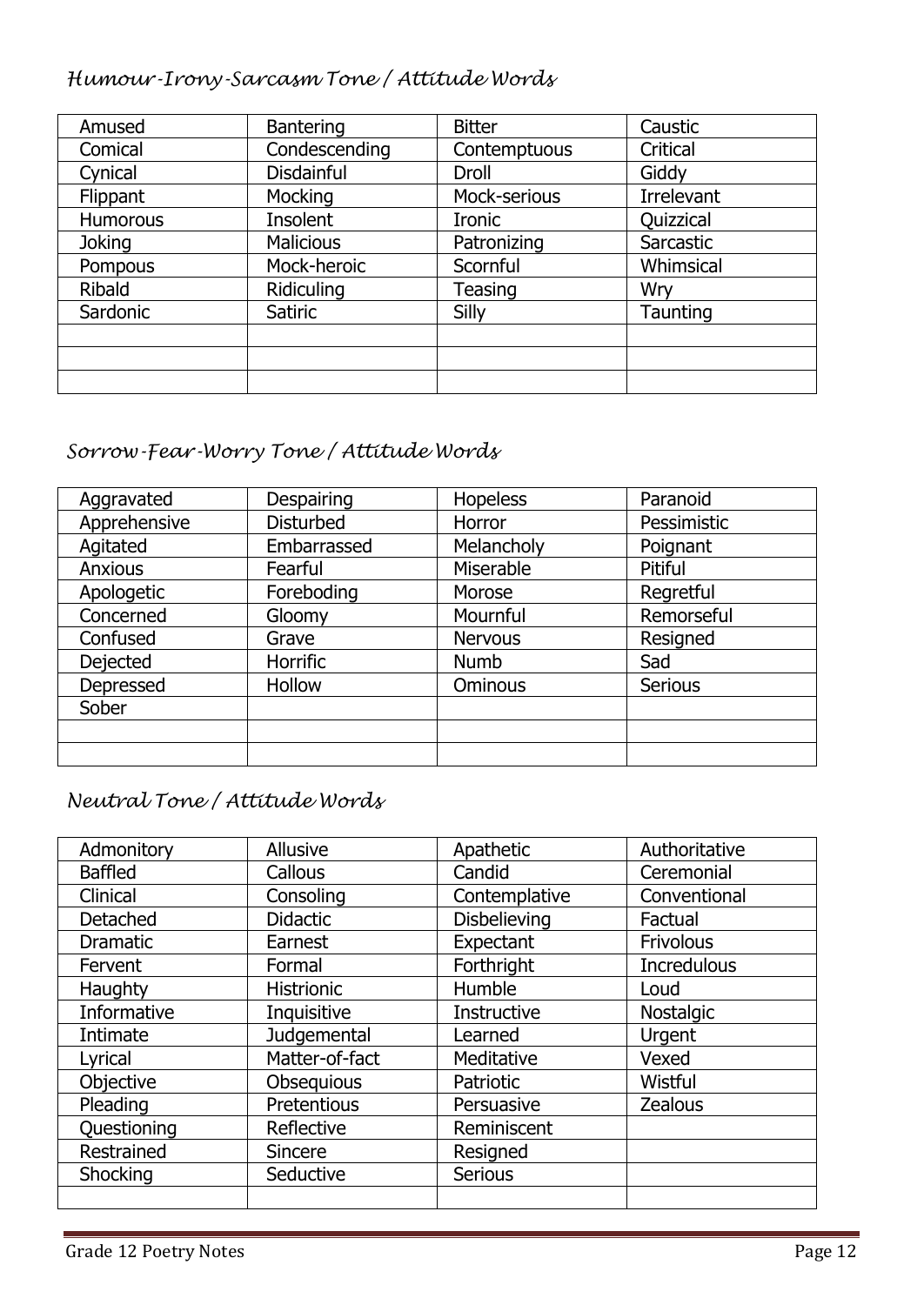# William Blake

I went to the Garden of Love And saw what I never had seen: A Chapel was built in the midst, Where I used to play on the green.

And the gates of this Chapel were shut, 5 and Thou shalt not. writ over the door; So I turn'd to the Garden of Love, That so many sweet flowers bore,

And I saw it was filled with graves, And tomb-stones where flowers should be: 10 And Priests in black gowns were walking their rounds, And binding with briars my joys & desires.

| The Garden of Love | William Blake |
|--------------------|---------------|
|--------------------|---------------|

# **Background notes of poet**

William Blake was born in London, in the United Kingdom, in 1757. He was a poet, artist and mystic, and his poetry is amongst the most lyrical and prophetic in the English tradition. Blake was a non-conformist and a radical who was concerned with many of the social injustices of the day, as well as being profoundly spiritual. Both aspects are reflected in his works. He died in poverty in 1827, and his genius was only truly recognised after his death.

The Romantic poem **The Garden of Love by William Blake**, published in 1794 as part of the Songs of Experience, consists of three quatrains, i.e. three stanzas having four lines each. ... One can, however, find a couple of internal rhymes in stanza two (shut - not) and three ("gowns" - "rounds"; "briars" - "desires").

# **Themes**

# **The distortion of Christian belief about the future life**

Blake attacks the approach of some forms of contemporary Christianity which encouraged the denial of sexuality and other powers in the present, in the hope of future reward and bliss. He felt that this led to permanent failure to attain human fulfilment.

# **The effects of 'fallenness' on repression of sexuality and other emotions**

Blake believed that inhibitions lie primarily within the mind, rather than in external factors. Society makes its fears, guilt and shame into rules and laws which are then enshrined in social institutions such as the authority of parents, the Church and the State or Monarchy.

The poem is the antithesis to The Echoing Green of Innocence, as it uses the same setting and rhythm to stress the ugly contrast. Blake firmly believed that love cannot be sanctified by religion. The negative commandments of the Old Testament, 'Thou Shall Not' could not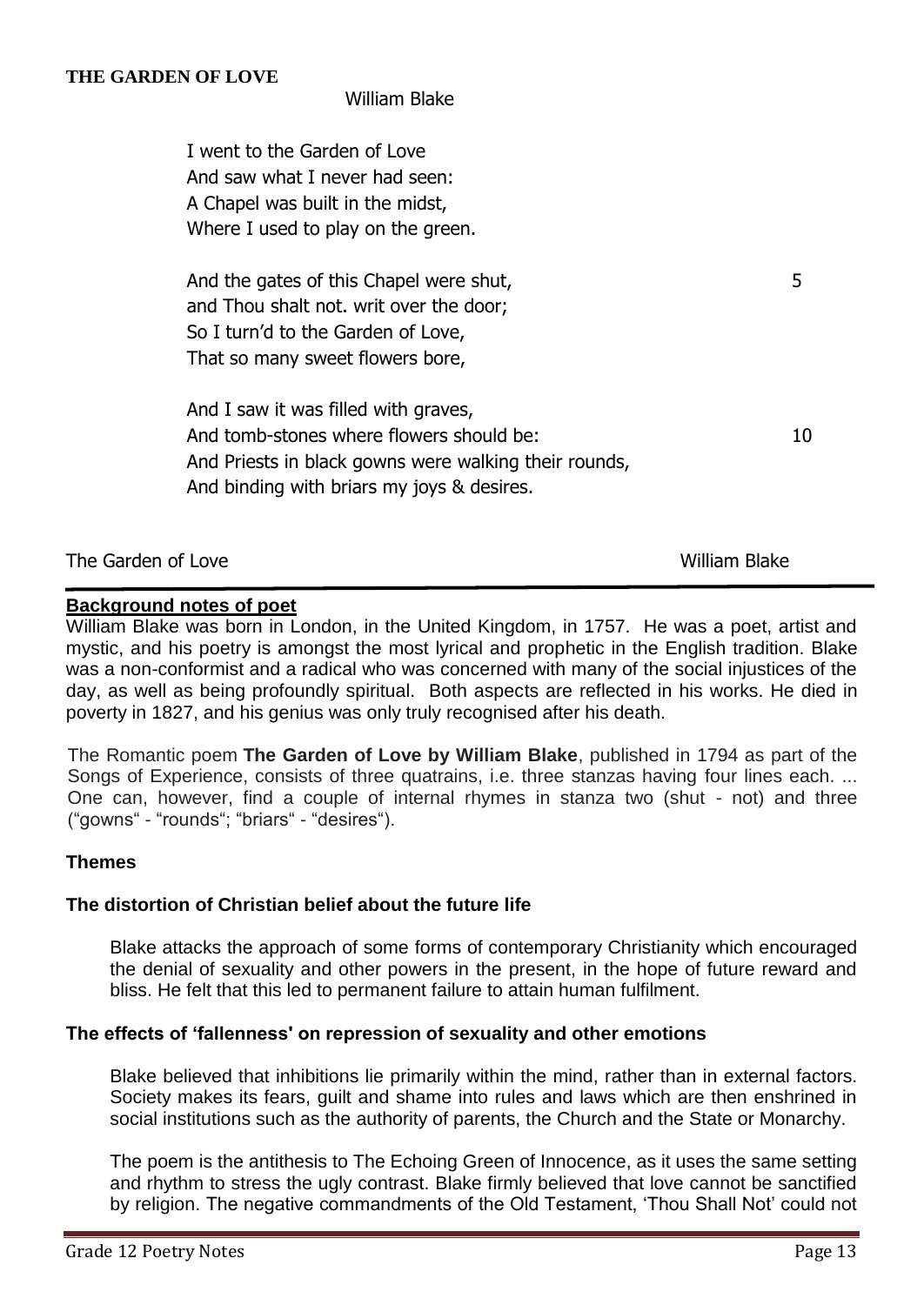enshrine the most positive creative force on earth. For Blake, sexuality and instinct is holy, the world of institutionalized religion turns this instinct into imprisonment and engenders hypocrisy. Those rules, which forbid the celebration of the body, kill life itself.

# **During reading**

- 1. Why do you think the 'Garden of Love' (line 1) is written with capital letters?
- 2. Why can the speaker not enter the 'Chapel' (lines 3 and 5)?
- 3. How does the speaker feel about the presence of this chapel?
- 4. What has replaced the flowers in the 'Garden of Love' (lines 8-9)?
- 5. What do you understand by the expression 'walking their rounds' (line 11)?

# **Content**

- In this poem, the speaker describes revisiting a place he remembers from his childhood, only to find that it has been taken over by a chapel or church. He is prevented from entering so he attempts to explore the surrounding garden instead. Here he finds that the place which used to be full of 'sweet flowers' (line 8) has been filled with graves and tombstones instead. In addition, patrolling priests, in their dark robes, prevent him from experiencing or reliving his 'joys & desires' (line 12).
- This poem could be interpreted in different ways. On one level it is simply a mark of the passage of time, and that as a result of human expansion; an open area of his childhood no longer exists. While this is cause for dismay for the speaker, it is surely not particularly surprising.
- However, the fact that it is a religious building that has usurped this land could imply a broader comment on organised religion and its influence on 'innocent' pleasures and freedom.

# **Summary**

- The speaker visits a garden that he had frequented in his youth, only to find it overrun with briars, symbols of death in the form of tombstones, and close-minded clergy.
- "The Garden of Love" is a deceptively simple three-stanza poem made up of quatrains. The first two quatrains follow Blake's typical ABCB rhyme scheme, with the final stanza breaking the rhyme to ABCD. The lack of rhyme in the last stanza, which also contains the longest lines, serves to emphasize the death and decay that have overtaken a place that once used to hold such life and beauty for the speaker.
- Following the specific examples of flowers representing types of love, this poem paints a broader picture of flowers in a garden as the joys and desires of youth. When the speaker returns to the Garden of Love, he finds a chapel built there with the words, "Thou shalt not," written overhead. The implication is that organized religion is intentionally forbidding people from enjoying their natural desires and pleasures.
- The speaker also finds the garden given over to the graves of his pleasures while a black-clad priest binds his "joys and desires" in thorns. This not-so-subtle critique shows Blake's frustration at a religious system that would deny men the pleasures of nature and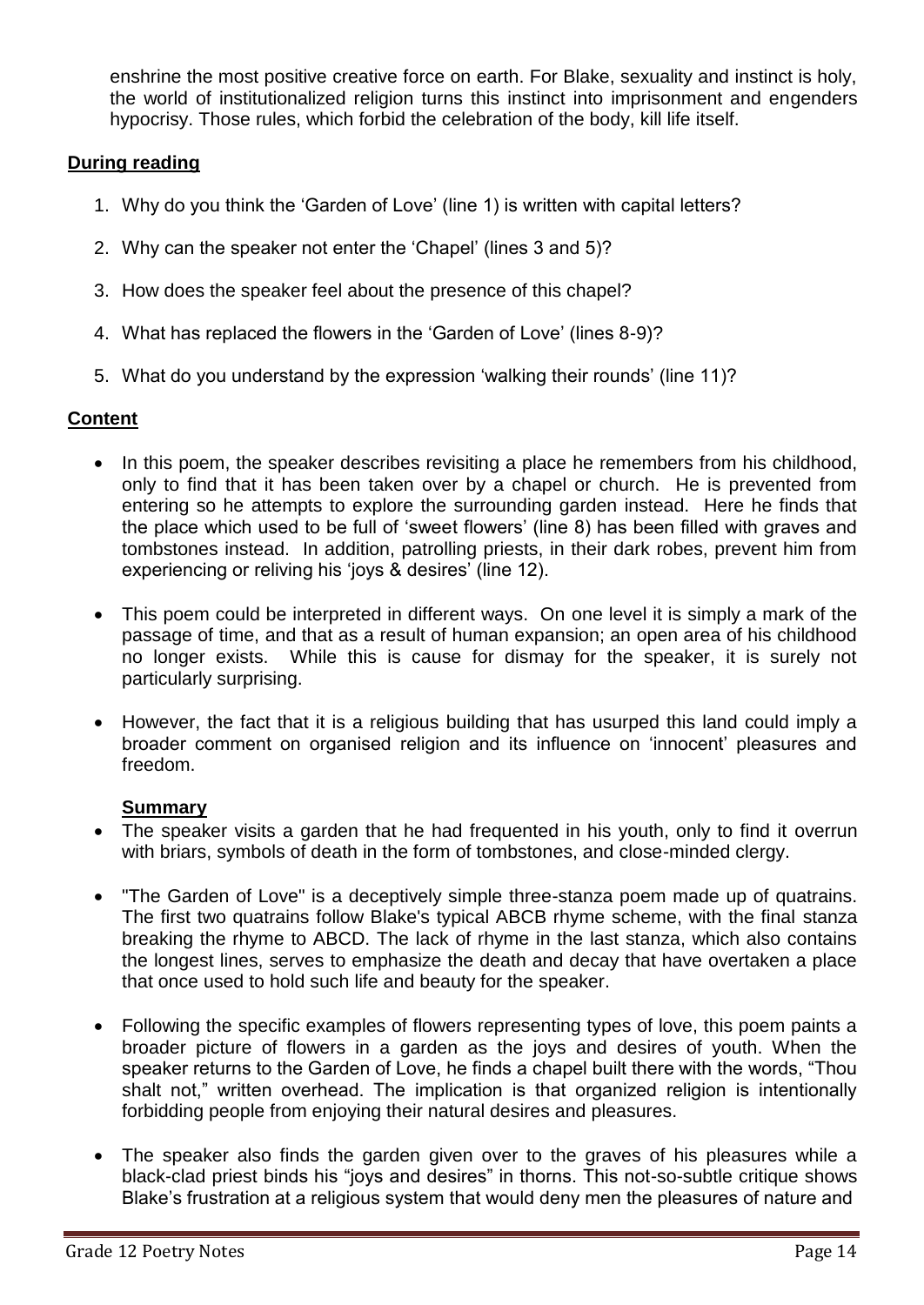their own instinctive desires. He sees religion as an arm of modern society in general, with its demand that human beings reject their created selves to conform to a more mechanistic and materialistic world.

# **Imagery and symbolism**

- The garden of love The dominant image evokes two gardens in the Old Testament. Firstly, it evokes the Garden of Eden before the Fall of humankind. When Adam and Eve were in the garden, they were able to love without shame and self-consciousness. It was a place, therefore, of innocent, uninhibited sexual expression. The state of the garden discovered by the speaker is therefore akin to Eden after the Fall, when sexuality is surrounded by shame, repression and prohibitions.
- The second garden is found in the Old Testament poem, the Song of Songs. This is an unashamedly erotic poem in which garden imagery is used as a metaphor for sexual enjoyment. However, the contemporary Christian reading reinterpreted the original eroticism of the poem, to make it a symbol of a 'purer' spiritual love, implicitly demoting the worth of sexuality.

# **The green**

The colour green is associated with growth, fertility and spring

Village greens were places of play and freedom. They represented the importance of play, and therefore of imagination, in human life.

Village greens were not owned by anyone, so represented freedom from the rule or demands of an authority figure.

• In the Songs of Innocence, the green is a place of play and freedom for children. It evokes a time of innocence in which 'play' could include innocent, unselfconscious sexuality. Here it has been taken over by repressiveness.

# **The Chapel**

It is bounded by 'gates' which are 'shut' It is a place where people are not free to act ('Thou shalt not') It is associated with the loss of life ('graves') Its priests wear uniforms (they are all 'in black') and patrol the grounds like warders They confine any initiative toward freedom ('binding… desires'), in a potentially painful way (using 'briars').

- Here, in this poem, the poet rebels against the idea of original sin. Man was expelled for eating of the fruit of knowledge and, cast out of Eden, was shamed by sexuality. In the poem, the poet subverts orthodoxy and the patriarchal authority figures of the daddy and God and his Priests. The Dissenting tradition to which Blake's family belonged believed in "inner light" and "the kingdom within". Moral laws without any rationale are not to be obeyed. In 'The Garden Love', interfering priesthood and the powers of prohibition blight innocent affections. The Church of Experience like the King and State rely on such powers to ensure obedience. A contemporary reference linked with the poem is that of the Marriage Act of 1753, passed by Lord Hardwicke. These Acts stipulated that all marriages had to be solemnized according to the rules of the Church of England in the Parish Church of one of the parties in the presence of a clergyman and two witnesses.
- With the loss of rural society and extended families in villages this legislation was perhaps necessary, especially in urban centres. However, for Blake this was equal to curbing individual freedom. For him, each prohibition created repression, therefore in The Garden of Love, we see a bleak, unproductive landscape of unfulfilled yearning where sterile resentment, fear, guilt and joylessness replace the open freedom of innocence.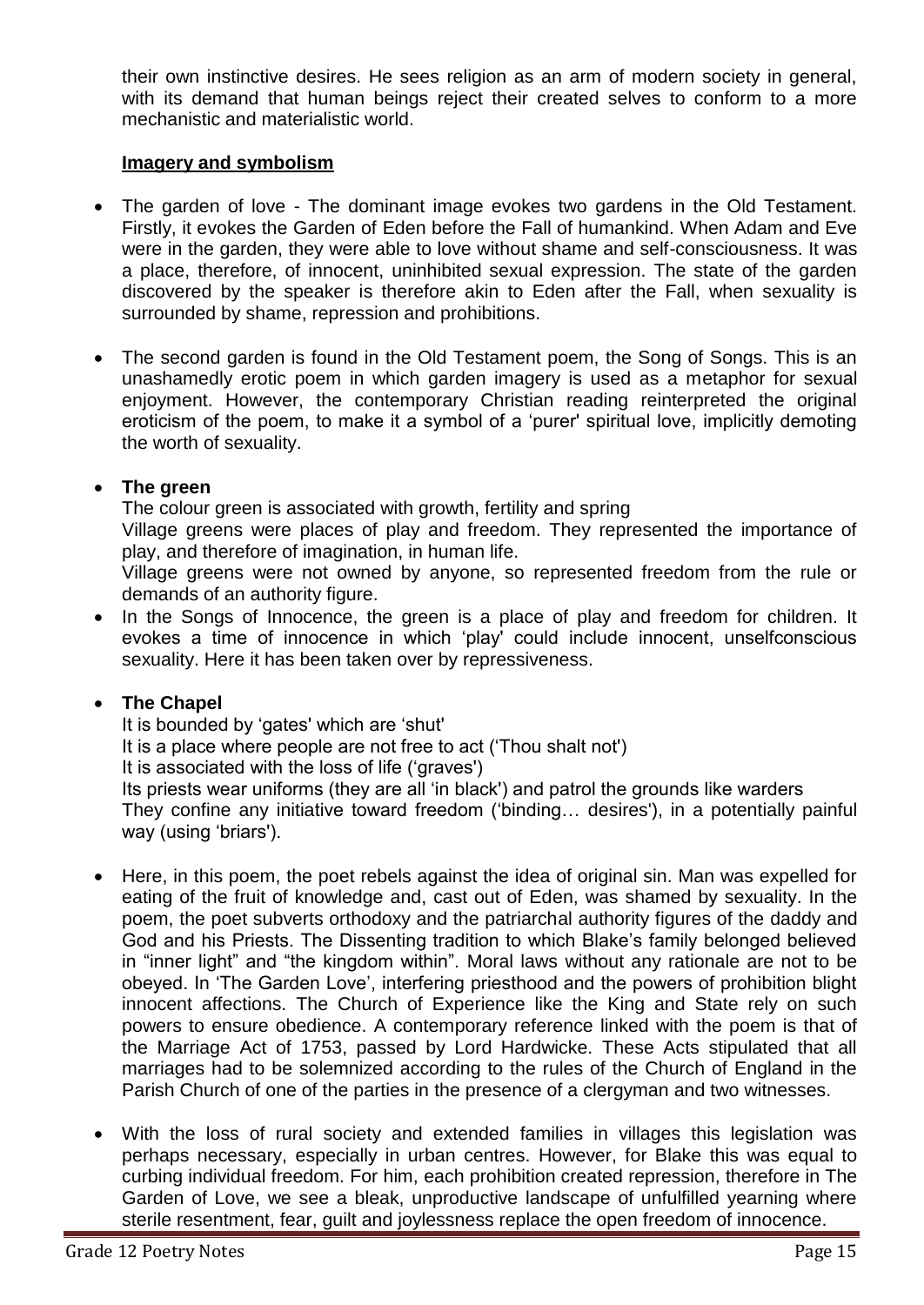# **The Garden of Love Analysis**

*I went to the Garden of Love, And saw what I never had seen: A Chapel was built in the midst, Where I used to play on the green.*

- The twelve lines of the William Blake's poem The Garden of Love belong to the state of Experience that characterizes the present day world. Experience stands in total contrast to the state of Innocence.
- The poet revisited the Garden of Love, open green piece of land where he used to play with boys and girls together. He was dismayed to see there what he had never seen earlier. He found that in the green open place, a Chapel (church) had been erected in the middle of the place where boys and girls together used to play. Institutionalized religion thus destroyed the Garden of Love. In the world of Experience, the harmony between man and nature no longer existed. Earlier the Garden of Love seemed to be in state of idyllic beauty, but the present day scenario of the place is one of utter sadness and gloom.

*And the gates of this Chapel were shut, And Thou shalt not. writ over the door; So I turn'd to the Garden of Love, That so many sweet flowers bore.*

• In the second stanza, the poet gives further description of the place of his revisit. The gates of the Chapel were closed. And the closed door had got written on it 'Thou Shalt Not.' So, the visitor (the poet) turned his attention to the place of the Garden of Love where it used to bloom a number of flowers but found them missing. In fact, the very idea of chapel and the negative "Thou Shalt Not" suggests the concept of private property, which is the source of all inequality and helplessness in society. The gate is closed to the passerby and on it is inscribed the warning 'Thou Shalt Not'. The warning is emblematic of the classic dictum of the Old Testament God-Jehovah who is seen as a prohibitive and a vindictive tyrant.

*And I saw it was filled with graves, And tomb-stones where flowers should be: And Priests in black gowns, were walking their rounds, And binding with briars, my joys & desires.*

- The lines of the third stanza depict he adverse changes that have enveloped the Garden of Love during the present time. The Garden portrays an aura of total unease and misery. At present, the garden seems to be filled with graves and tombstones which are images of death, and so horrendous and undesirable. Even the priests wrapped in black gowns forebode an ill-omen and an act of mourning and despair. The priests depict a total official manner devoid of any compassion or even forgiveness. This seems to be the basic factor that binds the narrator's desires and joy.
- It could be that earlier, the Garden presented the state of innocence where an environment of gaiety and mirth prevailed and everybody could enter the place without any discrimination whatsoever. But now it seems that the Garden has been lent or sold out to a private individual who exerts the sole authority and hence, the others are devoid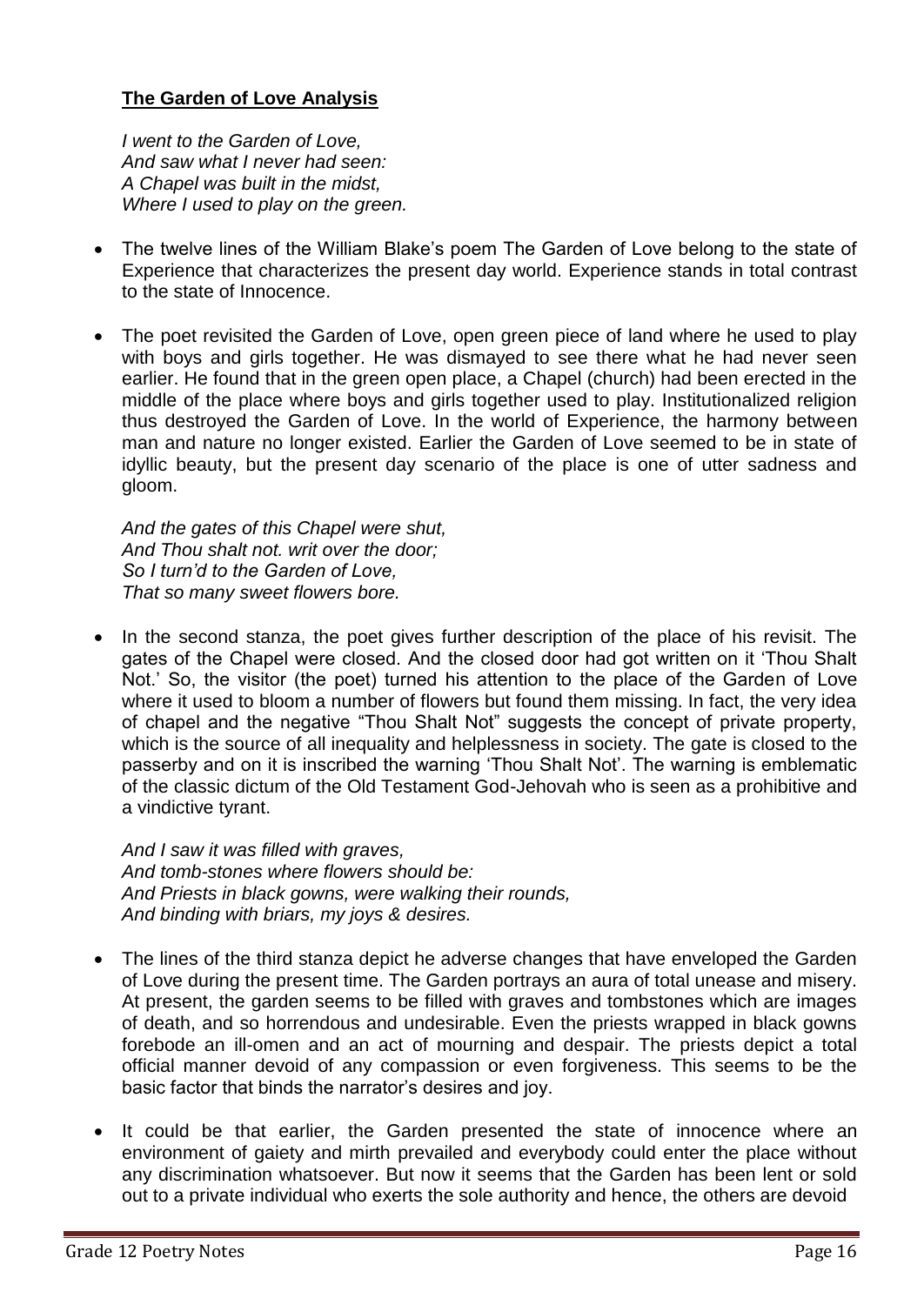of any joyous moment. The present day scene looks quite dismal where even such a simple resort as the garden is unable to escape the evils of industrialization and subsequent phenomenon of private ownership.

# **Form and structure**

- $\checkmark$  This poem consists of three stanzas of four lines each. The stanzas are used to focus attention on different issues: The first stanza tells us of the speaker's discovery; the second reveals the speaker's feelings about the building but expresses hope for consolation to be found in the garden; the third stanza describes the speaker's disappointment that this, too, has undergone drastic change.
- $\checkmark$  The rhyme scheme makes use of end-rhymes in the first two stanzas, using the pattern of *a-b-c-b, d-e-f-e.* The poet uses internal rhyme with 'gowns' and 'rounds' in line 11, and 'briars' and 'desires' in line 12.

# **Poetic / language devices**

- Blake makes use of punctuation to add emphasis to his content: 'Garden of Love' (lines 1 and 7) is capitalised as the proper noun to name a special place, one that had a specific name. The word 'Chapel' (lines 3 and 5) is also capitalised, which given that 'chapel' means a 'small church', seems to underline the importance of its position to the speaker. This is echoed by the capital letter for 'Priests' (line 11), as if these members of the church loom large in this place. The capital letter and fullstop are used to highlight the sign 'Thou shalt not' (line 6), making the command forbidding and hostile.
- $\cdot$  The poem's diction is simple and straightforward, capturing the natural expression of the speaker's experience. The use of innuendo is apparent as the speaker does not express his anger, disappointment or outrage explicitly, but implies it in the phrase 'where flowers should be' (line 10) and 'binding with briars' his 'joys & desires' (line 12).
- The reference to the 'Priests in black gowns' (line 11) who are 'walking their rounds' (line 11) is not a positive image. A perfectly acceptable situation where priest are perhaps saying prayers in the chapel grounds is given rather sinister overtones. The 'black gowns' seem somewhat threatening, while the action of the priests suggests they are like guards or sentinels to keep out 'undesirables'.
- The use of tense in 'never had seen' (line 2) and the garden that 'bore' (line 8) flowers in the past suggests the passage of time. In a figurative interpretation, it could be implying that this experience amounts to a sudden realisation of what has been in front of the speaker for some time, but he was unable to 'see' the reality clearly before.

# **Sound devices**

- The rhythm in the poem is mostly regular, due to the steady meter and rhyming. However, the change in rhyme, pace and rhyme structures of the final two lines draws the reader's attention.
- **Perhaps the speaker suggests that his world is now out of balance with his realisation,** and this new reality requires a different form of expression.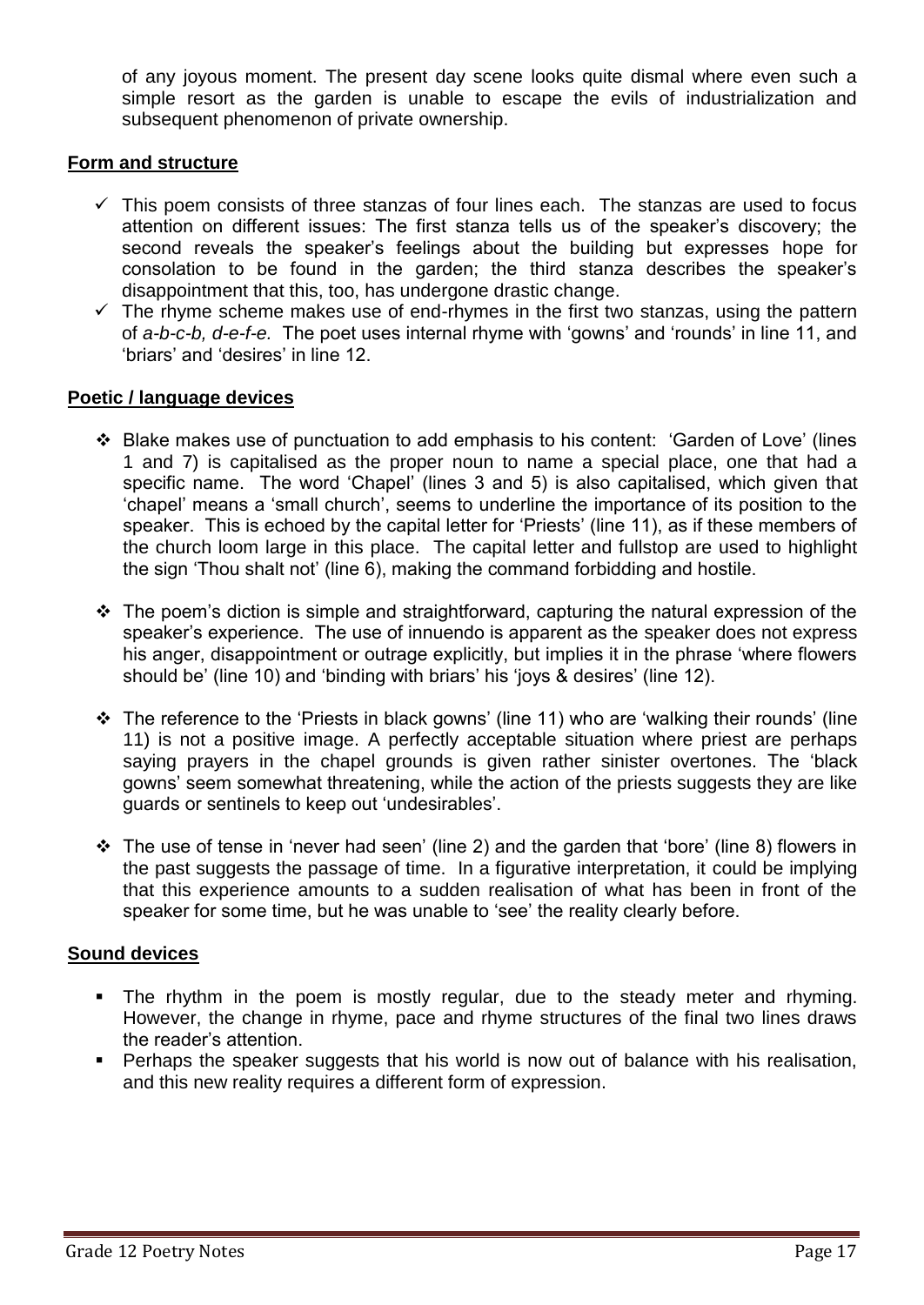#### Vocabulary:

**the green** - a common or public park **shalt -** shall, will **binding** - restricting **briars** - thorny branches

# **Questions:**

- 1. How do we know that the speaker had positive memories of the place the poem describes?
- 2. What does the word 'midst' (line 30) mean in the context of the stanza?
- 3. The speaker seems to paint a negative picture of what the garden has become. Without changing the 'facts', discuss how a different impression could have been created.
- 4. Comment on the effectiveness of the description 'binding with briars' (line 12).
- 5. What view of organised religion could Blake be presenting in this poem? Find evidence in the poem to support your answer.

\_\_\_\_\_\_\_\_\_\_\_\_\_\_\_\_\_\_\_\_\_\_\_\_\_\_\_\_\_\_\_\_\_\_\_\_\_\_\_\_\_\_\_\_\_\_\_\_\_\_\_\_\_\_\_\_\_\_\_\_\_\_\_\_\_\_\_\_\_\_\_\_\_\_\_\_

# **FELIX RANDAL**

Gerard Manley Hopkins

Felix Randal the farrier, O he is dead then? my duty all ended, Who have watched his mould of man, big-boned and hardy-handsome Pining, pining, till time when reason rambled in it and some Fatal four disorders, fleshed there, all contended?

Sickness broke him. Impatient he cursed at first, but mended 5 Being anointed and all; though a heavenlier heart began some Months earlier, since I had our sweet reprieve and ransom Tendered to him. Ah well, God rest him all road ever he offended!

This seeing the sick endear them to us, us too it endears My tongue had taught my thee comfort, touch had quenched thy tears 10 My tears that touched my heart, child, Felix, poor Felix Randal;

How far from then forethought of, all thy more boisterous years,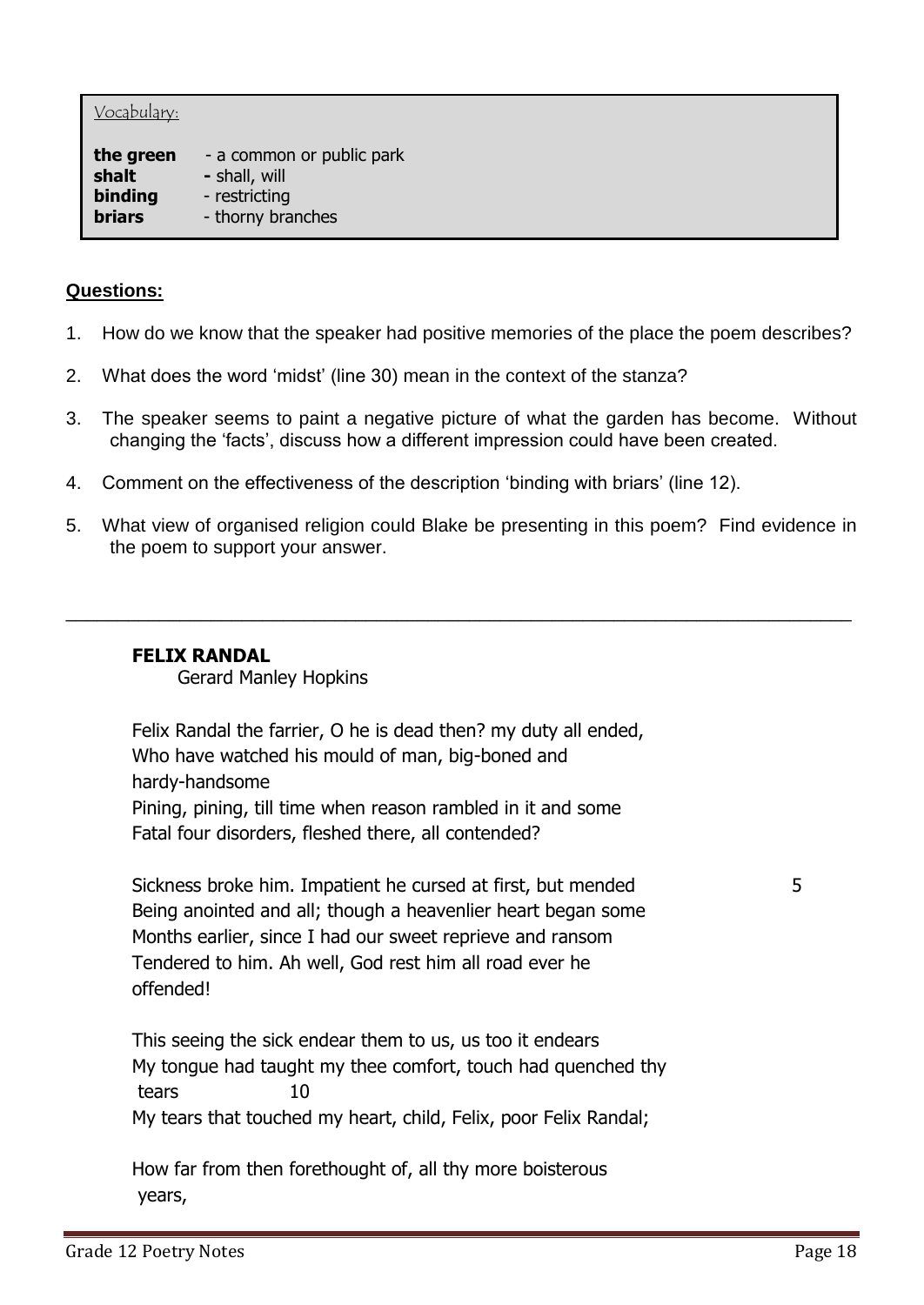When thou at the random grim forge, powerful amidst peers, Didst fettle for the great grey drayhorse his bright and battering sandal!

Felix Randall **Gerard Manley Hopkins** 

# **Background notes of poet**

Gerard Manley Hopkins was born in Essex, near London, in 1844 and studied at Oxford, where he converted to Roman Catholicism. He was ordained as a Jesuit priest in 1877, and some of his poems reflect the conflict he felt between his religious vocation and the attraction of the sensory world. Hopkins experimented with poetic techniques, and he attempted to capture the natural world through his original use of rhythm, alliteration and internal rhyme. Hopkins died in 1889 of typhoid fever.

# **During reading**

- 1. What does a farrier do? Look up this occupation if it is unfamiliar to you.
- 2. Identify the tone of the first line. How is ht speaker feeling?
- 3. (a) What does it mean to 'pine'? (b) What is the effect of the repetition 'pining, pining' (line 3)?
- 4. What do you think caused the death of Felix Randal? What ailments were common in England in 1885? Do some research to help you with this question.
- 5. Explain the reference to 'Being anointed' (line 6).
- 6. Pick out the words and phrases from lines 9-11 that show the speaker's emotional reaction to the death of Felix Randal.

# **Content**

- In this sonnet, Hopkins reflects on the long illness and death of Felix Randal, and comments on his own role (as priest) in caring for the dying man. Hopkins has, in ministering to Felix Randal's soul, developed a sense of compassion and connection with the dying man.
- \* Hopkins recalls the big fellow who was equal to the most physically demanding job of showing the largest horses, and describes his decline as he became sick: 'Sickness broke him' (line 5) as he began to lose his hold on 'reason' (line 3). Hopkins makes a distinction between the physical and spiritual health of Randal, and takes some comfort or 'sweet reprieve' (line 7) to prepare his soul for the afterlife.
- \* Though the title is "Felix Randal", the poem is just as much and perhaps even more about Hopkins' ministry. Note that Hopkins' reaction to the news that Felix is dead is neither sorrow nor joy but a comment that Hopkins own duty toward Felix is "all-ended". He does not go on to speak of the good times in the man's life, but rather how his greatness diminished. He describes how he has watched the physical decline of this man, "…his mould of man, big-boned and hardy handsome/pining, pining, till time when reason rambled in it and some/Fatal four disorders, fleshed there, all contended". Felix Randal was a "farrier", a blacksmith. It is interesting that his decline suits his profession; he loses his shape like a piece of metal in the forge, becoming amorphous.
- The second stanza concentrates on Felix as the object of Hopkins' ministries. Hopkins gives Felix Extreme Unction, "Sickness broke him. Impatient he cursed at first, but mended/Being anointed and all;…". Extreme Unction is the final sacrament in the Catholic Church, meant to prepare one's soul to enter heaven. However, Felix's attempt to skirt Hell began before the Anointing of the Sick near his deathbed, "though a heavenlier heart began some/Months earlier, since I had our sweet reprieve and ransom/Tendered to him". Notice that the emphasis is on the sacraments the man has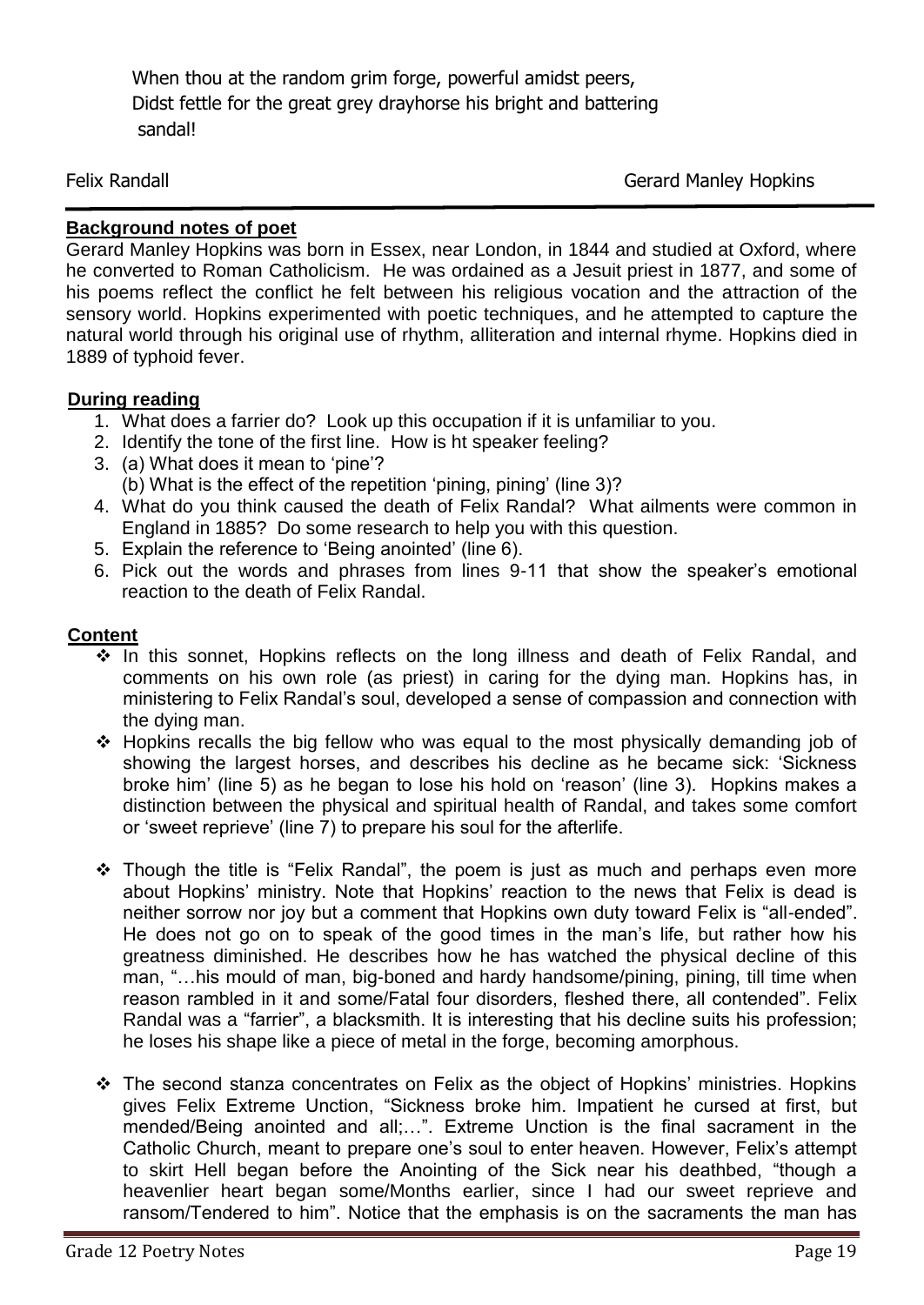received even more than the attitude change that has occurred. This is not a tale of a deathbed conversion. The focus is not on the dying man, but on Hopkins' work with the man.

- The next stanza is explicitly about Hopkins' specific ministry to Felix. Hopkins describes the connection between the two of them, "This seeing the sick endears them to us, us too it endears./My tongue had taught thee comfort, touch had quenched thy tears,/Thy tears that touched my heart, child, Felix, poor Felix Randal". It is interesting that Hopkins portrays the relationship as reciprocal. Hopkins and Felix are both endeared to each other. Felix's tears which he wipes away touch his heart. That a whole stanza is given to the mutual aspect of the relationship rather than just Hopkins' one-sided ministry to the man is significant. Perhaps Hopkins was trying to console himself to the idea of ministry, that it was not a constant giving with nothing in return. He needed to know that his personal sufferings had a purpose. Not only that, he wanted his spiritual exercises, his writings, to be missionary. He longed for recognition and was "…preoccupied with his lack of an audience" .
- $\cdot \cdot$  The final stanza highlights the difference between the Felix Randal of life versus on his deathbed. In life, Felix Randal was a productive citizen, lively and "boisterous". His work as a blacksmith garnered him respect, as he was "powerful amidst peers". However, as he approached death, he seemed the exact opposite: weak, cursing, and unlikeable. Hopkins notes the distinct difference, "How far from then forethought of, all thy more boisterous years". It is possible that this illustration of a distinct difference in personality and form between youth and old age had its roots in Hopkins' own disenchantment with his vocation. His later years found him frustrated with a sense of "poetic infertility". In addition, his ministries were tiring, as he later noted, "It made even life a burden to me"

# **Form and structure**

- This sonnet consist of two *a-b-b-a* rhymed quatrains (the octave) followed by two rhymed *c-c-d* stanzas making up the sestet.
- $\checkmark$  Each section has a particular function, allowing Hopkins to develop his theme. The octave states the situation and establishes the background leading up to Randal's death. The sestet allows the speaker's emotional state to find voice as he addresses the dead man directly, and expresses his regard for him. His own sense of loss and sorrow is made explicit in this sestet of the poem.

# **Poetic / language devices**

- $\div$  A notable feature of this sonnet is the shift in tone. The opening line comes across as matter-of-fact, whereas the sestet provides a stark contrast as the raw feelings of the speaker become clear. The tone changes to one of loss and grief.
- Hopkins uses his structure to establish some distinct contrast. He shows us the strapping healthy Randal who once was 'powerful amidst peers' (line 13) and we can then draw the contrast with eh 'pining, pining' (line 3) man who was broken by 'some/ Fatal four disorders' (line 3-4).
- $\cdot$  A contrast is also provided by describing the spiritual state of Randal who acquires a 'heavenlier heart' (line 6) after time spent with the speaker. This time spent together also causes the development of their relationship from perhaps one of mutual tolerance to a close one where each genuinely cared for the other.
- Hopkins' use of compound adjectives like 'hardy-handsome' (line 2) gives his poem a liveliness and freshness. The diction of the last stanza lends power to the content, as the reader can visualise Felix Randal 'at the random grim forge' (line 13) performing impressive physical feats.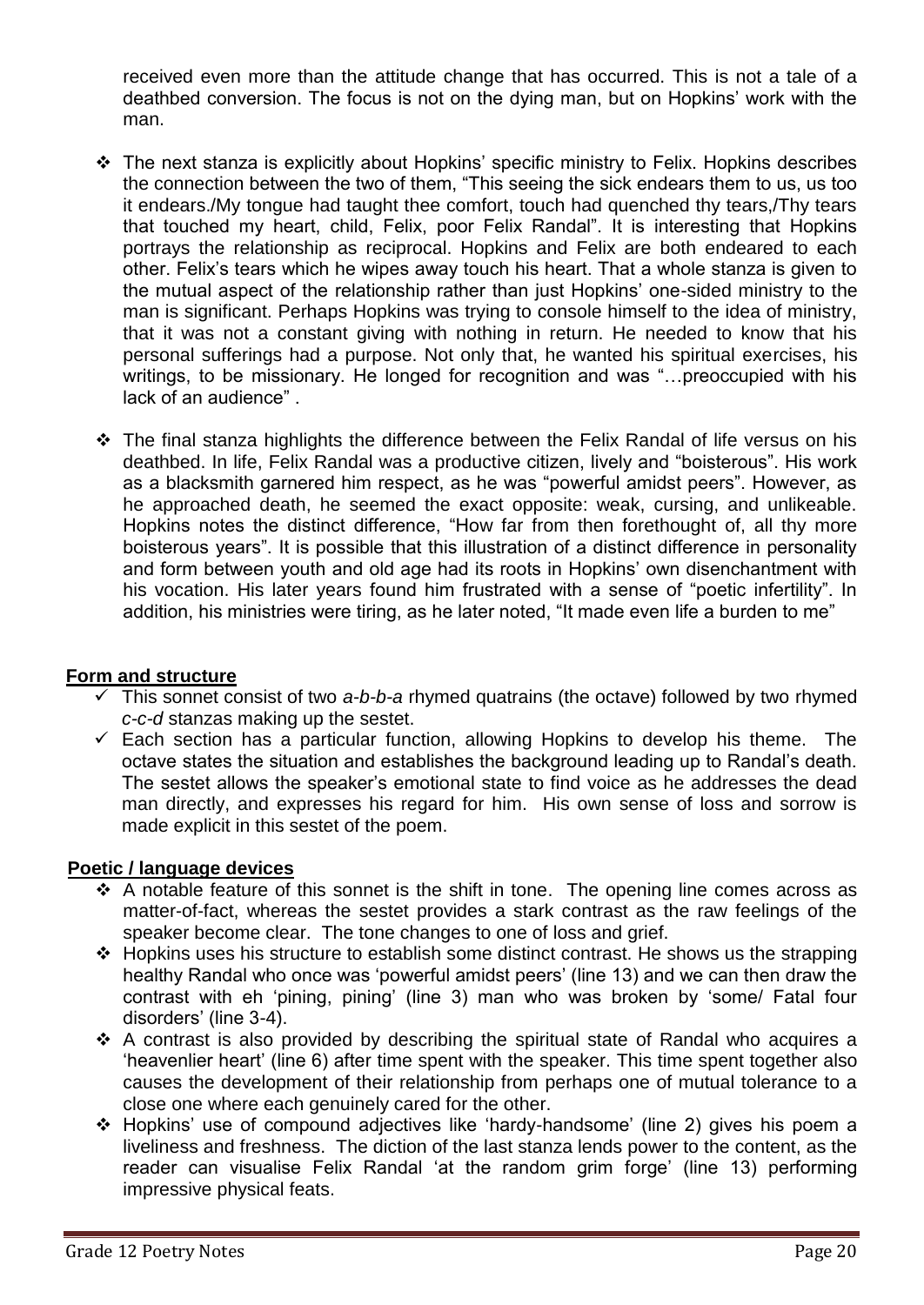# **Sound devices**

- This poem demands to be read aloud. The rhythm of pauses and flow is made clear by the punctuation and word order.
- In the first line, three points are made, separated by the commas and the question mark. The use of alliteration in '**h**ardy-**h**andsome' (line 2), '**r**eason **r**ambled' (line 3) and '**F**atal **f**our' (line 4) not only increases the impact of the words due to their sound, but also due to the linking of these words.
- The final two lines of the poem create a strong rhythm as the short phrases 'random grim forge', 'powerful amidst peers' (line 13), 'great grey drayhorse' and 'bright and battering sandal' (line 14) balance each other and cumulatively build the image of strength.

| <u>Vocabulary:</u>                                            |                                                                                                                                                                                                                      |
|---------------------------------------------------------------|----------------------------------------------------------------------------------------------------------------------------------------------------------------------------------------------------------------------|
| farrier<br>mould<br>rambled<br>anointed<br>reprieve<br>ransom | - blacksmith who specialises in shoeing horses<br>- shape; type<br>- talked aimlessly<br>- blessed by a priest<br>- a temporary improvement<br>- deliverance; being saved<br>endears them to us - makes us like them |
| quenched                                                      | - stopped                                                                                                                                                                                                            |
| boisterous<br><b>fettle</b><br>drayhorse                      | forethought of - predicted<br>- lively<br>- trim the horse shoe<br>- a large working horse                                                                                                                           |

# **Questions:**

- 1. Quote the phrase form the poem that tells us of the speaker's belief that Felix Randal's soul had been saved.
- 2. Relate the physical decline of Felix Randal.
- 3. Discuss the connotations of the word 'mould' (line 2) and its application in this context.
- 4. Comment on the poet's use of tone in the poem. Provide evidence from the text to support your answer.
- 5. Ministering to the sick and dying forms an integral aspect of the function of a priest. Given the clues provided in this poem, do you think Hopkins was effective in this function? Motivate your answer.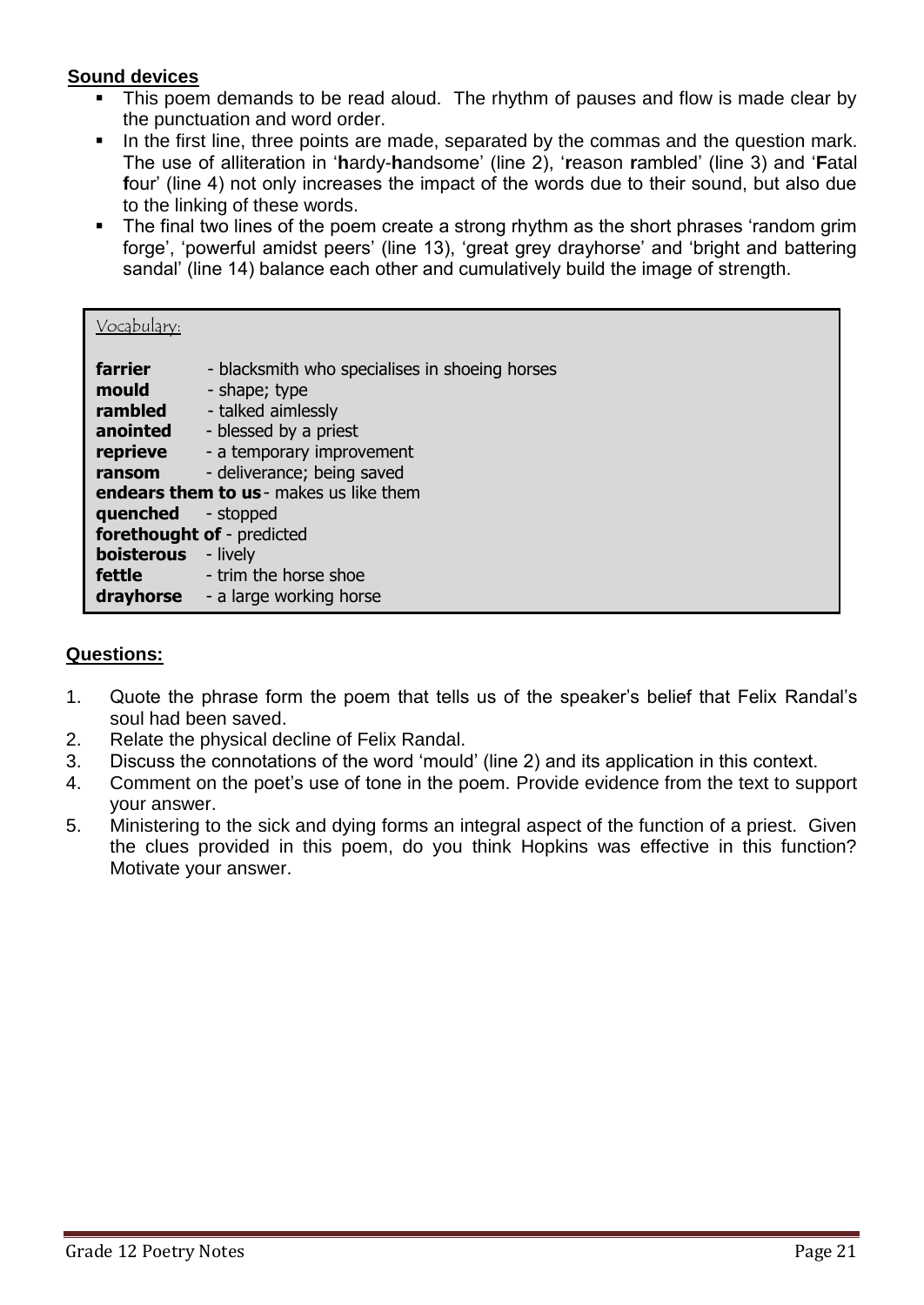#### **somewhere i have never travelled, gladly beyond** ee cummings

| somewhere i have never travelled, gladly beyond<br>any experience, your eyes have their silence:<br>in your most frail gesture are things which enclose me,<br>or which i cannot touch because they are too near |             |
|------------------------------------------------------------------------------------------------------------------------------------------------------------------------------------------------------------------|-------------|
| your slightest look easily will unclose me<br>though i have closed myself as fingers,<br>you open always petal by petal myself as spring opens<br>(touching skilfully, mysteriously) her first rose              | 5           |
| or if your wish be to close me, i and<br>my life will shut very beautifully, suddenly,<br>as when the heart of this flower imagines<br>the snow carefully everywhere descending;                                 | 10          |
| nothing which we are to perceive in this world equals<br>the power of your intense fragility: whose texture<br>compels me what the colour of its countries,<br>rendering death and forever with each breathing   | 15          |
| (i do not know what it is about you that closes<br>and opens; only something in me understands<br>the voice of your eyes is deeper than all roses)<br>nobody, not even the rain, has such small hands            | 20          |
| somewhere i have never travelled, gladly beyond                                                                                                                                                                  | ee cummings |

# **Background notes of poet**

E E Cummings was born in 1894, in Massachusetts, in the United States of America. He served as an ambulance driver in World War I, and was detained in France for several months. After the war he lived in France, studying art, and finally settled in New York. Cummings was one of the most experimental poets of the twentieth century, and the style of his poetry is unusual: he uses distorted syntax, unusual punctuation, new words and slang words. These elements make his poems look complicated, but the ideas contain in them are generally quiet simple.

# **During reading**

- 1. Note the many 'errors' or deviations present in the poem.
	- (a) List all the 'errors' you can find in the poem. (Note: 'errors' are instances in the poem in which conventional poetry and language rules are broken.)
	- (b) What is your initial reaction to this rule breaking?
	- (c) Why do you think the poet deliberately makes these 'errors'?
- 2. (a) Think of synonyms for the word 'frail' (line 3).
	- (b) Find other words and expressions in the poem that have similar meanings.
- 3. (a) What would be a more usual word to use in place of 'unclose' (line 5)?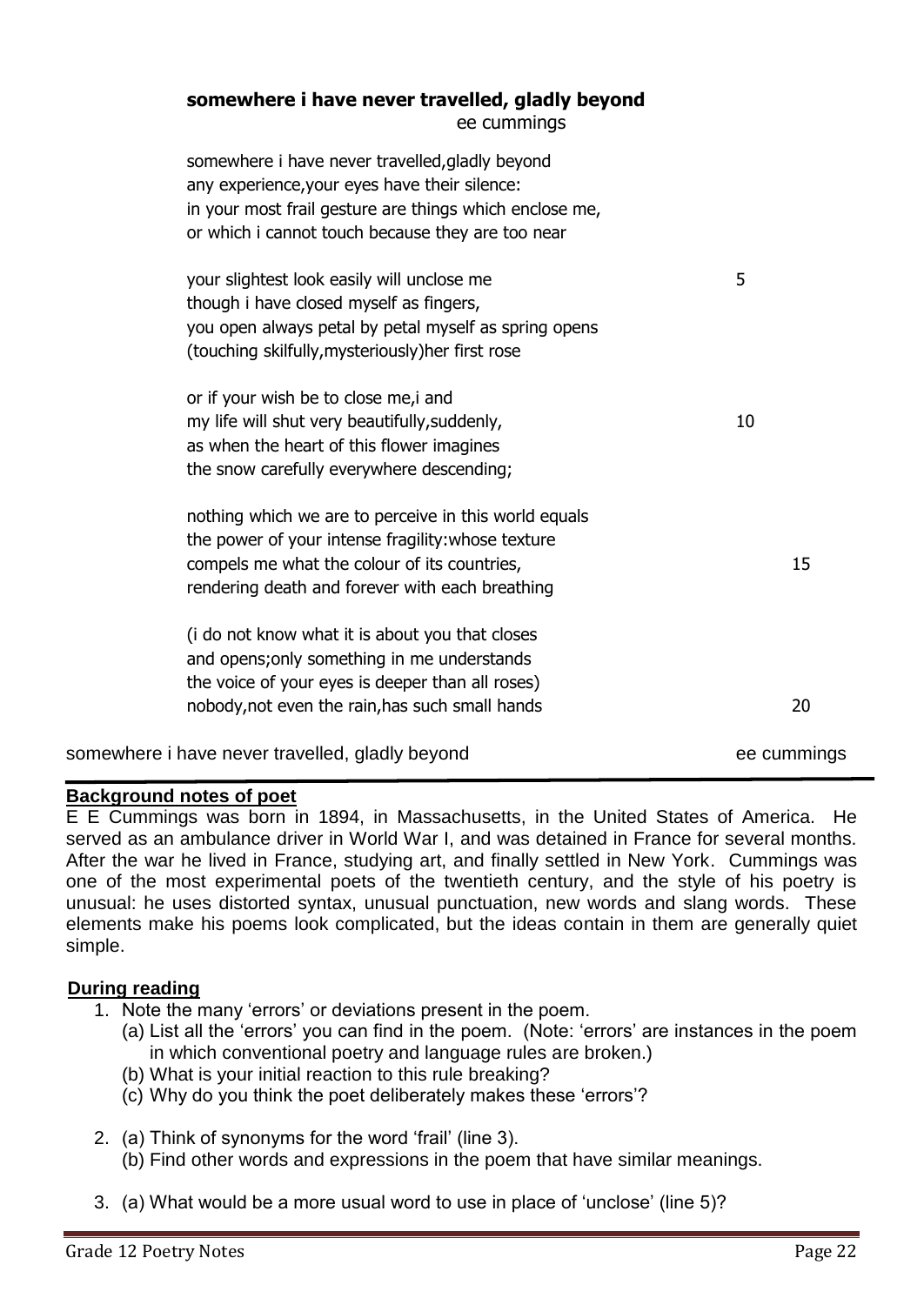- (b) What is the effect of the poet's invented word?
- (c) Indentify the irony contained in the phrase 'the power of our intense fragility' (line 14).
- (d) Consider the theme of travel in the poem. Do you think the speaker is referring to a physical journey to a foreign country? If not, what sort of travelling is he talking about?

# **Title**

Like many poets, Cummings never gave his poems titles, so editors just use the first line as the title of each poem. That said, "somewhere i have never travelled,gladly beyond" seems like a fitting title, because the poem takes on such a surreal, yet strangely happy voyage into the weird world of the speaker and his lover.

# **Theme**

The piece is similar to many traditional love poems in that the speaker spends a lot of time talking about his lover's eyes, and in that the poem uses the well-worn symbol of a rose.

The speaker of "somewhere i have never travelled,gladly beyond" is a total slave to his lover. He goes on and on about how she has total control over his emotions and there's nothing he can do about it. Rather than this being a bad thing, though, the speaker really seems to love her more the more power she has. She manages all this with subtlety and a mysterious grace.

This love poem takes it to a whole other level. The speaker of "somewhere i have never travelled, gladly beyond" isn't just kind of infatuated, or even in the throes of violent passion. His love is transcendent. He's so in love with this girl that it's like he's going through a religious conversion of some kind. His feelings for her connect him to something bigger than both of them, something that's infinite and ultimately unknowable.

The poem is full of images of the natural world. We've got flowers, rain, references to the seasons and all that good stuff.

"somewhere i have never travelled,gladly beyond" shows man and nature in a kind of harmony. The speaker actually describes himself as a flower, opening and closing with the seasons. So you could say that this isn't a poem about man and nature; it's a poem about man as nature.

# **Content**

- Cummings uses unusual words, punctuation and sentence structure. Once the reader adjusts to the strange language use and relaxes, the emotional associations are not difficult to understand.
- $\cdot \cdot$  This is a love poem, although it is quite an unconventional one. The speaker seems to be attempting to understand his beloved's power over him, but he admits that her appeal is intangible and difficult to pinpoint. He cannot work out why she has this ability to move him but he welcomes it nonetheless.
- $\cdot \cdot$  The poet makes use of images of nature and the concept of travel to develop his ideas.

# **Form and structure**

 Given all the unusual features of Cummings' writing, it might be surprising to see a definite form being used. The poem is composed of regular four line stanzas and each stanza deals with a new, separate point.

# **Poetic / language devices**

 $\cdot$  The idea of closing and opening recurs in this poem. The first stanza hints at this with the use of the word 'enclose' (line 3), which becomes more significant in the light of the later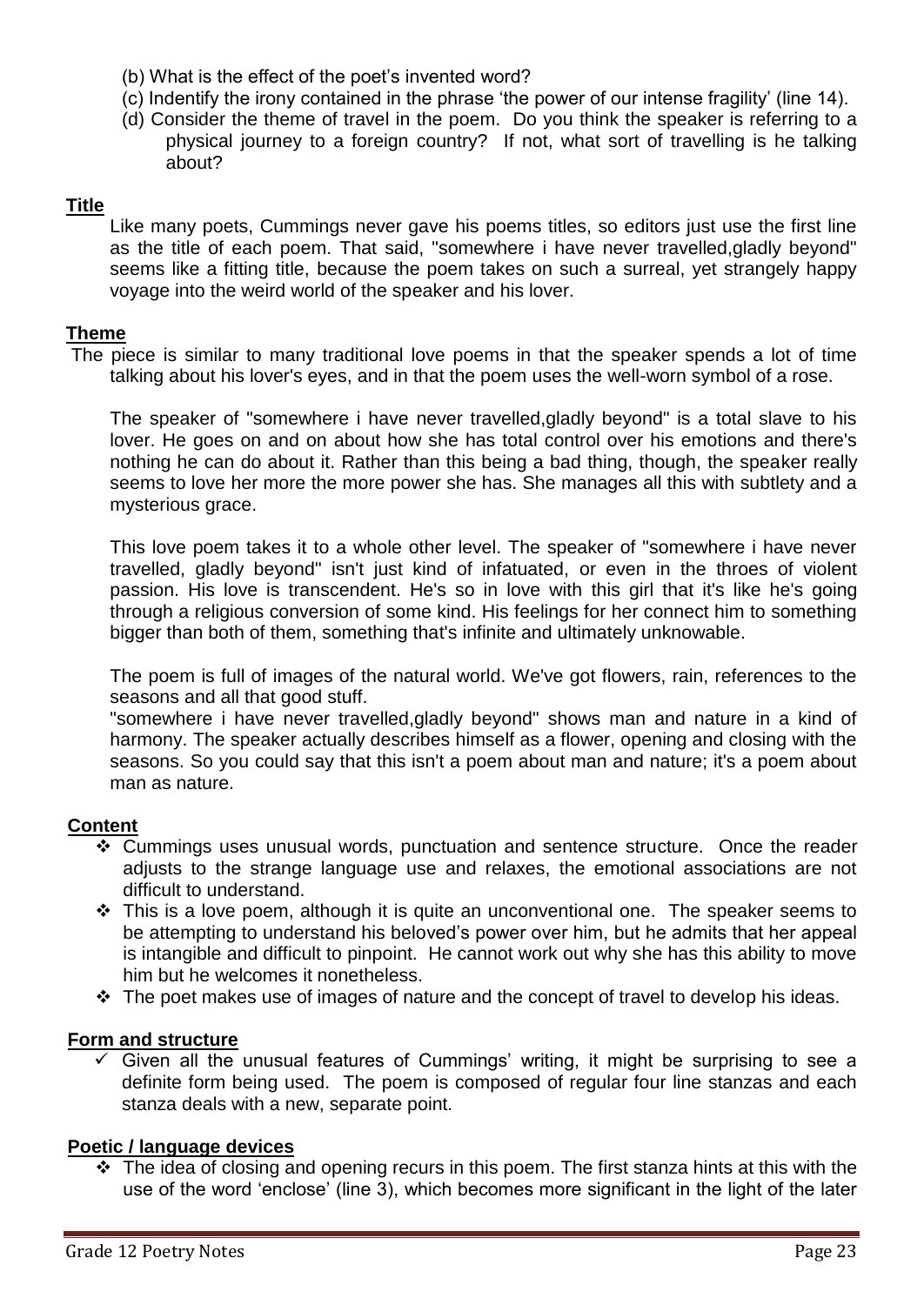reference to 'unclose' (line 5), 'closed' (line 6), 'open' (line 7), 'close' (line 9), 'shut' (line 10) and 'closes/ and opens (lines 17-18)

- \* The poem often uses run-on lines, or enjambment. In one instance, the line could even be said to 'jump over' words to complete the thought, as in line 7 where 'Spring' skips over the content in brackets to find its object, 'her first rose' (line 8).
- \* The poet skilfully makes use of imagery, and expresses the images through the use of similes and vivid personification. This can be seen in the capitalisation of 'Spring' (line 7), and the rain's 'hands' in the final line.

# **Sound devices**

- Notice the alliteration of the hard 'c' sound repeated in line 15 which gives extra power to the words and draws the reader's attention.
- The sound of the word 'enclose' (line 3) is echoed by its opposite 'unclose' (line 5). Perhaps Cummings is saying that in the context of his love's power over him, both actions and equally wondrous.
- The fact that there is little rhyme used in the first four stanzas makes the use of rhyme in the final stanza all the more noticeable.
- This trek deep into the mysteries of the universe—and the human heart—is helped by Cummings's constant use of the long O sound. It reminds us a whole lot of the "omm" sound people make when they're meditating. We also talk about the use of this sound in "Form and Meter," but throughout the poem, Cummings rhymes words like "enclose", "unclose", and "rose". He also connects it all with assonance by using "open" and "opens". So, all the way through our journey, we hear the meditative "ohh" sound, which is also a subtle sonic reminder of the sense of awe in our speaker, too.

# **Symbol Analysis**

# **Touch**

There is a lot of touch imagery in this poem. You'll find mentions of fingers, hands, mysterious touches, and textures. This motif is knitted tightly with some others, like flowers and nature, with Cummings blending the images so well that it's hard to pull them apart. The motif also fits neatly with the poem's overall use of paradoxical images. Translation: you get a bunch of references to the speaker being touched by things that are untouchable. At first, it might not make sense, but then if you think of a time you were truly, madly in love, it totally does.

**Lines 3-4:** We spot touch imagery early on when the speaker describes his lover's "most frail gesture." Maybe she delicately tucks a lock of hair behind her ear? Whatever this tiny flick of the hand is, the speaker is totally awestruck by it. The speaker is so enraptured by all the things in his love's "frail gesture" that he isn't sure if it they "enclose him," or if there are things in them that he "cannot touch because they are too near."

First of all, how can a tiny gesture totally enclose somebody? And secondly, why can't he touch something that's so close to him? These are **deliberate paradoxes**. This touch imagery conjures contradictions that place us in the love-dazzled mind of the speaker.

**Lines 5-6:** The speaker says, "your slightest look easily will unclose me/ though i have closed myself as fingers." The digits on our hands are probably the parts of our body we most often associate with our sense of touch. Here, the speaker uses a **simile** to compare the feeling of being closed off emotionally to the image of the closed fingers. He can't manage to stay closed off around his love. All she has to do is give him the "slightest look," and he opens up again. Notice that she doesn't even have to touch him to make this happen.

**Lines 7-8:** The touch imagery continues when the speaker describes his love as "touching skilfully,mysteriously." For one, we definitely get a sensual feeling from this line. Skillful and mysterious. Notice, though, that the lines equate this mysterious touching the way "Spring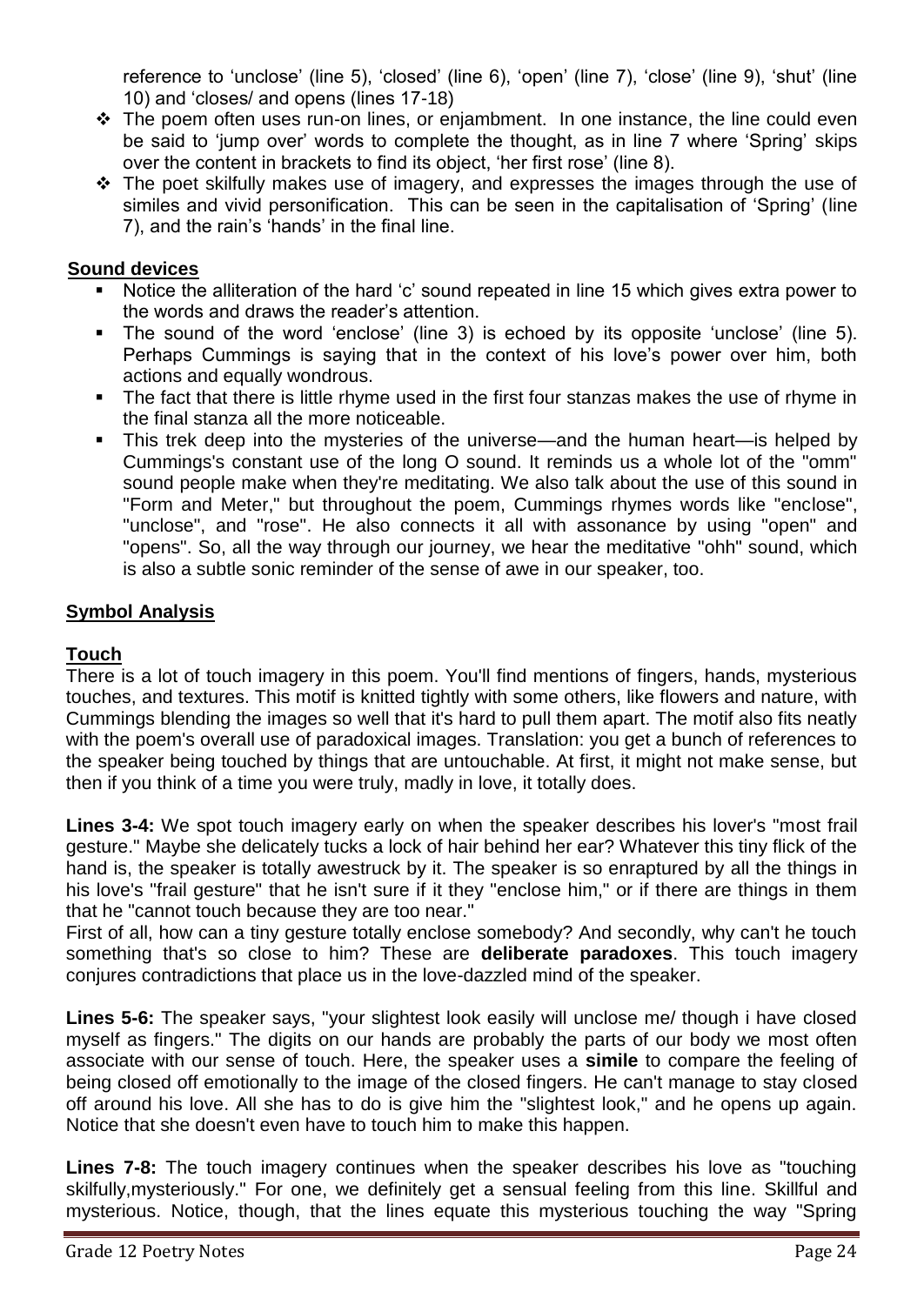opens/ [...] her first rose." - It's with sunlight and rain. Again an image of him being opened without any literal hands being put on him.

**Lines 13-14:** Once again we hear about the speaker's love's "fragility," and once again it's related to touch. This time, the speaker says its "texture/ compels [him] with the colour of its countries."

Many paradoxes are found here. First, how can fragility have a texture? It's a quality of a person, not something that's tangible. Also, how can a texture have colours? A texture is something you can feel, not something you see, right? Not in the world of Cummings, where senses mingle in a phenomenon called **synesthesia**. Here again, we see the speaker being touched by things you wouldn't be able to feel in a literal sense.

**Line 17:** Personification is found in the last line of the poem, saying "nobody,not even the rain,has such small hands." It's personification because he's giving human characteristics to something that isn't human. Once again, the speaker describes himself as being opened by some intangible thing about his love. He compares himself to a flower being opened again, but notice that it isn't the rain that opens him. It's some mysterious, subtle thing with even smaller hands than the rain.

# **Eyes**

**Lines 1-2:** Cummings opens up the poem with the lines, "somewhere i have never travelled,gladly beyond/ any experience,your eyes have their silence." This could be interpreted to mean that the unexplored place the speaker is heading into is the depths of his lover's eyes. The fact that her "eyes have their silence" makes them seem even more mysterious and unknowable.

BUT, aren't all eyes silent? They can't talk at all. In a way they can. You've probably heard somebody say that "the eyes are windows to the soul." You can look into a person's eyes and see what they're feeling and thinking, which could be described as a way of talking without words. Well, if the speaker's eyes are silent at times, we're guessing that means she can be really hard to read, which only makes her more exciting to the speaker.

**Line 5:** At the top of the next stanza, the speaker says that his lady's "slightest look will unclose [him]." Notice that we've gone from inscrutable, silent eyes that don't seem to be paying much attention to him to ones that are at least sparing him a glance. Smitten, he goes crazy for this and opens right up to his illusive lady. The speaker gives his lover's eyes power by giving them power over the physical world. Metaphorically at least, she can open his tightly closed fingers with the smallest of glances.

**Line 19:** We have to hand it to Cummings. Lines like "the voice of your eyes is deeper than all roses" make our heads hurt in a wonderful way. First of all, it's cool how this line brings us back to the silent eyes from line 2. Here, the eyes have a "voice," but it's not any typical voice. It's "deeper than all roses."

Roses wordplay conjures the image of a lady whose eyes are deep and mysterious. When the speaker looks into them, he can't quite read what's there, but he is mesmerized.

# **Roses**

Cummings manages to pluck these flowers from the garden of clichés and replants them in fertile new ground.

**Lines 7-8:** The flower of love gets its first mention in the second stanza, where the speaker uses a simile to compare the way his lover opens him emotionally to the way spring opens roses. The already obvious love symbolism is taken to an erotic place with all this talk of spring "touching skilfully,mysteriously." Cummings also describes the speaker, who we assume is male, as the flower. It's probably sexist, but the popular perception generally relates women to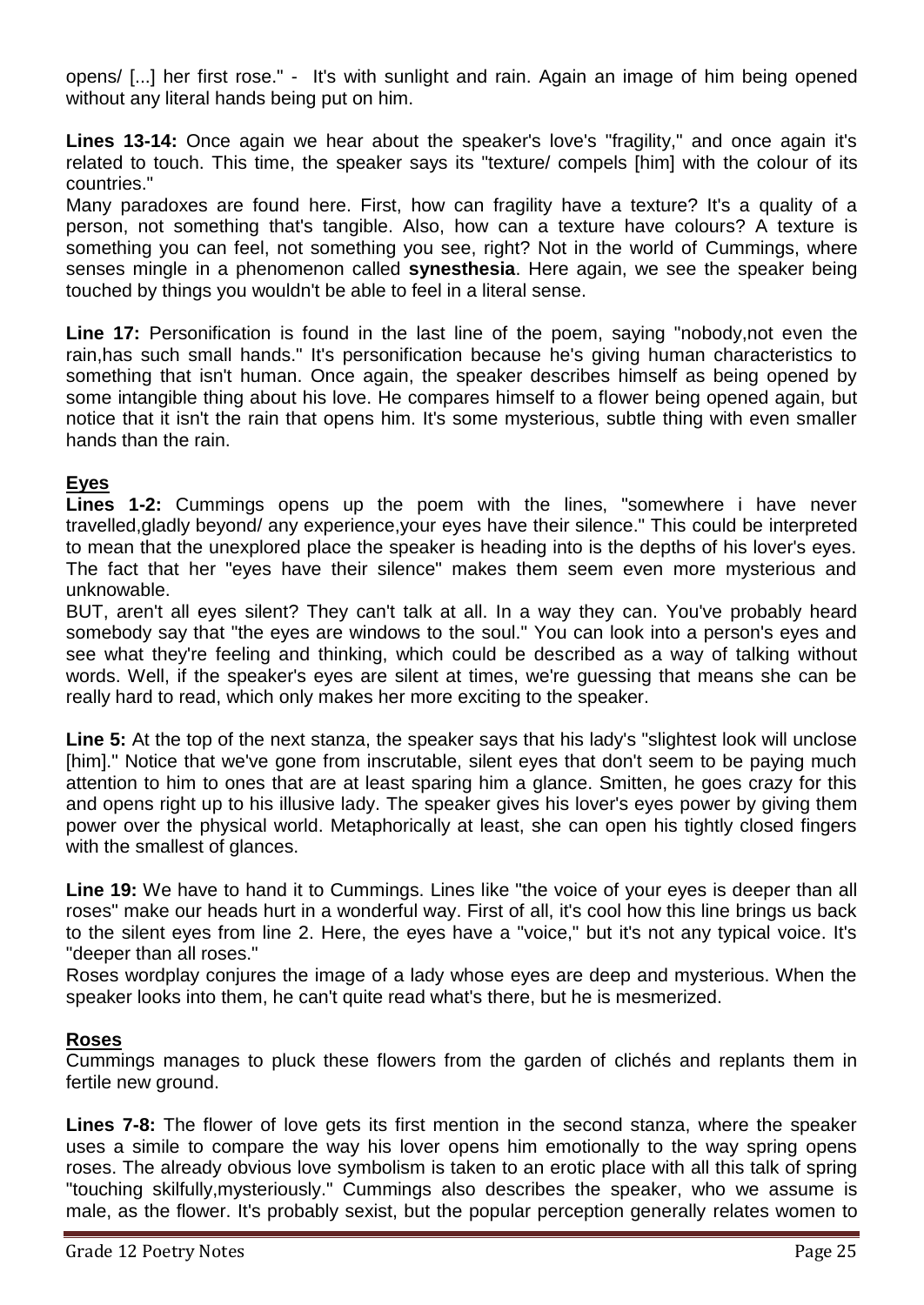# flowers.

**Lines 9-12:** The third stanza carries the image of the rose through, but this time uses another simile to compare the way the speaker's lover can close him down emotionally to the way a rose shuts in winter. All the connotations from the previous line apply here, too. What's interesting is that this doesn't come off as a sad image at all. Instead, it's described as being beautiful. The act of it closing itself against the cold is celebrated.

**Lines 17-20:** The speaker ties up this extended metaphor of his lover being able to open and close him like a rose in the final stanza by saying that he has no idea how she has this mysterious power. He goes on to say that whatever this power is, it's "deeper than all roses." If we think about it like there's some deep natural force that make roses grow and if you stare into the folds of a rose's petals, it really can seem like you're staring into another dimension. You can get lost in the patterns of its design. The speaker says, "the voice of [his lover's] eyes is deeper than all roses [our emphasis]." So she's even more powerful and more mysterious than a rose.

| Vocabulary: |                                |
|-------------|--------------------------------|
| frail       | - physically weak              |
| gesture     | - movement made to communicate |
| descending  | - act of moving downwards      |
| rendering   | - causing; making              |

# **Questions:**

- 1. (a) List the elements of nature that are referred to in the poem.
- (b) Quote the word that tells us that tells us that the snow is not wilfully destructive.
- 2. Identify the figure of speech in 'though i have closed myself as fingers' (line 6).
- 3. (a) Explain how 'fragility' can have 'power' (line 14).
- (b) Describe the extent and ability of this power.
- 4. (a) Describe the atmosphere or mood of this poem.
	- (b) How does the poet create this mood?
- 5. Explore the metaphor of travel as it is used in the poem, and evaluate its effectiveness.
- 6. Comment critically on Cummings' unusual use of punctuation and sentence structure.

\_\_\_\_\_\_\_\_\_\_\_\_\_\_\_\_\_\_\_\_\_\_\_\_\_\_\_\_\_\_\_\_\_\_\_\_\_\_\_\_\_\_\_\_\_\_\_\_\_\_\_\_\_\_\_\_\_\_\_\_\_\_\_\_\_\_\_\_\_\_\_\_\_\_\_\_

# **A HARD FROST**

# Cecil Day Lewis

A frost came in the night and stole my world And left this changeling for it  $-$  a precocious Image of spring, too brilliant to be true; White lilac on the windowpane, each grass-blade Furred like a catkin, maydrift loading the hedge 5 The elms behind the house are elms no longer But blossomers in crystal, stems of the mist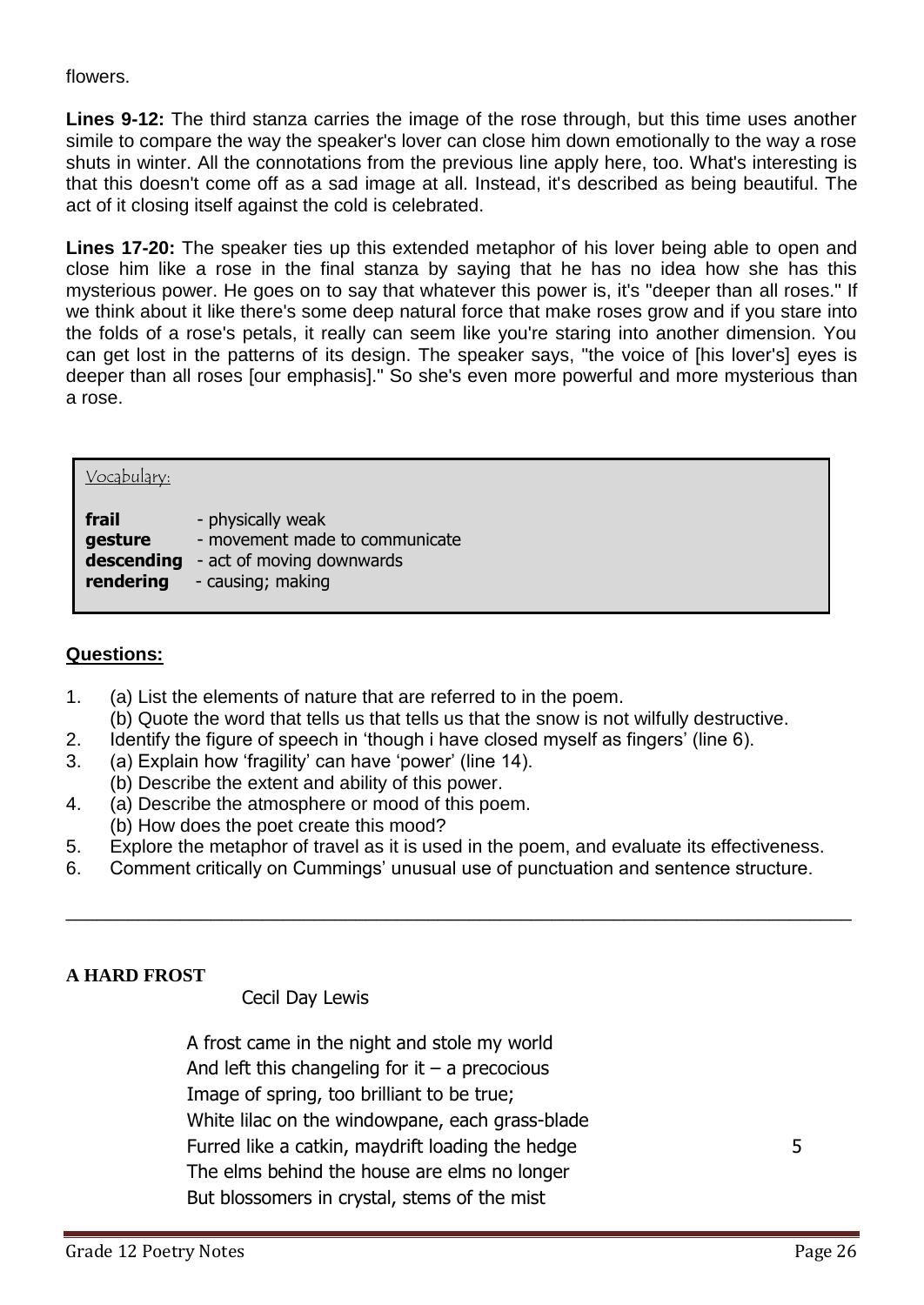| That hangs yet in the valley below, amorphous<br>As the blind tissue whence creation formed. |    |
|----------------------------------------------------------------------------------------------|----|
| The sun looks out, and the fields blaze with diamonds.                                       | 10 |
| Mockery spring, to lend this bridal gear<br>For a few hours to a raw country maid,           |    |
| Then leave her all disconsolate with old fairings<br>Of aconite and snowdrop! No, not here   |    |
| Amid this flounce and filigree of death                                                      | 15 |
| Is the real transformation scene in progress<br>But deep below where frost                   |    |
| Worrying the stiff clods unclenches their<br>Grip on the seed and lets our future breath.    |    |
|                                                                                              |    |

A Hard Frost **Cecil Day Lewis** 

# **Background notes of poet**

Cecil Day Lewis was born in Ballintubber, in Ireland, in 1904 and died in 1972. He was educated at Wadham College, in Oxford, and later became a lecturer at the University of Cambridge. He also taught poetry at Oxford and Harvard universities. Lewis was named Poet Laureate of the United Kingdom in 1968. His poetry is characterised by the introduction of modern diction and often addresses relevant social issues of the time, as well as the nature of relationships.

# **During reading**

- 1. What does the use of 'brilliant' (line 3) mean in this context?
- 2. How has the windowpane (line 4) been transformed?
- 3. Describe the altered appearance of the elm tree in your own words.
- 4. In what way is this seen a 'mockery' (line 11)?
- 5. Form the context, deduce what the word 'fairings' (line 13) probably means.

# **Content**

- This poem describes the appearance of a hard frost that formed overnight. Think of the patterns that frost forms on glass, and how it sparkles in the early morning sunlight.
- The speaker comments on how the world's appearance has been radically altered by the layer of frost, and in such a way that suddenly the surroundings seem almost spring-like (although the absolute opposite is the case). The glittering and sparkling of the reflected frost creates a bright image but, as the speaker admits, this is 'too brilliant to be true' (line 3). The speaker notes that as opposed to this fake appearance of spring, the 'real' spring is beginning to make itself felt unnoticeably underground.
- This poem was a poem describing the beautiful scene the poet saw one day he woke up in winter morning. Besides portraying the stunning scenery, the poet also wanted to relate the transformation in nature to human life cycle.
- The most prominent imagery used was snow, for example, 'brilliant', 'white', 'diamonds', 'bridal gear'.…
- Things used to describe the hard frost were beautiful, shiny and bright. These were used to portray a beautiful scene of white snow spreading all over the forest. Usually the forest in Winter gave people a sense of cruelty, harshness and lifeless, but after having a white frost coating on the dead trees, mountains, everything seemed to become glamorous and attractive. Also, personification was used, like 'the dry' and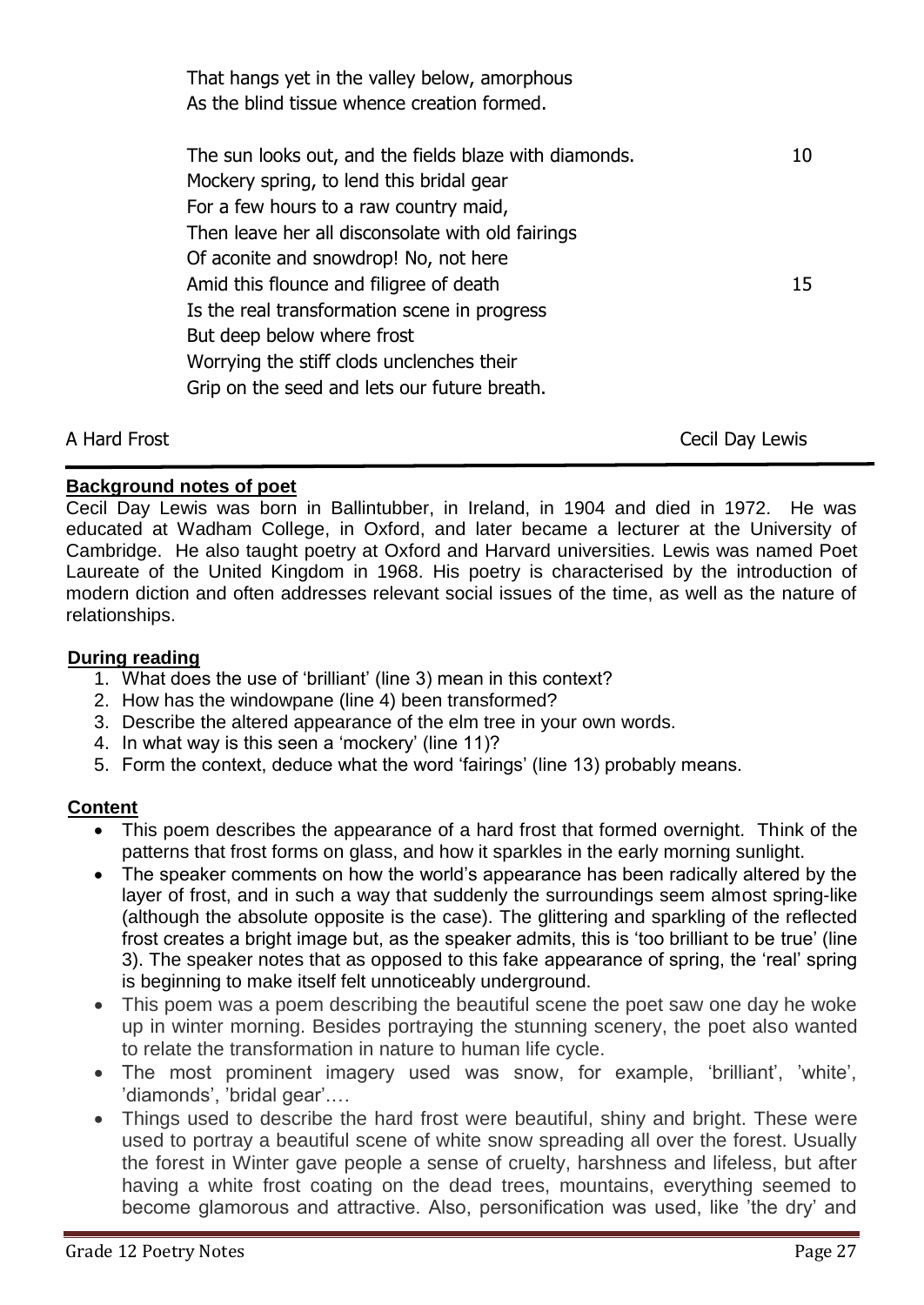'dead' forest coating with shiny, white 'frost' was personified as a raw country maid wearing a borrowed bridal gear for a few hours. As a raw country maid wasn't that beautiful, but, after she wore the white bridal gear, she shined brightly.

- The poet wanted to show the contrast between the forest before and after coating with the frost by personifying it, to make the shape contrast stood out from the poem to get readers' attention. At the same time, he conveyed that this beautiful scene didn't last long.
- After using the imagery to show how beautiful the scene was, the poet also indicated that this scene had only lasted for a short period of time, because after the sun rose, the frost melted. Though the poet was a bit disappointed that the frost melted so quickly, but he found out that after the frost melted, it was also the time for new seeds to grow, it was shown by 'grip on the seed' and 'lets our future breathe''.

# **Form and structure**

 $\checkmark$  The poet arranges his content into two stanzas, of similar length. He does not use traditional rhyme scheme, and the line and stanza arrangement is set up to support the content. The first stanza describes the scene, while the second stanza comments on it and exposes the 'truth' of the first.

# **Poetic / language devices**

- $\div$  Lewis uses an extended metaphor to compare the image of frost on a window to different features of spring. This is an intriguing choice of comparison, as he describes how the effects of frost can remind the viewer of its opposite, spring.
- $\cdot \cdot$  The imagery suggests spring flowers and the freshness of new growth, such as 'maydrift loading the hedge' (line 5) or 'blossomers in crystal' (line 7). Despite the glittering beauty, from the outset the speaker points out that this appearance is deceiving. He accuses the frost of theft as it has stolen away the expected scene and replaced it with a fake. The frost is given almost magical, mystical powers in its ability to accomplish this transformation.
- $\cdot$  The metaphor comparing the white frost blanket to a wedding dress (line 11-13) contains quite a disapproving tone. The wedding dress is being lent to a country maid for a few hours, but she will be left terribly sad when she has to return it and resume her usual, boring appearance.
- $\cdot \cdot$  The personification of the last two lines crates an image of a contest of strength taking place beneath the ground where the earth is surrendering its frozen hold to the power of spring. This allows the seeds the chance to sprout, grow and break out of the soil to promise future life and growth.

# **Sound devices**

- The poem focuses on the tension between appearance and reality. Unsurprisingly, there is no overt reference to sound. The heavy coating of frost would blanket the world in sharp silence, and the brittle crispness of this is implied in the mention of 'crystal' (line 7) and 'diamonds' (line 10).
- The alliteration of '**fl**ounce and **f**i**l**igree' (line 15) suggests the disapproving tone of the speaker.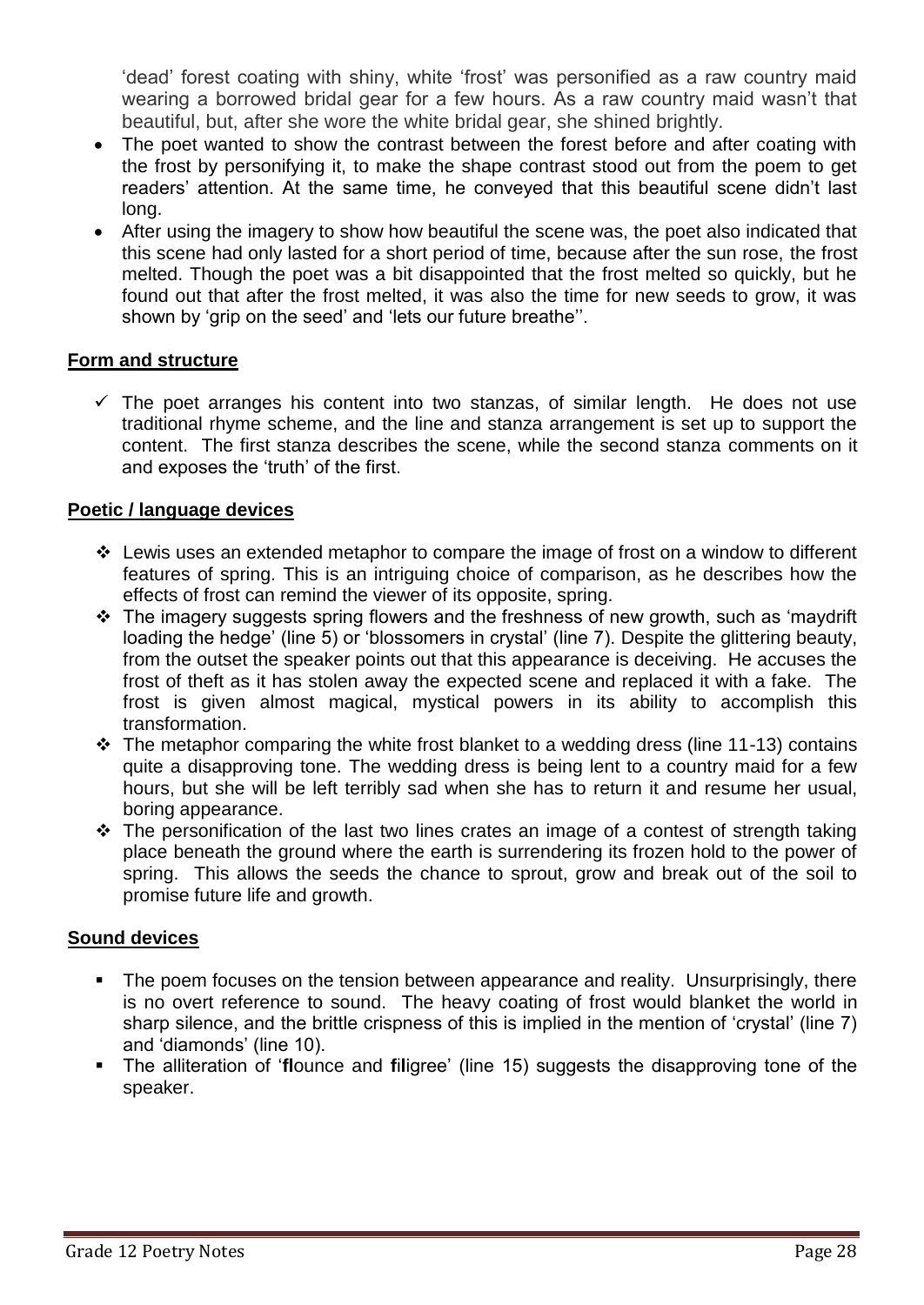| Vocabulary:                                                                                                        |                                                                                                                                                                                                                                                                                                                                                                                          |
|--------------------------------------------------------------------------------------------------------------------|------------------------------------------------------------------------------------------------------------------------------------------------------------------------------------------------------------------------------------------------------------------------------------------------------------------------------------------------------------------------------------------|
| changeling<br>precocious<br>catkin<br>mockery<br>aconite<br>snowdrop<br>flounce<br>filigree<br>clods<br>unclenches | - something that has been secretly exchanged for something else<br>- developed earlier than usual<br>- spiky flower<br><b>amorphous</b> - without a specific form<br>- absurd imitation<br>$disconsolate - without comfort; unhappy$<br>- flower similar to a buttercup<br>- drooping white flower<br>- impatient movement<br>- ornamental and delicate<br>- lumps of earth<br>- loosens |

# **Questions:**

- 1. Explain the comparison of frost to a thief, used in the first line of the poem.
- 2. Name the plants mentioned in the first stanza that are used to describe this 'spring' scene.
- 3. Comment of the effect of the figure of speech used in lines 11-14.
- 4. Explore how the poet uses punctuation to convey emotion in the poem.
- 5. Critically evaluate the poetic technique of the extended metaphor, and how it is used in this poem. How effective is it? What might be the potential risks of using this technique? Use evidence from the poem to formulate your response.

# **FUNERAL BLUES -** W H Auden

Stop all the clocks, cut off the telephone, Prevent the dog from barking with a juicy bone, Silence the pianos and with muffled drum Bring out the coffin, let the mourners come.

| Let aeroplanes circle moaning overhead<br>Scribbling on the sky the message He Is Dead |     |
|----------------------------------------------------------------------------------------|-----|
| Put crêpe bows round the white necks of the public doves,                              |     |
| Let the traffic policemen wear black cotton gloves.                                    |     |
| He was my North, my South, my East and West,                                           |     |
| My working week and my Sunday rest,                                                    | 10  |
| My noon, my midnight, my talk, my song:                                                |     |
| I thought that love would last forever: I was wrong.                                   |     |
| The stars are not wanted now; put out every one;                                       |     |
| Pack up the moon and dismantle the sun;                                                |     |
| Pour away the ocean and sweep up the wood;                                             | 15. |
| For nothing now can ever come to any good.                                             |     |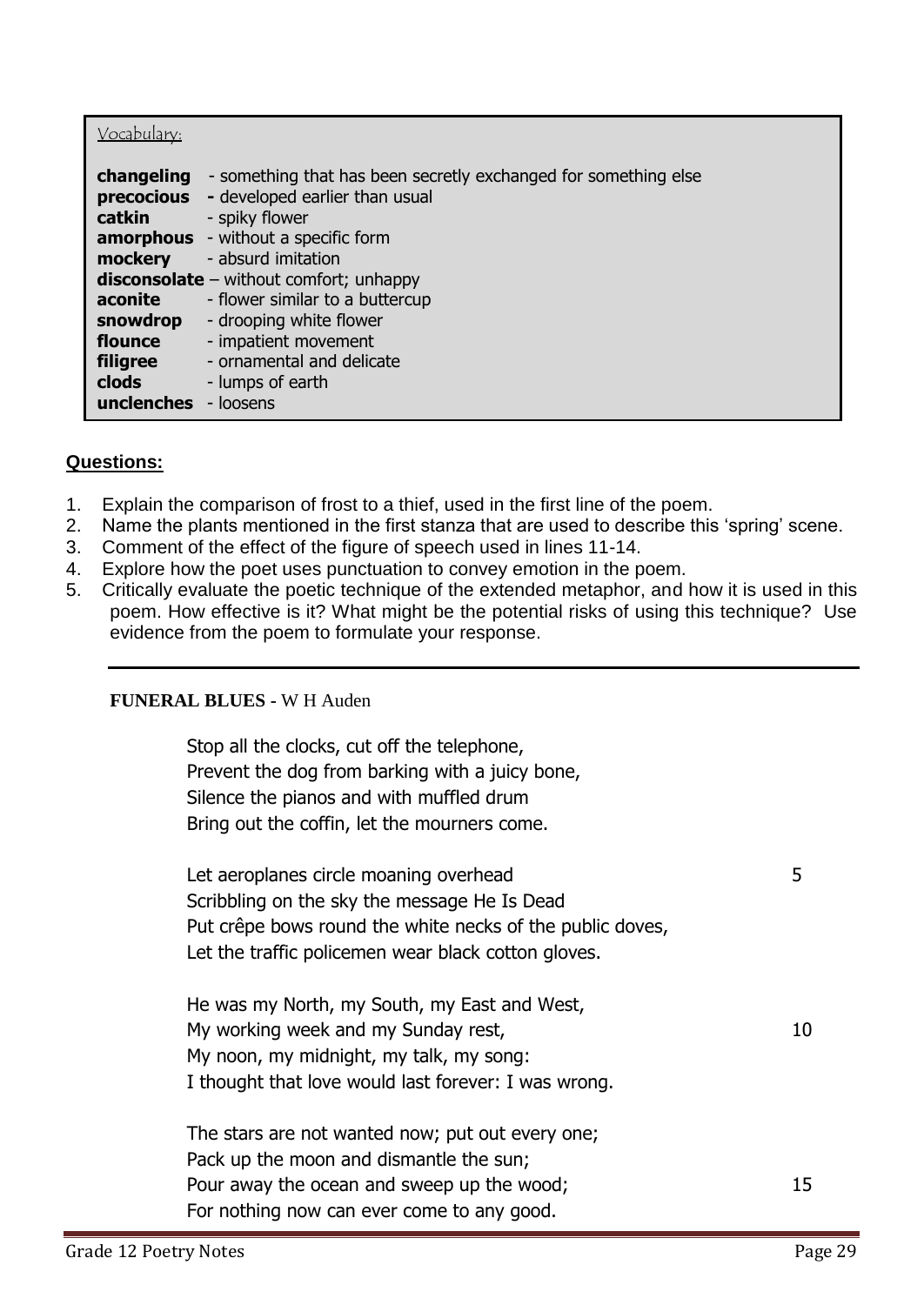### **Background notes of poet**

Wystan Hugh Auden was born in York, in the United Kingdom. At Oxford, he became associated with a number of radical poets and authors, including Stephen Spender. Many of his poems focus on social ills, as well as concern with the workings of the mind. He lived and worked for many years in the United States of America and returned to the United Kingdom in 1972, where he died a year later.

# **Before reading**

If one has not experienced it, it is extremely difficult to try to explain the depth of pain and sorrow of a broken heart. We use this term quite loosely in romantic contexts, but when it refers to the response of real grief, the concept of a broken heart is difficult to comprehend.

Think of an experience when you lost someone you loved. If you have not had such an experience, you can imagine how terrible it must be. Compose a short poem for that person that explains your grief at losing them.

# **During reading**

- 1. Notice the plea for certain actions to take place in the first stanza.
	- (a) Why would someone want to 'Stop all the clocks' (line 1)?
	- (b) Identify all the references to sound.
	- (c) Why would the speaker want these sounds to stop?
- 2. Why do you think capital letters have been used in 'He is Dead' (line 6)?
- 3. Consider the implications of the description 'He was my North, my South, my East and West' (line 9).
- 4. Link the verbs in the final stanza to their objects: 'put out' (line 13), 'pack up', 'dismantle' (line 14), 'Pour away' and 'sweep' (line 15). In what way are these verbs appropriate?

# **Content**

- This poem is an expression of grief and heartache. The speaker describes his pain and links his overwhelming emotion of despair to the world around him. The reference to 'clocks', 'telephone' (line 1), 'dog' (line 2) and 'pianos' (line 3) examines the mourner's reaction to his immediate, domestic surroundings through the lens of loss. The poem then expands the surroundings to the public arena with 'aeroplanes' (line 5), 'doves' (line 7) and 'traffic policemen' (line 8), and finally ends in the universal sphere of 'stars' (line 13), 'moon', 'sun' (line 14), 'ocean' and 'wood' (line 15). The third stanza describes their special relationship, and gives a personal account of what the dead man meant to the speaker.
- It is clear from the outset what the subject of the poem will be with the title 'Funeral Blues'. The choice of the word 'Blues' is an effective one as this could refer to a depressed mood, and also describes a slow, sad musical piece. The reader immediately understands the call for everything to cease – time, noise, music – as soon as the reference is made to the 'coffin' and 'mourners' (line 4). The stark message 'He Is Dead', to be written on the sky for all to see, implies the speaker's need for the world around him to register the passing of his beloved.

# **Line-by-line analysis**

# **Lines 1-2**

*Stop all the clocks, cut off the telephone, Prevent the dog from barking with a juicy bone,*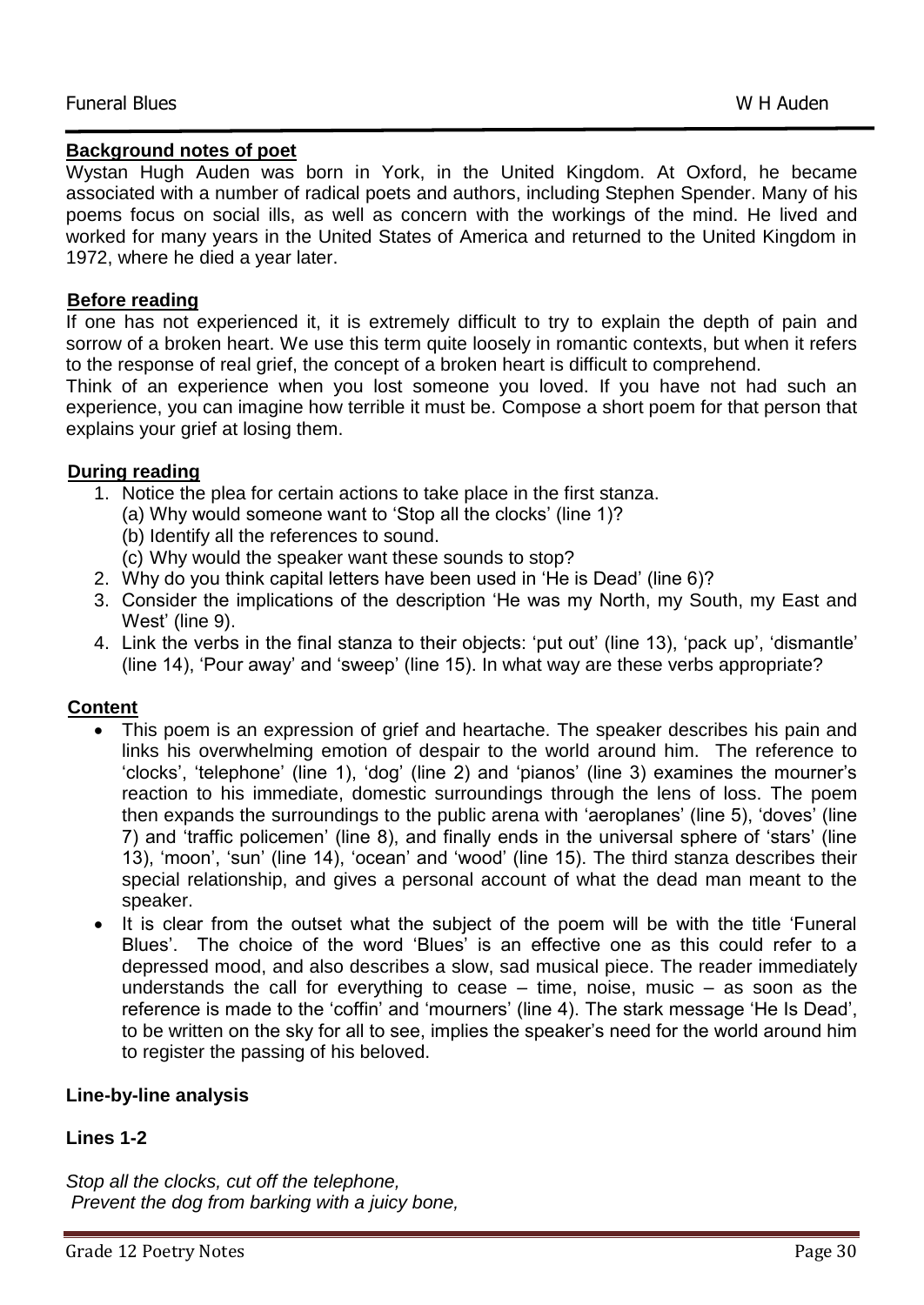- The poem begins with a series of harsh commands: stop the clocks! Cut off the telephones!
- The speaker sounds forceful, even angry.
- Whoever the speaker is, he sounds angry, and issues harsh commands. In the first line, he wants to stop the clocks and the telephone. These seem like physical representations of time and communication to us. He wants everything to just stop.
- In the next line, he asks for silence. He wants dogs to stop barking, too.

# **Lines 3-4**

*Silence the pianos and with muffled drum Bring out the coffin, let the mourners come.*

- This is not a time for pianos. It's a time for muffled drums. Now that he's asked the dog and the phone to hush, he has no problem extending that request to musical instruments.
- Except he's not opposed to the drum. Which fits the title. If this is a funeral we're dealing with, drums are much more solemn and fitting for the occasion.
- In the next line, he wants the coffin to be brought out and for mourners to come see it. Maybe the "muffled drum," then, is the sound of mourners walking, or of pallbearers carrying a coffin. Or maybe it is a slow and stately drumming that the speaker wants, the kind of drumming that happens at military funerals.
- The interesting thing about these two lines, and the first two as well, is that they are all commands, also known as imperatives. The speaker is making a big pronouncement to the world: someone has died, and we must acknowledge it in dramatic ways.
- These lines might even seem a little exaggerated. Should we really stop the clocks just because someone has died? Probably not. But the speaker's using a[hyperbole](http://www.shmoop.com/literature-glossary/hyperbole.html) or exaggeration to convey just how important all this mourning business is.
- Line 3 has eleven syllables, and line 4 has ten. It is safe to call this one [iambic](http://www.shmoop.com/literature-glossary/iambic-pentameter.html)  [pentameter](http://www.shmoop.com/literature-glossary/iambic-pentameter.html).
- And by the end of [stanza](http://www.shmoop.com/literature-glossary/stanza.html) 1, we've also got a clear [rhyme scheme](http://www.shmoop.com/literature-glossary/rhyme-scheme.html) at work. "Telephone" rhymes with "bone," and "drum" rhymes with "come."
- Whenever you see a four-line stanza, or **[quatrain](http://www.shmoop.com/literature-glossary/quatrain.html)** that has an aabb rhyme scheme in a poem about a funeral, you're reading an [elegiac](http://www.shmoop.com/literature-glossary/elegy.html) stanza.

# **Lines 5-6**

*Let aeroplanes circle moaning overhead Scribbling on the sky the message He is Dead,*

- As if stopping the clocks weren't enough, the speaker would like an airplane to write "He is Dead" in skywriting to commemorate his grief. If a funeral is a public acknowledgment of death, then this is a super public acknowledgement of death.
- While earlier he asked for quiet, and for people to cut off their telephones (which are private communication devices), he wants the whole world to know that "He Is Dead."
- It's interesting that the speaker doesn't provide a name. He could have written, for example, "John Is Dead." Or "Tommy Is Dead." But he leaves the dead man's name anonymous. Maybe he wants more privacy after all. Or maybe he assumes that everyone already knows "his" name. Either way, there's an interesting mixture between private and public acknowledgments of death.

# **Lines 7-8**

*Put crépe bows round the white necks of the public doves, Let the traffic policemen wear black cotton gloves.*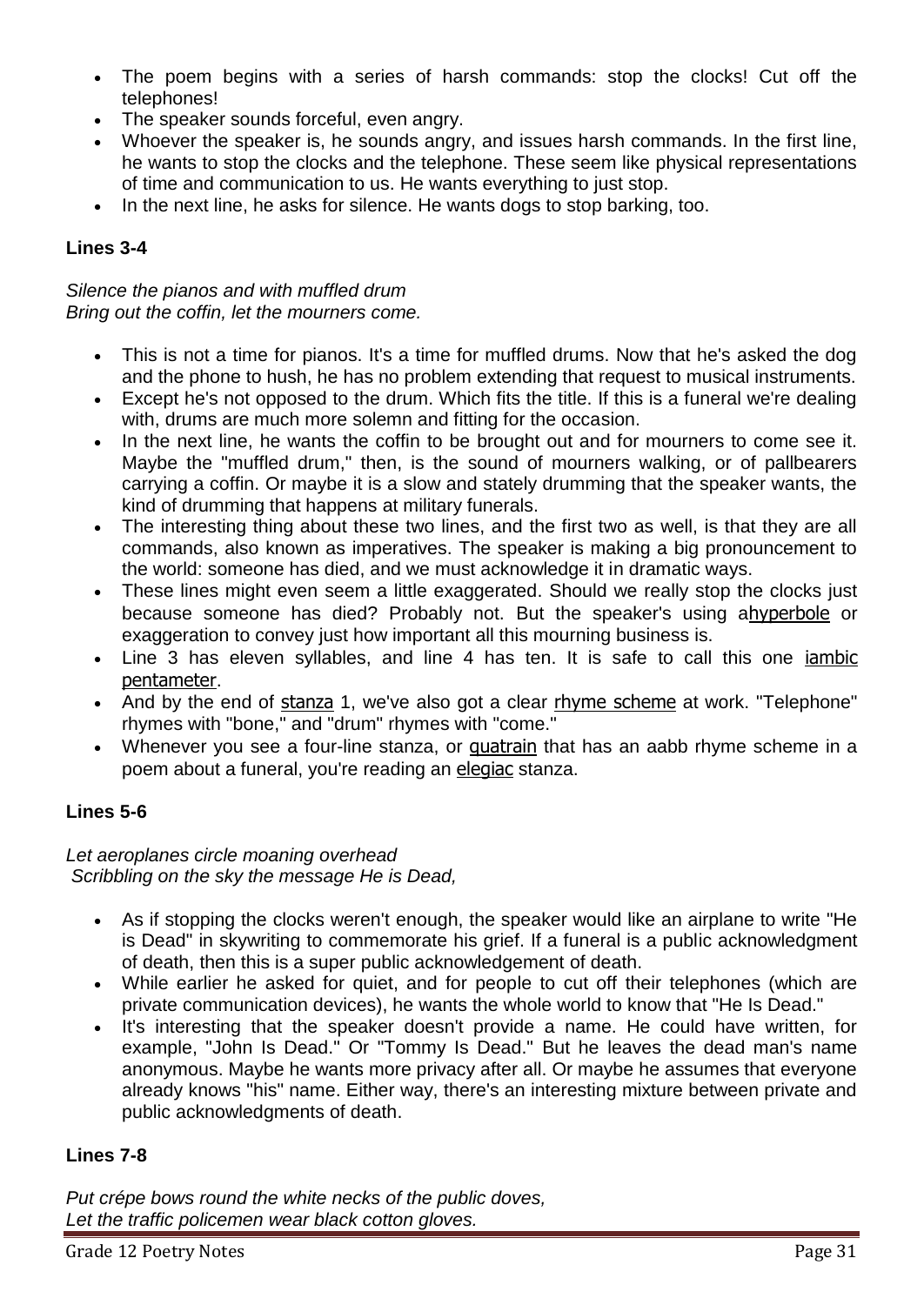- More public demands, as the speaker wants even the "public doves" we have a strong feeling that these are pigeons - to honour the dead man. He wants the traffic police to acknowledge him, too.
- Does the speaker really want us to put bows on pigeons? It seems our man is getting [hyperbolic](http://www.shmoop.com/literature-glossary/hyperbole.html) again.

# **Lines 9-10**

*He was my North, my South, my East and West, My working week and my Sunday rest,*

- This speaker is so broken up about stuff (and wants everyone else to be broke up about it, too) because he really loved the dead man. It doesn't seem like the dead man was important world- wide. The dead man is someone the speaker knew and loved in daily life.
- These lines are incredibly personal, especially when compared to the earlier lines that are mostly about public mourning. The dead man meant everything to the speaker, so it's no wonder he'd like all the world around him to reflect the fact that the man is dead.
- [Metaphor](http://www.shmoop.com/literature-glossary/metaphor.html) alert. Was the dead man really a calendar of days for the speaker? All the directions on a compass? But in a metaphor, we describe one thing by way of another thing. So here, the speaker describes the dead man by saying that he was like a compass for him, and also like every day of the week for him. He provided direction, and filled his time.

# **Lines 11-12**

*My noon, my midnight, my talk, my song; I thought that love would last forever: I was wrong.*

- More [metaphors](http://www.shmoop.com/literature-glossary/metaphor.html). These lines seem to imply that the dead man filled every hour of the speaker's day. He brought conversation and joy into the speaker's life.
- While the previous lines were lovely and metaphorical, this one is harsh. Your loved ones will die. No love lasts forever.

# **Lines 13-14**

*The stars are not wanted now: put out every one, Pack up the moon and dismantle the sun,*

- The speaker grows even more depressed in these lines. He demands that someone, whomever he's talking to, put out the stars, pack up the moon, and take apart the sun. Now his grief is so extreme, it's affecting the way he sees the cosmos.
- His extreme, hyperbolic commands are his expressions of his extreme grief.
- Even though no one could ever "dismantle the sun," the speaker's grief is so intense that he wishes that we could. All of these romantic and natural images—the stars, the moon, the sun- are too painful for him. It's almost as if he wants to blot out everything in the world except his own mourning.

# **Lines 15-16**

*Pour away the ocean and sweep up the wood; For nothing now can ever come to any good.*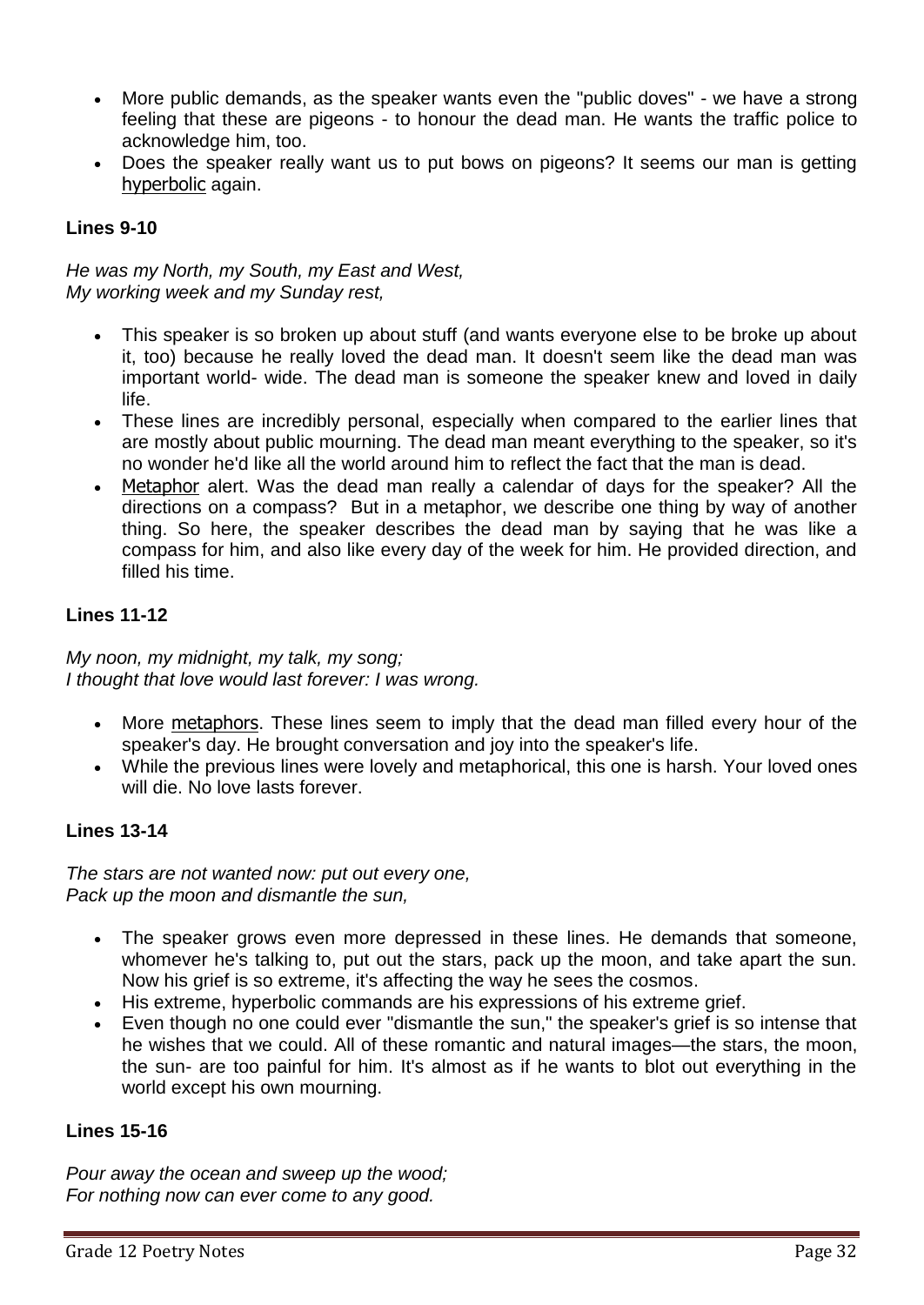- In these final lines, the speaker continues his hyperbolic thinking and asks us to get rid of the ocean and the wood (by "wood," he probably means the forests). He doesn't want to see any sign of the wonders of nature.
- In the last line of the poem he is totally hopeless, the speaker says that nothing will ever be good again.
- In a lot of elegies (poems like this one that commemorate a person's death), the speaker will offer some hope for the future, or will talk about how the dead person will live on in memories and poetry. There's usually a small moment of optimism buried somewhere in them. But not in Auden's "Funeral Blues." This is just a really sad poem about death. There is no light at the end of the tunnel for anyone in "Funeral Blues."

# **Silence - Symbol Analysis**

The speaker spends the first stanza of "Funeral Blues" complaining about how much he wants everyone and everything to be silent. Maybe he wants some peace and quiet to deal with his thoughts. Maybe he wants to make sure that everyone can hear his lament. Maybe he wants silence out of respect for the dead man.

- Line 1: The speaker wants to cut off personal communication with the world: he wants to stop the telephone lines from running. He's looking for isolation. He's probably being [hyperbolic](http://www.shmoop.com/literature-glossary/hyperbole.html) here, which means that he's exaggerating his feelings and desires to show just how sad and hopeless he is.
- Line 2: He also wants to stop dogs from barking. Poor dogs. It's not their fault.
- Line 3: Now he'd like people to quit playing the piano, thank you very much. Seems fair enough. This is a funeral after all.
- Lines 3-4: He wants to hear the "muffled drum" of the funeral march. The speaker wants to hear this and this only. It's like all other noise is a distraction from what really matters, which is his pain.

# **The Public - Symbol Analysis**

The speaker is not just concerned with his own reaction to the man's death. He wants the acknowledgment of the public, too. Even though we don't really have much of a reason to think that the dead beloved is famous or anything, the speaker really desires that this death be noticed. Perhaps his grief is so consuming, that he wants it to be reflected in all the world around him.

- Lines 1-4: The speaker wants quiet so that the drum of the funeral march can be heard by the mourners of the dead man. Once again, he's being [hyperbolic](http://www.shmoop.com/literature-glossary/hyperbole.html). No one can really expect every dog in the world to stop barking just because a funeral is happening somewhere in the world.
- Lines 5-6: The speaker asks airplanes to proclaim the man's death though skywriting. It's like he wants the whole world to know what he's going through.
- Lines 7-8: He even wants policemen and pigeons to acknowledge the man's death. Once again, [hyperbole](http://www.shmoop.com/literature-glossary/hyperbole.html).
- Lines 9-12: Compared to the previous lines that deal with the public, these lines seem quiet and intimate, and we realize what the dead man meant to the speaker. He wants a public acknowledgment of the man with whom he's spent his private life.

# **Nature - Symbol Analysis**

Sun, moon, stars…sounds lovely, right? Well, not to our speaker. He wants all these lovely things - and everything else in nature, it seems - to leave him alone. The grief he feels seems to have interfered with his ability to appreciate nature.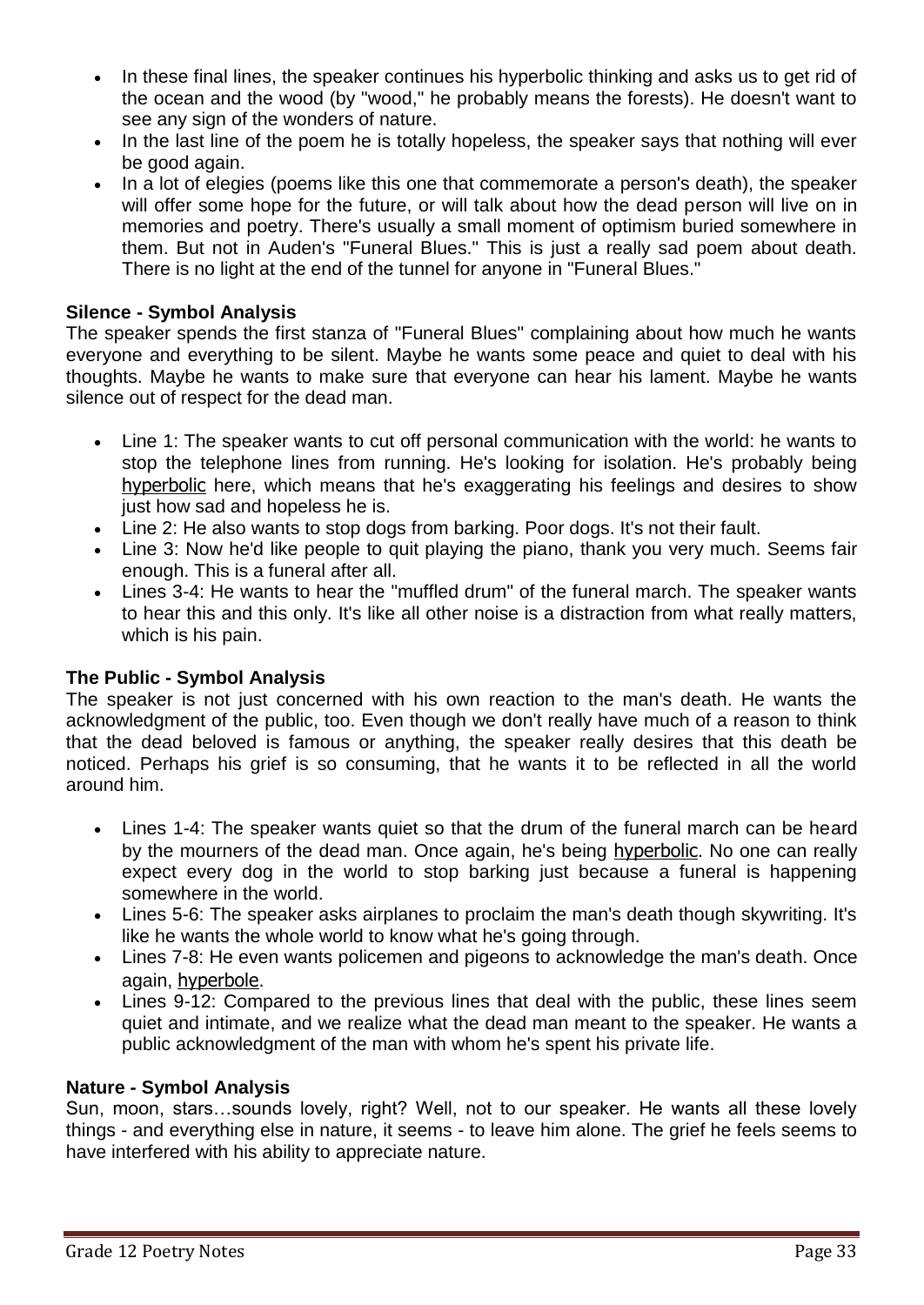- Line 11: Here, the speaker says that the dead man was everything to him. Even times of the day. Even midnight itself. These [metaphors](http://www.shmoop.com/literature-glossary/metaphor.html) are [hyperbolic](http://www.shmoop.com/literature-glossary/hyperbole.html), but hey, let's cut the guy some slack. He's been through a lot.
- Lines 13-16: The speaker calls for us to "put out" the stars, "pack up the moon and dismantle the sun." He wants every beautiful thing that nature provides to go away. No more ocean, no more forests. This guy is so sad that he doesn't even want the stars around to remind him of his dead beloved. He's being [hyperbolic](http://www.shmoop.com/literature-glossary/hyperbole.html), of course; he probably doesn't actually think that someone could "dismantle" the sun. But he yearns for this isolation from the natural world anyway.

# **Analysis: Form and Meter - Elegy**

Elegies can take lots of different shapes and forms, since there are no rhyming or metrical rules for an elegy. "Funeral Blues" is that is written in elegiac stanzas.

An elegiac stanza is a [quatrain](http://www.shmoop.com/literature-glossary/quatrain.html) written in *iambic pentameter*, usually with the [rhyme scheme](http://www.shmoop.com/literature-glossary/rhyme-scheme.html) abab. Here's where the "more or less" comes in. "Funeral Blues" *is* written in quatrains, and it does make use of iambic pentameter, but it's highly irregular in its meter, with extra syllables here and shaky [feet](http://www.shmoop.com/literature-glossary/foot.html) there. And the rhyme scheme is tweaked a bit, too: aabb instead of abab. Auden is using [heroic couplets](http://www.shmoop.com/literature-glossary/heroic-couplet.html) instead of alternating rhymes.

# **Analysis: Speaker**

Let's list what we know about the speaker.

- 1. We don't actually know if the speaker is male or female.
- 2. He likes issuing commands and telling people what to do.
- 3. He's sad.

The speaker is so sad that he can't imagine any good or happiness in the future. He's so overwhelmed by grief that he's driven to speak in crazy [hyperboles.](http://www.shmoop.com/literature-glossary/hyperbole.html) It's as if his sadness has completely changed the way he sees the world around him, and he wants that sadness to be reflected back to him by everything he sees. The problem is, he exaggerates so consistently that we may even have trouble taking him seriously sometimes.

# **Analysis: Setting**

This poem's set at a funeral. This isn't about a small chapel, filled with loved ones in black. The setting, in many ways, is the whole wide world. The speaker wants that sadness to be reflected in everything - from the pigeons in the street to the stars in the sky. The true setting of "Funeral Blues" includes all of those things.

# **Analysis: Title**

The poem is called "Funeral Blues,". It's a sad song (blues) about a dead man (funeral).

# **Poetic / language devices**

- Auden effectively captures the speaker's sense of devastation and grief with his images in the first stanza. The speaker's world has ended, and he feels that life has changed forever. It seems wrong for the world to continue on with the telephone ringing or dogs barking in the face of his loss.
- The personification of the aeroplanes 'moaning' (line 5) shows the speaker's projection of his grief to his broader surroundings, as is the powerful image of the words scribbled on the sky for all to see (line 6).
- $\div$  Describing the loved one as the points of a compass suggests that he, the departed, provided a sense of direction and grounding for the speaker, as well as being his entire world. The impact of the loss is further emphasised with the explanation that 'he' was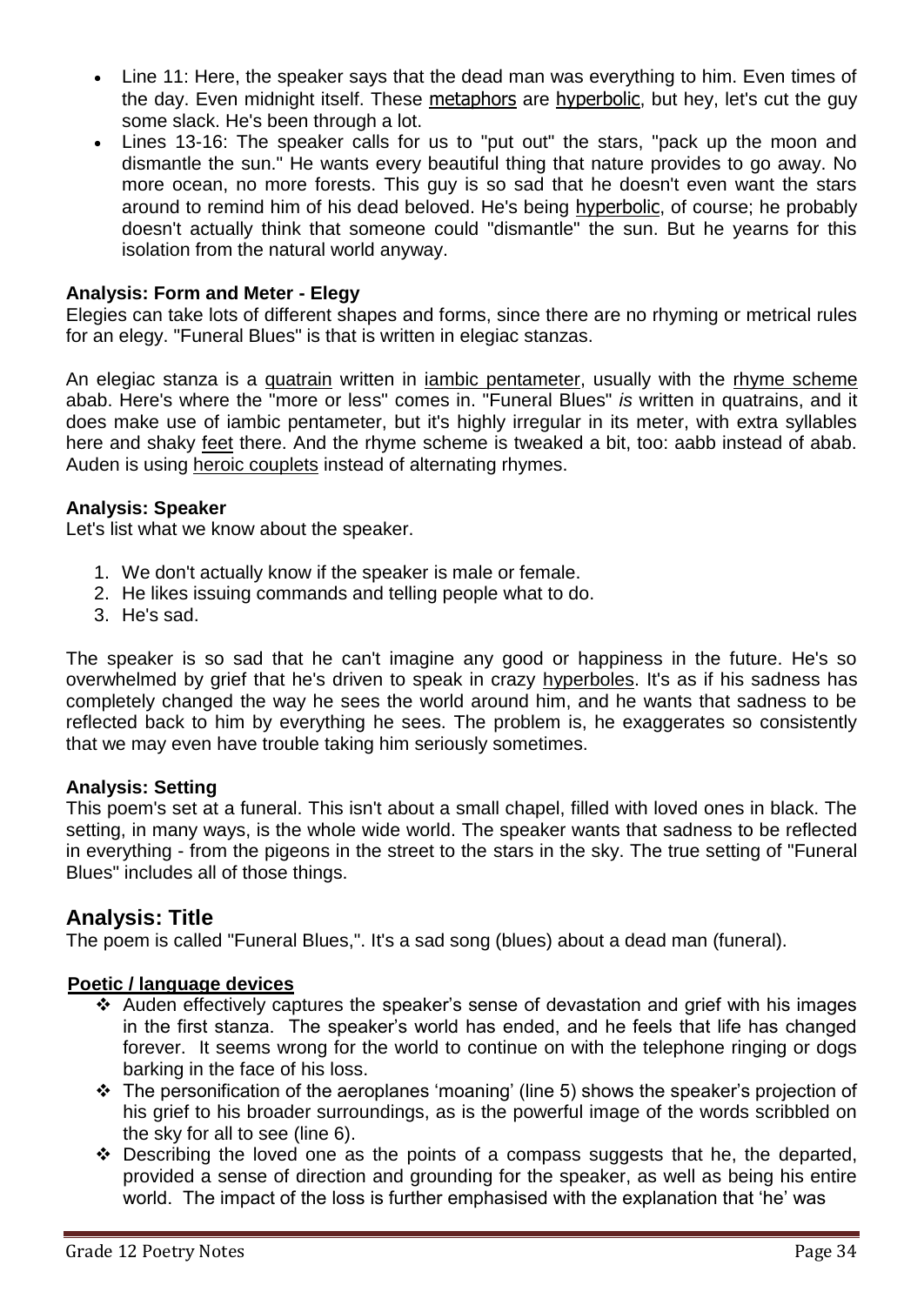there for the daily grind of work as well as the moments of 'Sunday rest' (line 10). We see the depth of the relationship as it gave meaning to the various times of the day – with their implications, and through 'my talk, my song' (line 11) was one that thrived through both ordinary conversation and companionship, as well as moments of joy.

- $\div$  Line 12 achieves its emotive impact through its simplicity, coupled with the use of the colon to state its devastating realisation.
- \* The final stanza plays on images often associated with romantic love: the starlit night sky, the shining moon, romantic walks along a beach or picnics in the wood. These conventions are destroyed as the speaker calls for all these symbols to be stripped of their meaning as 'nothing now can ever come to any good' (line 16).
- Auden achieves a remarkable balance of tone. The speaker's grief is starkly evident and his sorrow, confusion and even anger or bitterness at his loss is readily apparent. But Auden never allows the tone to become overly sentimental. As a result, the grief seems real and moving as we share and understand the speaker's bereavement.

# **Sound devices**

- The rhythm of the poem is regular, and the rhyme scheme contributes to this. This is fitting for a 'Blues' musical piece of the title. Notice how the regularity of the rhythm breaks down in the last line: This echoes the meaning as the speaker expresses his utter despair at his beloved's death.
- Auden allows the aeroplanes to 'moan': The onomatopoeia here encourages us to hear the low hum of a light aircraft in the sky overhead. References to sound are effectively used in the opening stanza with the contrast crated between ordinary household noises and the call for silence, only to be broken by the solemn, 'muffled drum' (line 3) of the funeral procession.

| Vocabulary: |                               |
|-------------|-------------------------------|
| muffled     | - wrapped to deaden the sound |
| crêpe       | - light crinkled fabric       |
| dismantle   | - take apart                  |

# **Questions:**

- 1. State the possible meanings for the word 'Blues' in the title, and relate this to the poem itself.
- 2. Identify the colour contrast found in the second stanza, and show how this reflects the speaker's mood.
- 3. Discuss the nature of the relationship described in the third stanza, and comment on how this information is conveyed.
- 4. Critically evaluate the impact of this poem as an expression of loss and grief. Support your response with evidence from the poem
- 5. Identify the symbols of death that can be found in this verse.
- 6. What is the purpose of stopping the clocks?
- 7. Why must the dog be offered a "juicy bone" and not just a bone?
- 8. Why does the poet use the upper case?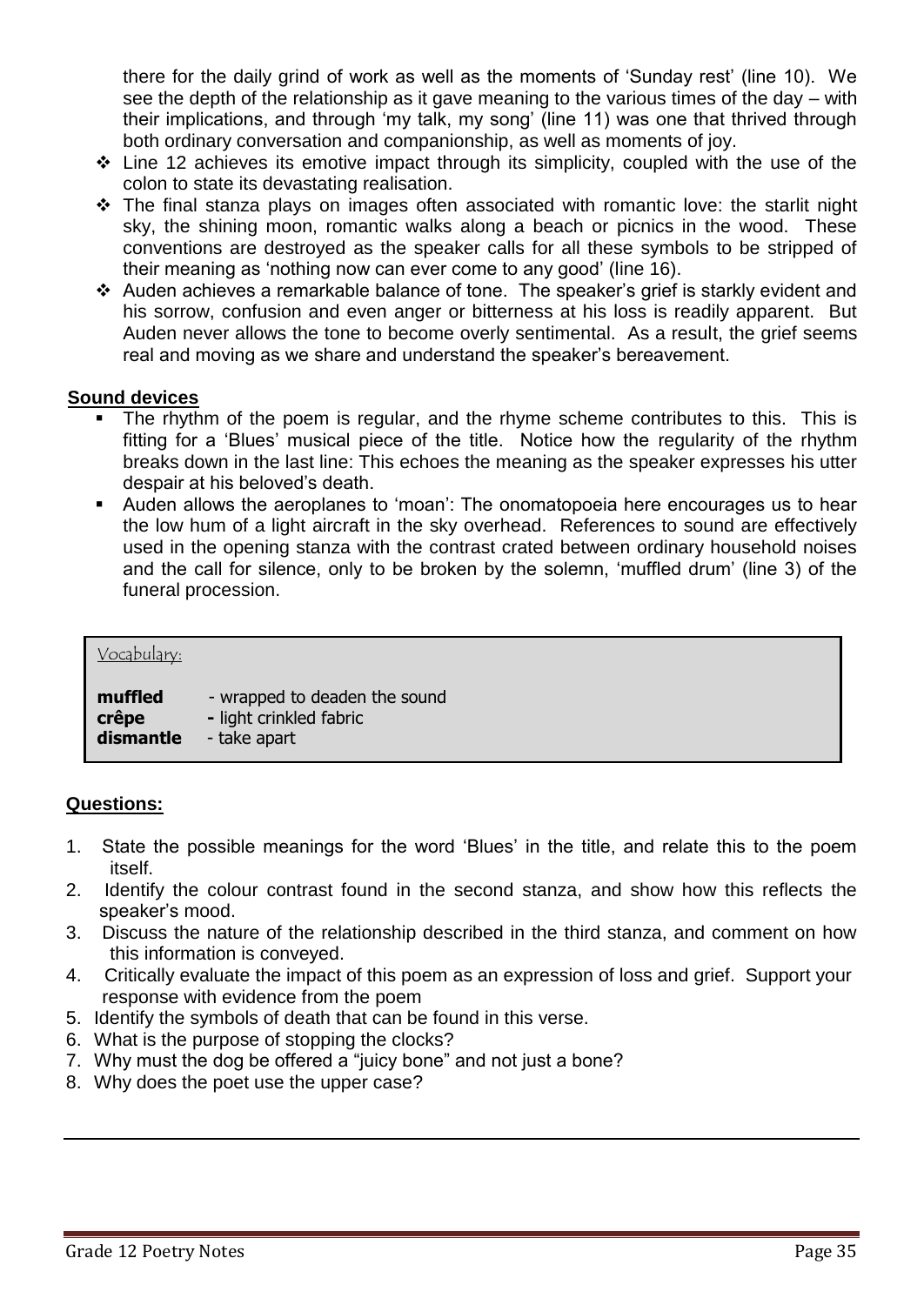# **AN AFRICAN THUNDERSTORM**

David Rubadiri

| From                      |                                            | the           |           |          | west      |
|---------------------------|--------------------------------------------|---------------|-----------|----------|-----------|
| Clouds                    | come                                       | hurrying      | with      | the      | wind      |
| Turning                   |                                            |               |           |          |           |
| sharply                   |                                            |               |           |          |           |
| Here and there            |                                            |               |           |          | 5         |
| Like a plague of locusts  |                                            |               |           |          |           |
| Whirling                  |                                            |               |           |          |           |
| Tossing                   | <b>up</b>                                  | things        | on        | its      | tail      |
| Like                      | a                                          | madman        | chasing   |          | nothing.  |
| Pregnant clouds           |                                            |               |           |          | 10        |
| Ride stately on its back, |                                            |               |           |          |           |
| Gathering                 | to                                         |               | perch     | on       | hills     |
| Like                      |                                            | sinister      | dark      |          | wings;    |
| The                       | wind                                       |               | whistles  |          | by        |
|                           | And trees bend to let it pass.             |               |           |          | 15        |
| In the village            |                                            |               |           |          |           |
|                           |                                            |               |           |          |           |
| <b>Screams</b>            | <sub>of</sub>                              |               | delighted |          | children, |
| <b>Toss</b>               |                                            | and           |           |          | turn      |
| the<br>In                 | din                                        | <sub>of</sub> | the       | whirling | wind,     |
| Women -                   |                                            |               |           |          | 20        |
|                           | Babies clinging on their backs -           |               |           |          |           |
| Dart                      |                                            |               |           |          | about     |
| In                        |                                            | and           |           |          | out       |
| Madly                     |                                            |               |           |          |           |
| The                       | wind                                       |               | whistles  |          | by        |
|                           | Whilst trees bend to let it pass.          |               |           |          | 25        |
| Clothes                   | wave                                       | like          |           | tattered | flags     |
| <b>Flying</b>             |                                            |               |           |          | off       |
| To                        | expose                                     |               | dangling  |          | breasts   |
| As                        | jagged                                     |               | blinding  |          | flashes   |
|                           | Rumble, tremble and crack                  |               |           |          | 30        |
| Amidst                    | the<br>And the pelting march of the storm. | smell         | 0f        | fired    | smoke     |

# An African Thunderstorm **David Rubadiri David Rubadiri David Rubadiri**

# **Background notes of poet**

David Rubadiri was born in 1930, in Malawi. He studied in Uganda and Cambridge. In 1964,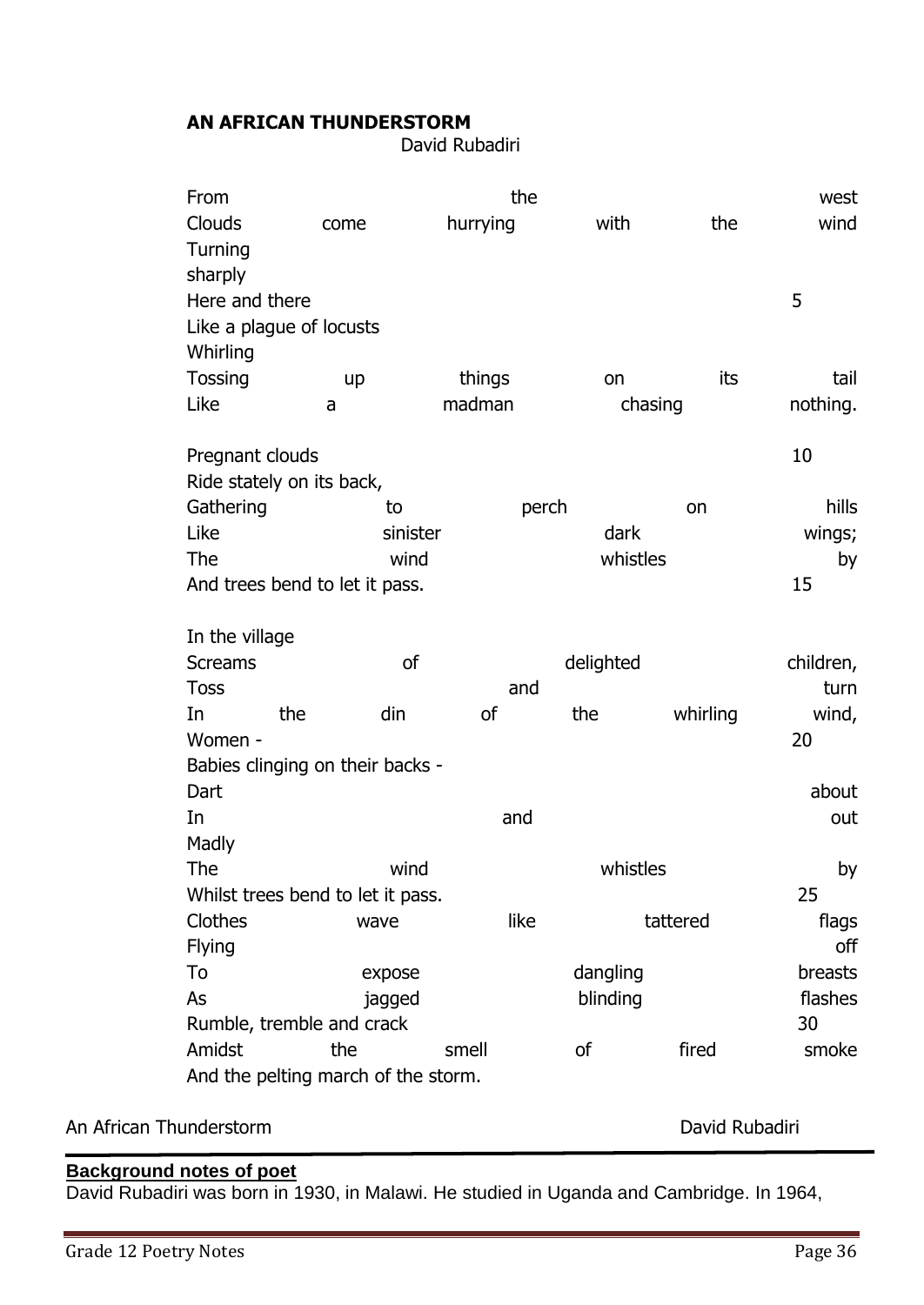when Malawi gained independence, Rubadiri was appointed Malawi's first ambassador to the United States of America and the United Nations. He left the government in 1965 when he and President Hastings Banda had a disagreement, but he later returned to the Washington embassy after Banda's removal from power.

# **During reading**

- 1. How does the word 'African' in the title affect your expectations of the content of the poem?
- 2. (a) Count the number of participles (words ending in '-ing') used in lines 1-9. (b) what effect does this have on the description of the scene?
- 3. What image does the line 'Like a madman chasing nothing' (line 9) produce?
- 4. Consider the connotations of the words 'pregnant' and 'stately' in the lines 'Pregnant clouds/Ride stately on its back' (lines 10-11).
- 5. Has the full ferocity of the storm arrived by the end of the poem? Explain your answer.

# **MAJOR THEME**

The wind is a major theme in the poem. It is mentioned four times while it is explicitly examined and built upon like a main act in a plot through the interwoven five stanzas in the poem

# **Content**

- The Poet addresses the subject of thunderstorm in Africa. He closely examines the onset, features, manifestation and local setting.
- The effects of the storm on its environment-animate and inanimate, people, as well as flora and fauna, are closely outlined in free flowing subjective prose.
- The unmistakable signature of the tell-tales of the storm is repetitively spluttered in lingering fashion.
- Rubadiri's poem captures the looming arrival of a fierce storm. The anticipation of its arrival is both exciting and frightening. The wind is described as a mighty force, unpredictable in its direction, and carrying with it ominous clouds. The strength of the wind seems to suggest that worse is to follow once the storm hits.
- The poem describes nature's forces conspiring to bring this powerful storm, and then narrows the focus to its effect on people in its path. The inhabitants of a village are seen reacting to its approach, with the contrasting responses of children and mothers.
- The village is clearly vulnerable to the force of the storm. The poem ends with the storm almost breaking overhead as the flashes of lightning and crack of thunder arrive.

**1st Stanza** It's origination is identified as proceeding from the west in hurry with the accompaniment of the clouds.

Its form is also brought into the scenario with the adjectival connotations like 'Turning sharply, Here and there', as well as the fixated description attributed to it from the design of the locusts.

#### **2nd Stanza**

We see here the opportunistic strut the clouds takes as it rides on the wind to make a getaway to the hills. The wind unmistakably is readily on the fore as its presence readily makes room for the transition of the clouds depicted in this fore as a passenger on the wings when the wind.

# <u>**3rd** Stanza</u>

An evil archetype is attributed to the wind here when personified here as sinister. The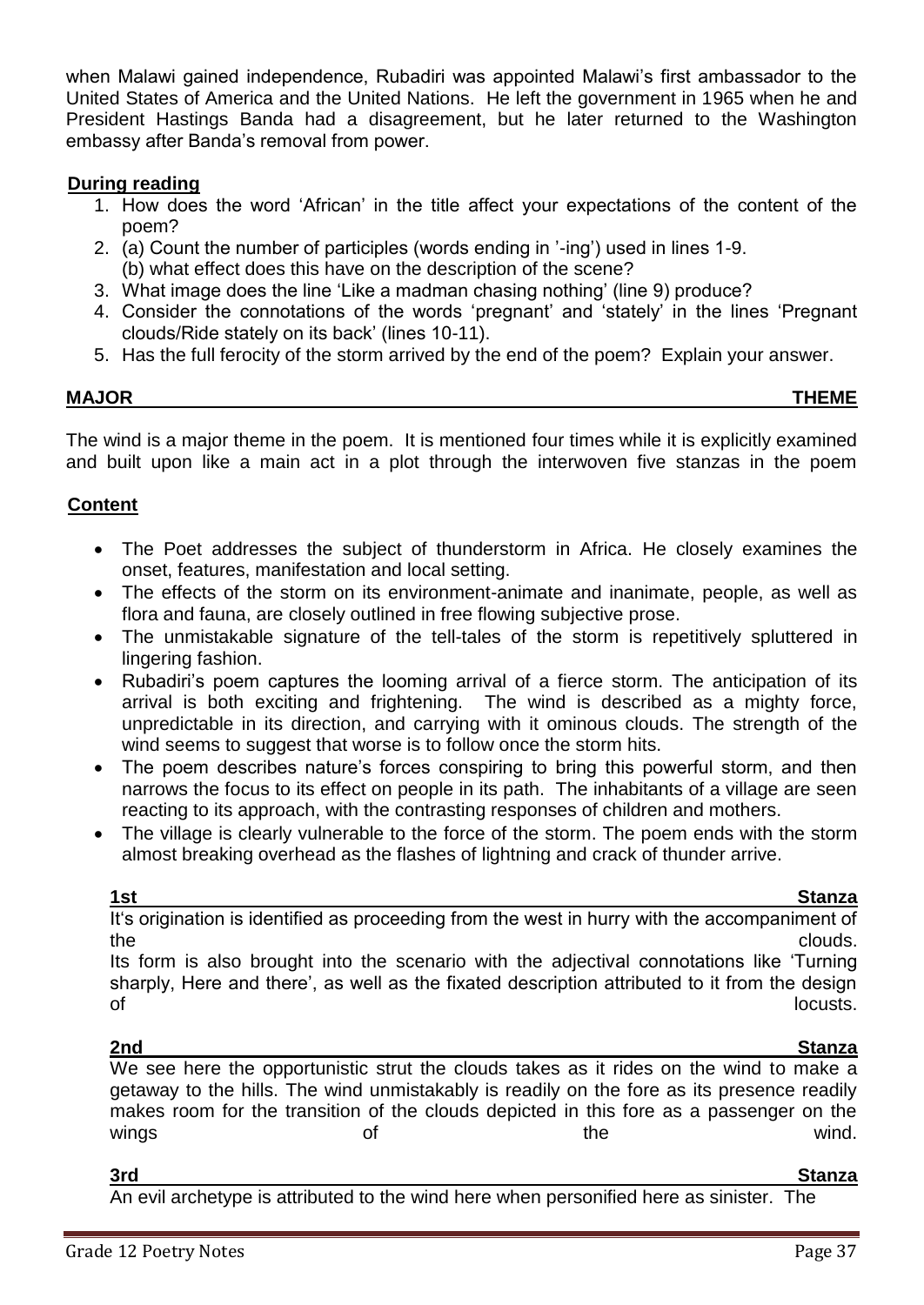attribution is however not exemplified here rather what follows is a seeming swashbuckling with the flora and fauna making way for an unfettered flight for the wind as it empties its furlongs on on its unpredictable path.

| 4th    |                                                                                          | Stanza |
|--------|------------------------------------------------------------------------------------------|--------|
|        | Here even mortal man exemplified by the feminine extraction is seen to be harried by the |        |
| onrush | the                                                                                      | wind   |

#### **5th Stanza**

Its tell-tales are seen in the last stanza with its work on the upper trunk of the feminine anatomy which inadvertently brings about an exposure of the prized possession of the woman.

| <b>FIGURES</b><br>--<br> | <b>SPEECH</b> |
|--------------------------|---------------|
|--------------------------|---------------|

# **Simile**

The use of this figure of speech is seen in line 6' like a plague of locusts' .The use of simile serves to pinpoint the unrelenting force of the wind which comes noisily and often in a discernible **pattern** 

Again we see it in lines 11 and 25 'like dark, sinister wings'. 'Clothes wave like littered flags.'

# **Metaphor**

''As an effect, a metaphor functions primarily to increase stylistic colorfulness and variety. Metaphor is a great contributor to poetry when the reader understands a likeness between two essentially different things''. 'Trees bend to let it pass '..line 13 ..and also in line 2' clouds came hurrying with the wind' The trees ordinarily do not possess a volition as to exhibit an element of will in making a passage way for the wind. However in the flare of the author, a nascent display of trees in the heat of the storm is rightly captured in the expressions above.

# **Personification**

We see the use of this literary term in line 8 'Pregnant clouds... line 6' Tossing up things on its tail' as well as 'Pelting march of the storm '..in the last line of the poem The attribution of animate features to the cloud and wind captures the uncanny weaving of the Poet's intuitive perception.

# **Alliteration**

|             |           |       |              |          | The usage of words producing similar sounds or letters is manifest in this poemsee 'here |        |       |           |
|-------------|-----------|-------|--------------|----------|------------------------------------------------------------------------------------------|--------|-------|-----------|
| and         | there'    |       | $\mathsf{I}$ | line     |                                                                                          | as     | well  | as        |
| ʻln         | the       | din   | οt           | whirling | wind'                                                                                    | ın     | line  | 17        |
| Cacophony   |           |       |              |          |                                                                                          |        |       |           |
| <b>This</b> | IS        | shown | ın           | line     | 29.7                                                                                     | Rumble |       | .tremble' |
| The         | interplay | οt    | words        | here     | produces                                                                                 | a      | harsh | sound     |

**Poetic** Technique

The poet adopts the use of figurative language that varies from the norms of literal language, in which words mean exactly what they say rather ''figurative language does not mean exactly what it says but, instead, forces the reader to make an imaginative leap in order to comprehend an author's point. It usually involves a comparison between two things that may not, at first, seem to relate to one another.Figurative language facilitates understanding because it relates something unfamiliar to something familiar.''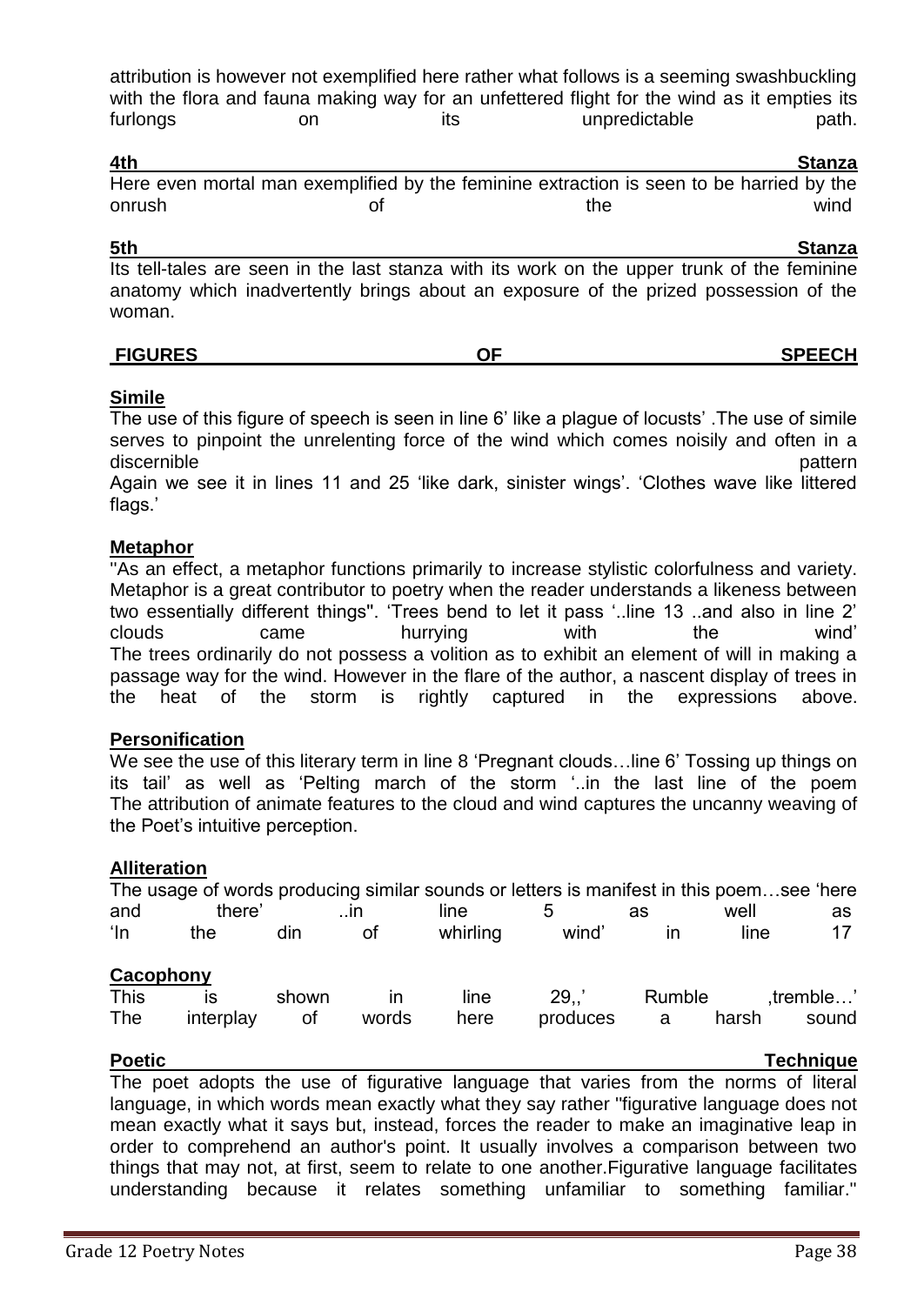For example we see a rampant use of Juxtaposition, when the poet places two themes, characters, phrases, words, or situations together for the purpose of comparison or contrast

E.g. 'like a plague of locusts',…. 'like a mad manchasing nothing'... '…Here and there'.

### **Form and structure**

- $\checkmark$  The poem is divided into two parts which divide the content into the general and the specific. The first part, make up of stanzas one and two, describes the storm as it gathers momentum, and the third stanza describes its impact on human existence.
- The irregular number of words on a line, with many single-word lines, captures the unpredictable progress of the wind and the accompanying clouds. This technique is also evident in the second part of the poem, where the frantic movement of the village women as they 'Dart about/in and out/ Madly' (lines 22 – 24) is physically demonstrated by the line divisions.
- $\checkmark$  The description of 'The Wind whistles by/And trees bend to let it pass' in the second stanza in lines 25-26, although 'And' has been replaced with 'Whilst' (line 26). The path of the storm has not been diminished by the trees. In fact, the trees give away to allow it to progress unhindered.

### **Poetic / language devices**

- \* Rubadiri makes use of vivid imagery and figures of speech to convey the various elements of the storm. Line 6 introduces the simile of the approaching 'plague of locusts', underlining the appearance and potentially destructive nature of the storm. It also locates the setting in Africa. The further simile comparing the wind to a monster thrashing its tail about 'Like a madman chasing nothing' (line 9) emphasises the unpredictable nature of the storm, which adds to its danger. The description of the clouds 'Gathering to perch on hills/Like dark sinister wings' (lines 12-13) makes the clouds reminiscent of some bird of prey waiting for the opportune moment to strike.
- The third stanza continues in its depiction of noise and movement as villagers anticipate the storm's arrival. We notice how the children react with 'Screams' (line 17) of delight, possibly because of the thrill of potential danger. The women hurriedly attempt to prepare for the storm, although it seems that their efforts may be pointless as the 'Clothes wave like tattered flags' (line 27), completely at the mercy of the wind.
- $\cdot \cdot$  The poem ends with the storm breaking, but stops before it actually hits. The progress of the 'pelting march of the storm' (line 33) tells the reader that this storm cannot be stopped and will be a mighty one.

#### **Sound devices**

 This poem utilises sound effectively. Much use is made of onomatopoeia as the wind is 'whirling' (lines 7 and 19) and it 'whistles' (lines 14 and 25). The noise in the village has the screams of children competing with 'the din of whirling wind' (line 19). As the storm gets closer, its imminent arrival is heralded by the onomatopoeia of the 'Rumble, tremble, and crack' (line 31) of the thunder, and the impact of lightning striking the earth.

| <u>Vocabulary:</u> |                              |
|--------------------|------------------------------|
| sinister           | - evil; menacing             |
| din                | - loud noise                 |
| jaggered           | - pointy                     |
| pelting            | - rain falling fast and hard |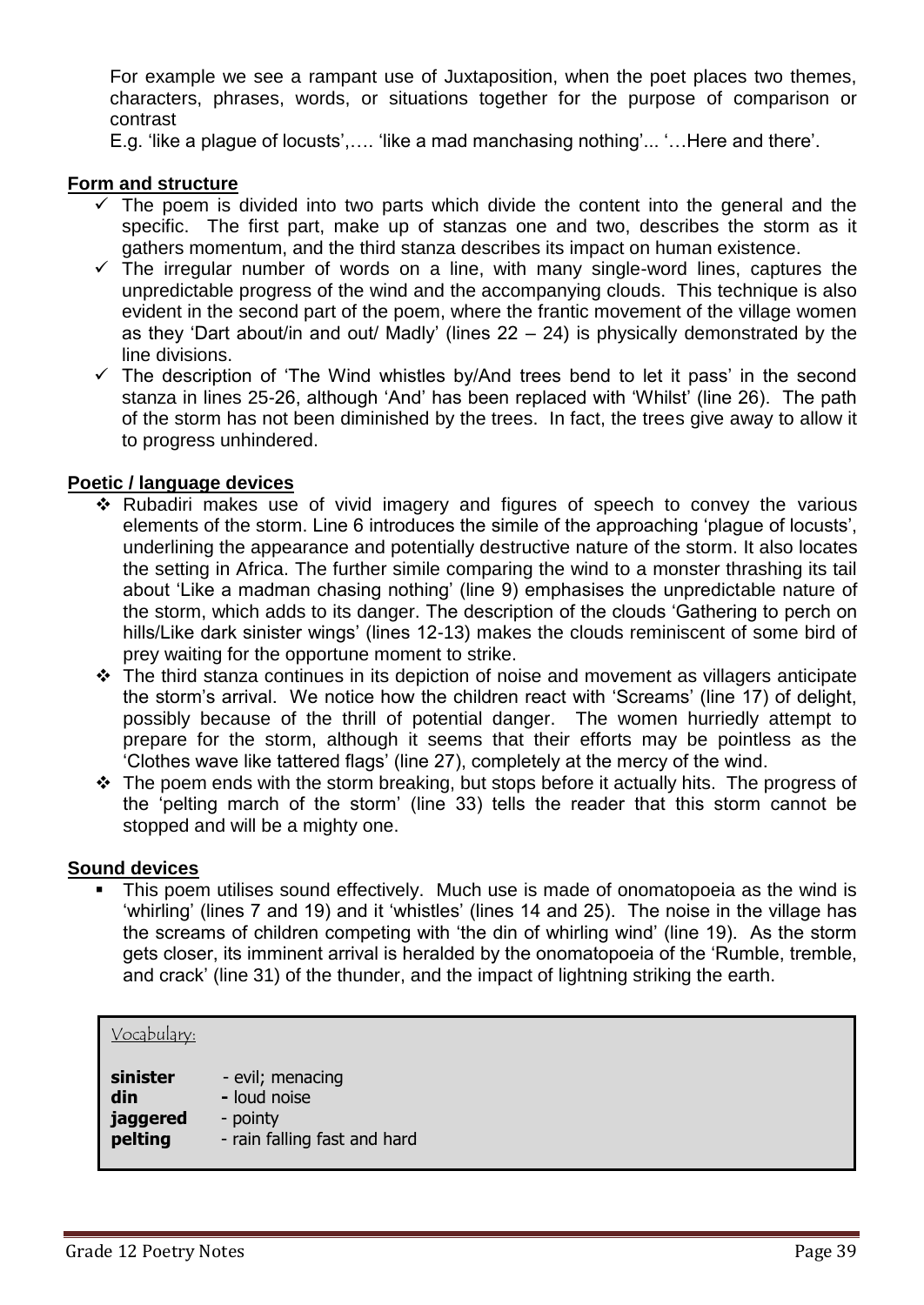# **Questions:**

- 1. Compare the different reactions of the children and the adults in the village to the approaching storm.
- 2. Quote an image form the poem that suggests the danger and destructive qualities of the coming storm.
- 3. Contrast the different ways in which the wind and the clouds in the storm builds up.
	- (a) Does the speaker portray these elements as equally powerful?
	- (b) Do their roles change as the storm approaches? Discuss fully, supporting your answer with evidence from the poem.
- 4. Comment on how the form of this poem enhances its content. Note the structure of the stanzas and lines, particularly.
- 5. Do you think the poem ends effectively? Should the speaker not have described the impact of the storm on the people and the village, or the storm's aftermath? Evaluate the poet's intentions in this poem, and say whether you believe they were effectively realised or not.

\_\_\_\_\_\_\_\_\_\_\_\_\_\_\_\_\_\_\_\_\_\_\_\_\_\_\_\_\_\_\_\_\_\_\_\_\_\_\_\_\_\_\_\_\_\_\_\_\_\_\_\_\_\_\_\_\_\_\_\_\_\_\_\_\_\_\_\_\_\_\_\_\_\_\_\_

- 6. In short, summarise what happens in each section of the poem.
- 7. Name and explain the figure of speech in line 5.
- 8. Explain the effectiveness of
	- (a) "and trees bend to let is pass."
	- (b) "and the pelting march of the storm."
- 9. Give a reason for the different reactions of the people in the poem. (Lines 15- 25)

# **VULTURES**

Chinua Achebe

In the greyness and drizzle of one despondent dawn unstirred by harbingers of sunbreak a vulture perching high on broken 5 bone of a dead tree nestled close to his mate his smooth bashed-in head, a pebble on a stem rooted in 10 a dump of gross feathers, inclined affectionately to hers. Yesterday they picked the eyes of a swollen corpse in a water-logged 15 trench and ate the things in its bowel. Full gorged they chose their roost keeping the hollowed remnant in easy range of cold 20 telescopic eyes … **Strange** indeed how love in other ways so particular will pick a corner 25 in that charnel-house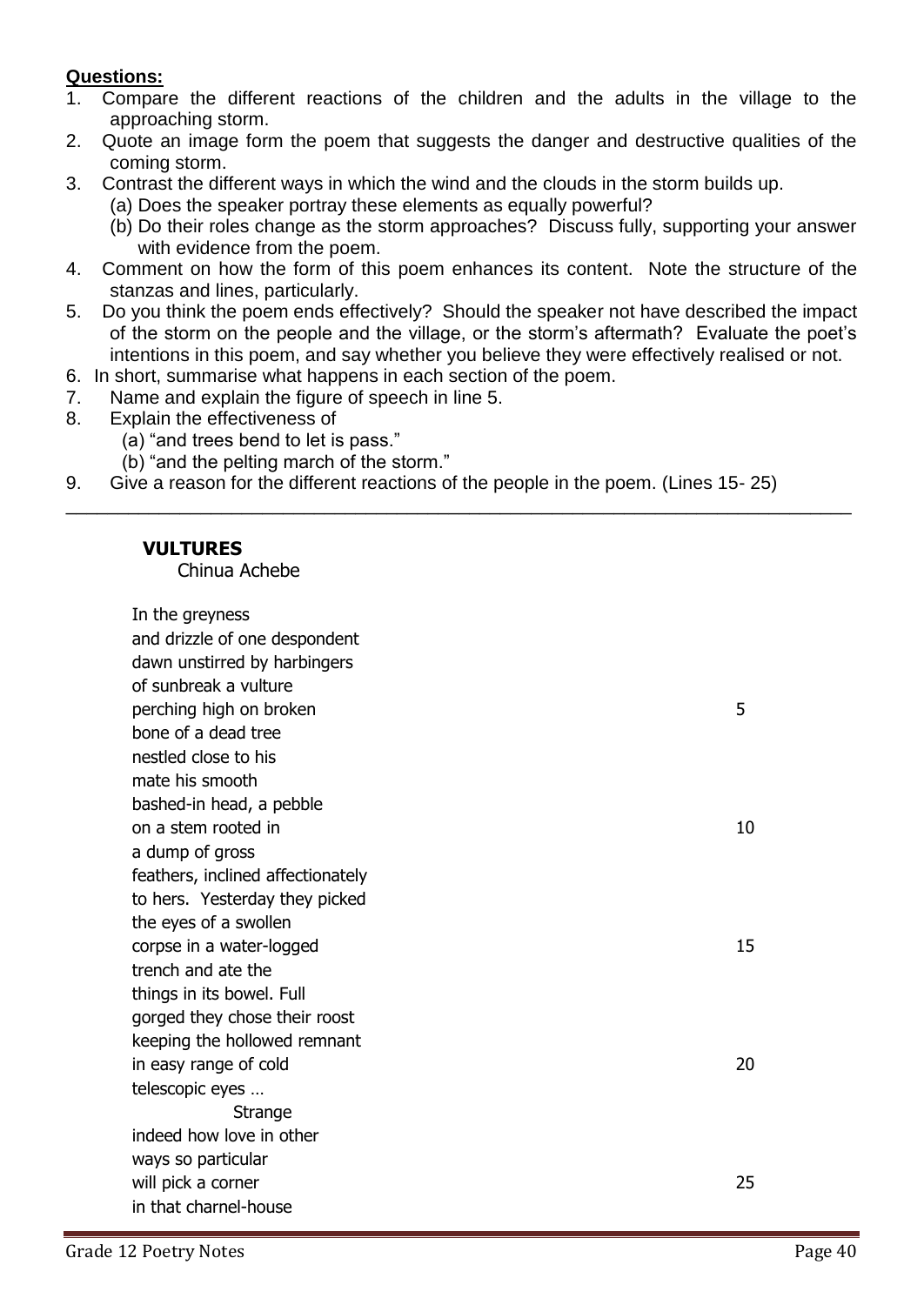|          | tidy it and coil up there, perhaps<br>even fall as leep $-$ her face |               |
|----------|----------------------------------------------------------------------|---------------|
|          | turned to the wall!                                                  |               |
|          | Thus the Commandant at Belsen                                        | 30            |
|          | Camp going home for                                                  |               |
|          | the day with fumes of                                                |               |
|          | human roast clinging                                                 |               |
|          | rebelliously to his hairy                                            |               |
|          | nostrils will stop                                                   | 35            |
|          | at the wayside sweet-shop                                            |               |
|          | and pick up some chocolate                                           |               |
|          | for his tender offspring                                             |               |
|          | waiting at home for Daddy's                                          |               |
|          | return                                                               | 40            |
|          | Praise bounteous                                                     |               |
|          | providence if you will                                               |               |
|          | that grants even an ogre                                             |               |
|          | a tiny glow-worm                                                     |               |
|          | tenderness encapsulated                                              | 45            |
|          | in icy caverns of a cruel                                            |               |
|          | heart or else despair                                                |               |
|          | for in the very germ                                                 |               |
|          | of that kindred love is                                              |               |
|          | lodged the perpetuity                                                | 50            |
|          | of evil.                                                             |               |
|          |                                                                      |               |
| Vultures |                                                                      | Chinua Achebe |

# **Background notes of poet**

Chinua Achebe was born in Nigeria, in 1930. He studied at the University of Ibadan in Nigeria, and taught at various universities in Nigeria and the United States of America. Achebe wrote novels and essays, as well as poetry. His novels trace Africa's transition from traditional to modern ways. Achebe believed that a good work of art should have a purpose, an idea that originates in the oral tradition of storytelling in Africa. He died in 2013. His work looks at the relationship between African mysticism and modern Western culture.

# **During reading**

- 1. (a) What is your emotive response when you think of a vulture? (b) Why do you think you respond this way?
- 2. Look at the painting below. How has the artist depicted the vultures?
- 3. (a) What mood is established in the opening lines of the poem?
	- (b) How is this achieved?
- 4. Consider lines 1 -21.
	- (a) Identify words and expressions in these lines that have a negative impact on the reader.
	- (b) Are there any words with positive connotations? List them.
- 5. How does the setting of the commentary in lines 22 -29 link to the vulture scene?
- 6. What is the effect of the ellipsis in line 30?
- 7. What does 'Belsen' (line 30) refer to?
- 8. The poet allows for two options in the final section of the poem (lines 41 -51). What are they?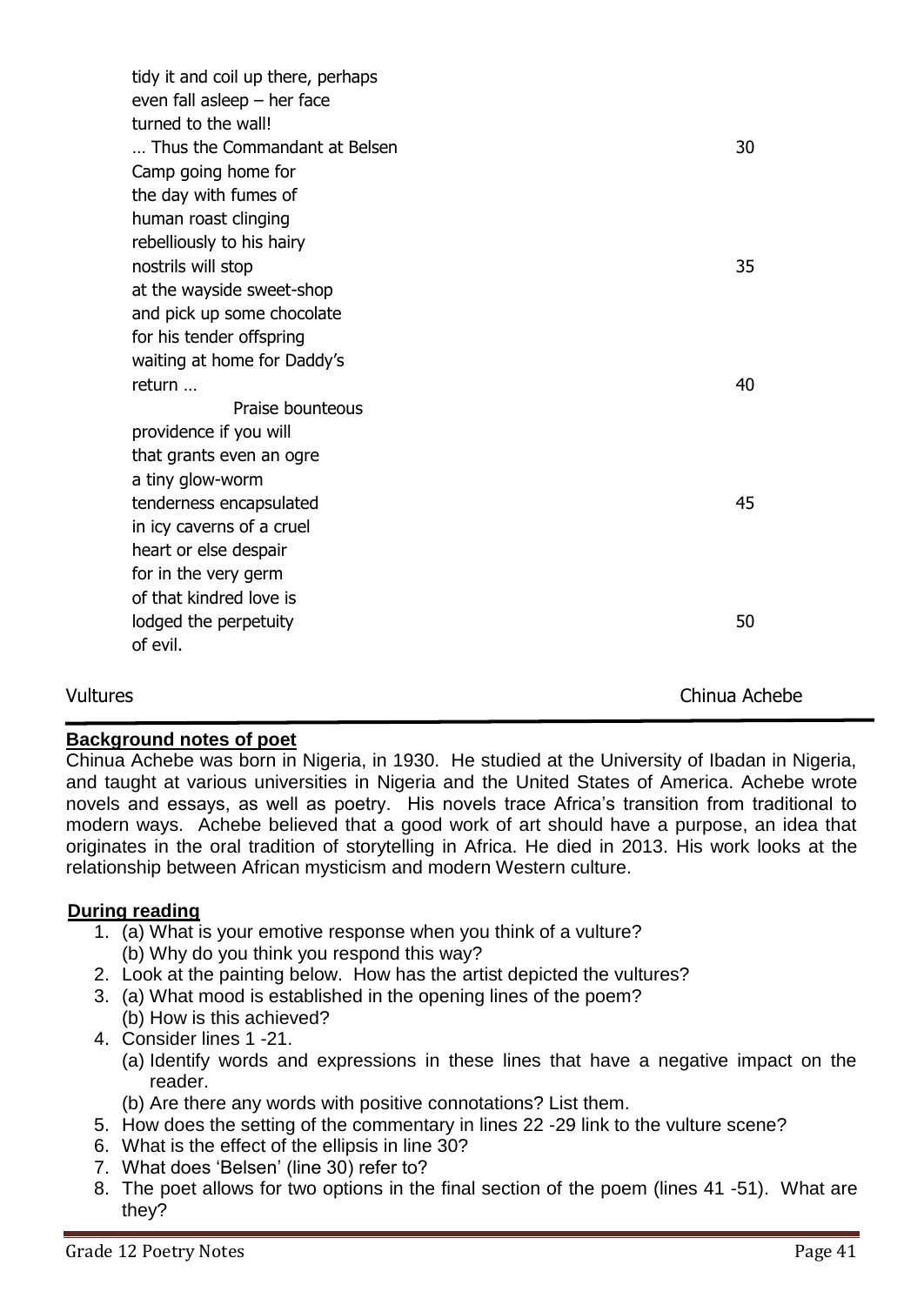# **Content**

- $\div$  The poem begins with a description of the vultures that makes them seem repulsive and gory. However, they are also portrayed as showing affection, which only makes their behaviour more revolting.
- \* The second section of the poem describes the Commandant of Belsen, which was a Nazi concentration camp where thousands of Jewish people were murdered and their bodies burned during World War II. As with the vultures, the Commandant's love for his family makes his evil deeds in being responsible for thousands of deaths seem even worse.
- $\cdot$  The description of the vultures is in the past tense, while the Belsen Commandant is described in the present tense. This seems to suggest that evil is always present. The use of 'perpetuity' (line 50) reinforces this idea.
- Of course there is a huge difference between the behaviour of the vultures and that of the Nazis. The vultures perform a vital ecological service, and act on instinct. The humans, who have the ability to make moral decisions, are where the real evil resides.
- $\cdot$  The poem appears to offer us two different conclusions. This leaves the reader with a sense of both hope and despair.

# **First Stanza**

This first stanza begins with a relentlessly long sentence filled with dark, sullen descriptions. He uses alliteration in the second and third line "drizzle of one despondent dawn" but this is an enjambment line and so doesn't give the ebb and flow usually associated with alliteration. This helps to emphasize the bleak tone Achebe is trying to achieve.

He uses the description of the vultures seating position "perching high on broken bones of a dead tree" It is unclear whether he is describing the tree as being bone-like or if the vultures are actually perched upon a mound of bones.

Achebe then continues to describe the birds themselves and paints a grim image of them, having already described them as harbingers, a word closely associated with the brining of death he describes them as having "bashed in heads" and "gross feathers" and later in the final line he describes them as having "cold telescopic eyes" giving the birds an almost mechanical feel, suggesting they shouldn't even really be classed as animal.

He then continues to describe their actions, again this is very grim as they peck at the eye of a corpse. He further describes the vultures eating the corpse's bowel.

# **Second Stanza**

In this stanza Achebe skilfully contrasts the "light" of love with the "dark" of death by mentioning that in this darkest of environments, the "charnel-house", a storage place for corpses, there is the presence of love. He personifies love itself.

He uses an exclamation point on the phrase "her face turned to the wall" because love can't stand to look at the atrocities contained within. It may also be a reference to people being lined up against walls before being gunned down by firing squads.

# **Third stanza**

This Stanza cleverly constructs the character of the Commandant. His description is not particularly flattering. His only physical description describes his "hairy nostrils" but his actions are kind and very human. He brings chocolate home for his child. A kind gesture and not actions you would probably associate with a war criminal. Achebe makes us see that even this horrible man has a soft side and that is represented by the description of his interactions with his child. It is almost as if his child represents his "good side" and the vultures represent his "bad side" Achebe also produces the harrowing image of the smell produced by Belsen, the smell that lingers on the Commandant himself being described as "human roast" considering the man smelling this way and then hugging his "tender offspring" this is a very powerful piece of imagery.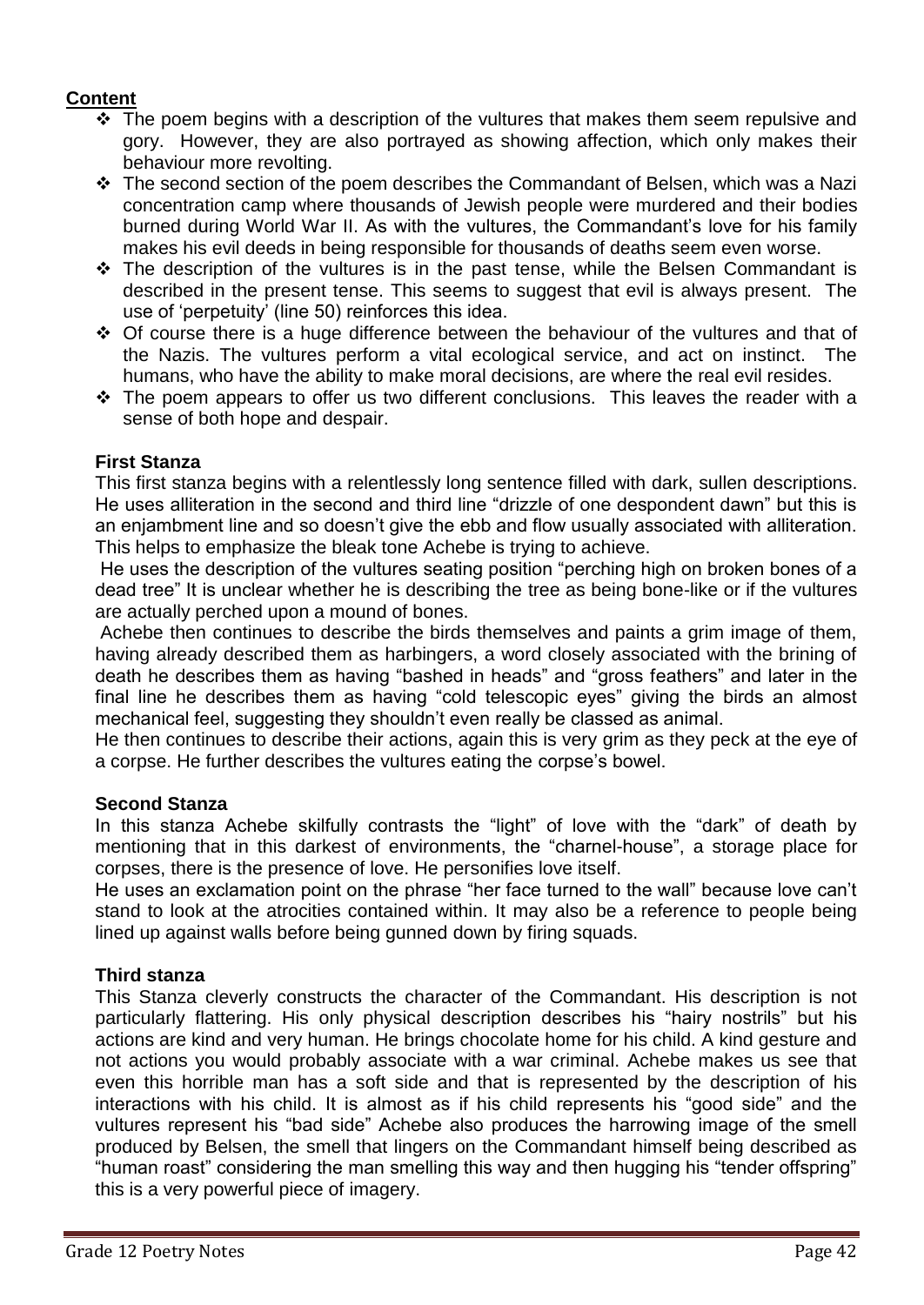# **Fourth Stanza**

In this final stanza Achebe brings the poem to a close by describing how even the "ogre" that is the commandant has a soft side, which was shown in the preceding stanza.

He emphasises the solace that should be taken in this small mercy "praise bounteous providence" his language here is particularly emphatic and evokes fantastic contrasts, describing the Commandant's humanity as a "tiny glow worm" which is encapsulated in a "cruel, icy cavern" even the word encapsulated isn't accidental, suggesting that his warmth is trapped. It gives a picture of an evil man that would be rid of that warmth if possible.

This is further emphasised by the line "the very germ of that kindred love" this is not the voice of the narrator but rather a peak into the psyche of the Commandant and showing the narrators omniscience.

This is a chilling thought, the idea that the Commandant views his softer side as a curse, or a "germ" Achebe closes by using the phrase "perpetuity of evil" suggesting that evilness is enduring, everlasting. This leaves the poem on a very bleak note.

# **Form and structure**

The poem is written in four stanzas, in free verse with no rhyming pattern. It contains lots of enjambment lines giving the poem a fast pace, but with a jarring rhythm that mirrors the dark tone of the poem. The first stanza is considerably larger than the other three taking up twenty three lines that are all very short. The other three stanzas are eight, eleven and eleven lines respectively.

- $\checkmark$  Each section of the poem is marked by a line indentation rather than a new stanza. This could possibly indicate how one idea flows to the next as the poem develops.
- $\checkmark$  The arrangement of lines appears to be almost like a list, a building up of evidence. The short lines running on to the next could suggest a continuous flow of content that supports the poet's theme.

# **Poetic / language devices**

- $\cdot \cdot$  The poet establishes a depressing mood in the poem through the 'greyness' (line 1) and 'drizzle' (line 2) of the pre-dawn setting where even the dawn is 'despondent' (line 2).
- \* The opening scene continues with evocative imagery, prompting an emotional response from the reader. Consider the description of the vultures' appearance perched on 'broken/bone' (line 5-6) and the 'bashed-in head' (line 9) that is grotesquely prominent above the 'gross' (line 11) feathers. The strong imagery of their picking at the 'swollen/corpse' (line 14-15) to devour the 'things in its bowel' (line 17) effectively disgusts the reader.
- Yet we are also told that the scavengers 'nestled' (line 7) 'affectionately' (line 12), which would normally generate a positive response. However, in this instance, the contrast established between the birds' warmth towards each other and their revolting practises, makes their 'cold/telescopic eyes' (lines 20-21) all the more disturbing.
- $\div$  The shift to focus on human behaviour in the second section of the poem is even more disturbing. The jarring images of the Commandant, with 'fumes of/human roast clinging/ rebelliously to his hair/nostrils' (line 32-35) who then buys a chocolate for his 'tender offspring' (line 38) is alarming and makes the reader feel uncomfortable.
- Achebe expresses his theme powerfully due to his choice of diction, the disturbing imagery created, and the use of contrast.

# **Sound devices**

 Notice the use of alliteration in the final section where the providence '**g**rants' an 'o**g**re' a '**g**low-worm/tenderness' (lines 43-45), while the harsh '**c**' use in '**c**averns' and '**c**ruel' (line 46) refer back to the '**c**old' (line 20) eyes of the vultures.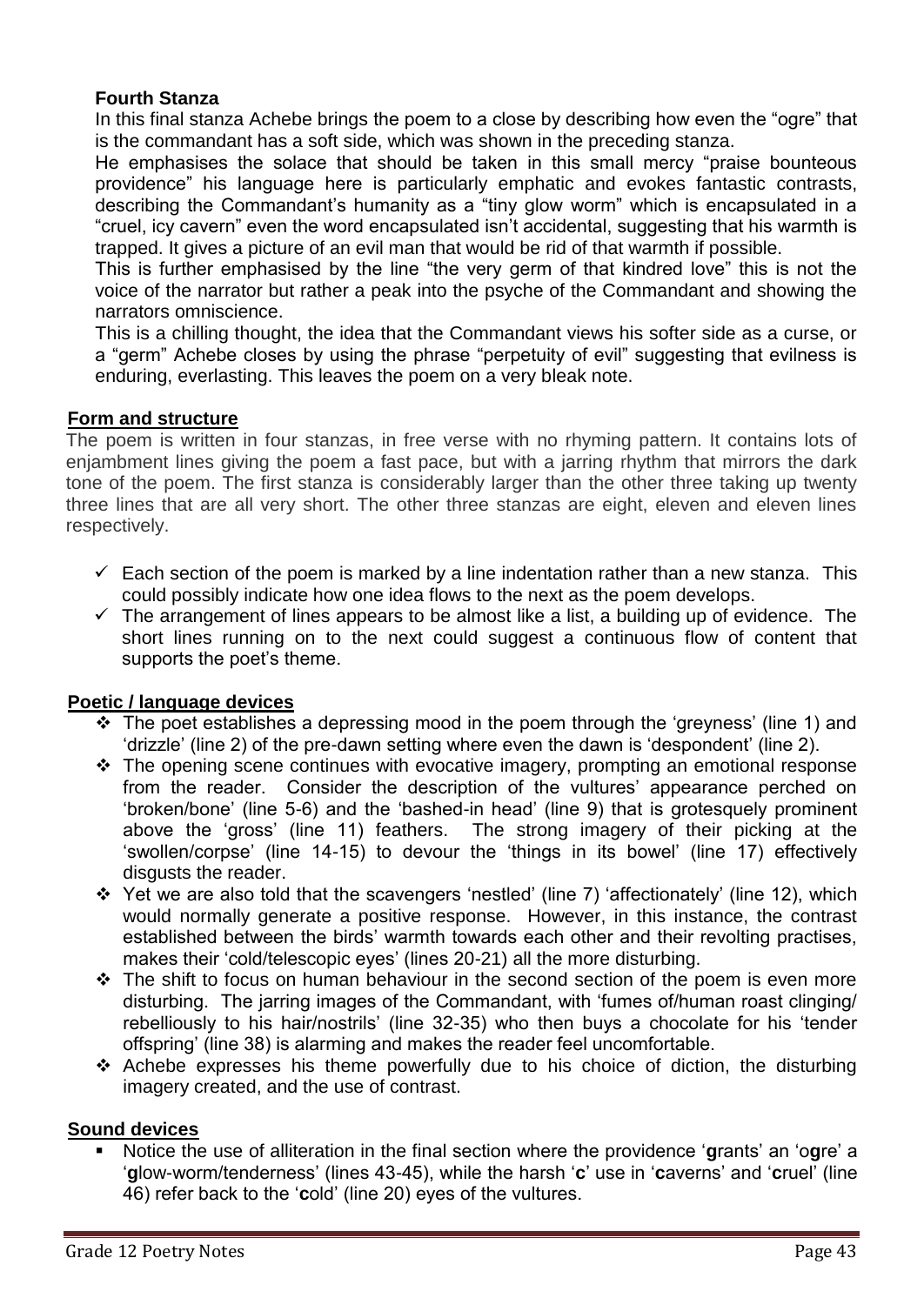| <u>Vocabulary:</u>                                                                                                                              |                                                                                     |
|-------------------------------------------------------------------------------------------------------------------------------------------------|-------------------------------------------------------------------------------------|
| drizzle<br>despondent - miserable<br>gross<br>gorged<br><b>remnant</b> - remains                                                                | - steady, light rain<br><b>harbingers</b> - messengers<br>- unpleasant<br>- overate |
| charnel-house                                                                                                                                   | telescopic - able to see far<br>- place where bodies are placed                     |
| coil<br>offspring<br><b>bounteous</b> - plentiful<br>providence<br>grants<br>ogre<br><b>kindred</b> - family<br><b>perpetuity</b> - everlasting | - curl<br>- children<br>- fate or God<br>- gives<br>- monster                       |

# **Questions:**

- 1. What does the word 'nestled' (line 7) mean?
- 2. Is the 'bashed-in' head (Line 9) of the vulture meant to be understood literally or figuratively? Explain your answer.
- 3. The word 'harbingers' (line 5) is often used in the expression 'harbingers of doom'. How does this inversion of this expression link to the message of the poem?
- 4. The poet seems to be drawing a parallel between the vulture and the Commandant at Belsen. Do you think that this is an appropriate comparison? Discuss.
- 5. Critically discuss the concept of evil as explored by Achebe in this poem. Can an animal be considered evil? Do you agree with Achebe's comment of human nature?

\_\_\_\_\_\_\_\_\_\_\_\_\_\_\_\_\_\_\_\_\_\_\_\_\_\_\_\_\_\_\_\_\_\_\_\_\_\_\_\_\_\_\_\_\_\_\_\_\_\_\_\_\_\_\_\_\_\_\_\_\_\_\_\_\_\_\_\_\_\_\_\_

# **AN AFRICAN ELEGY**

Ben Okri

| We are the miracles that God made<br>To taste the bitter fruit of Time. |    |
|-------------------------------------------------------------------------|----|
| We are precious.                                                        |    |
| And one day our suffering                                               |    |
| Will turn into the wonders of the earth.                                | 5  |
|                                                                         |    |
| There are things that burn me now                                       |    |
| Which turn golden when I am happy.                                      |    |
| Do you see the mystery of our pain?                                     |    |
| That we bear poverty                                                    |    |
| And are able to sing and dream sweet things                             | 10 |
|                                                                         |    |
| And that we never curse the air when it is warm                         |    |
| Or the fruit when it tastes so good                                     |    |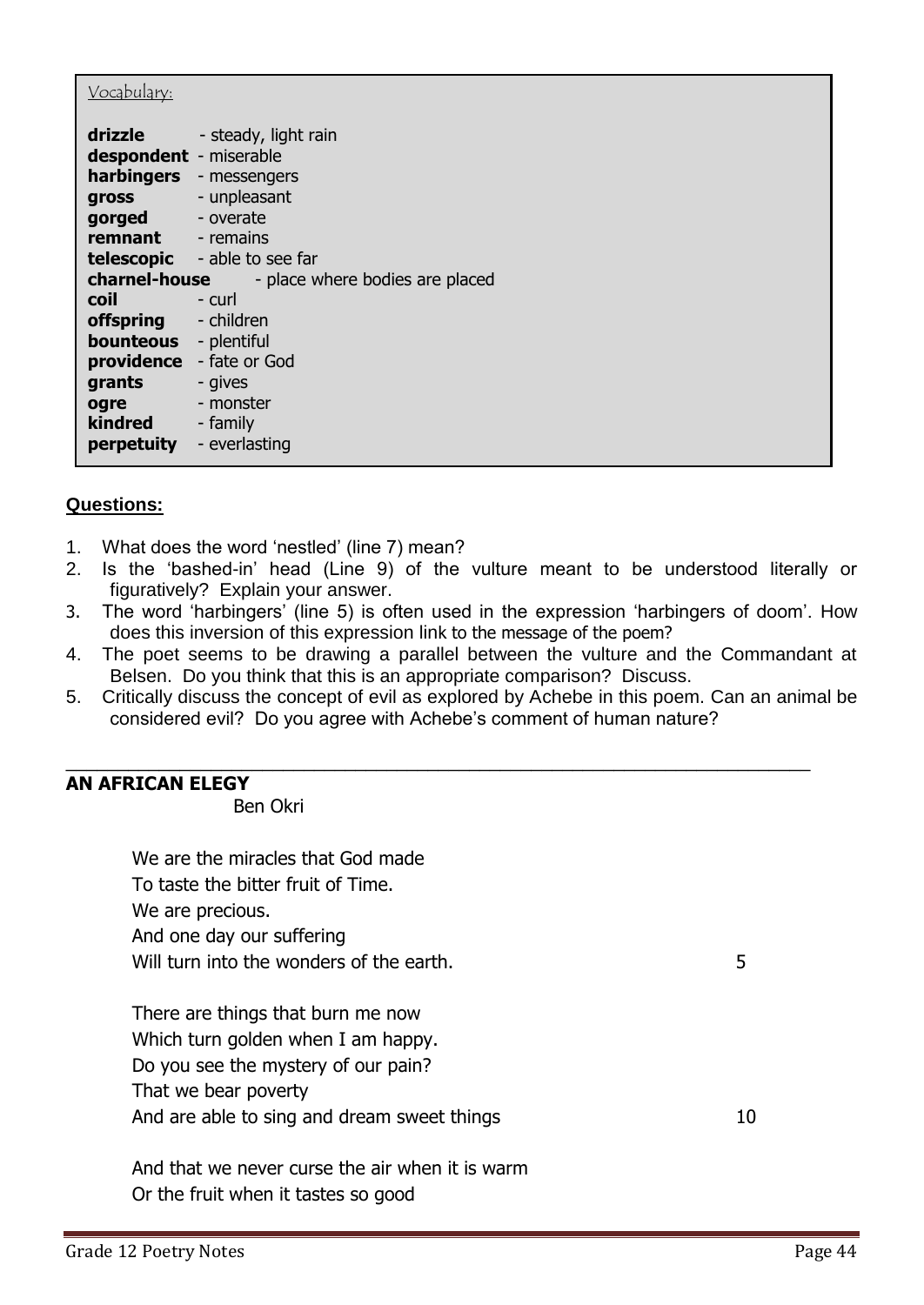| Or the lights that bounce gently on the waters? |                 |
|-------------------------------------------------|-----------------|
| We bless things even in our pain.               |                 |
| We bless them in silence.                       | 15              |
| That is why our music is so sweet.              |                 |
| It makes the air remember.                      |                 |
| There are secret miracles at work               |                 |
| That only Time will bring forth.                |                 |
| I too have heard the dead singing.              | 20              |
| And they tell me that                           |                 |
| This life is good                               |                 |
| They tell me to live it gently                  |                 |
| With fire, and always with hope.                |                 |
| There is wonder here.                           | 25              |
| And here is surprise                            |                 |
| In everything the unseen moves.                 |                 |
| The ocean is full of songs.                     |                 |
| The sky is not an enemy.                        |                 |
| Destiny is our friend.                          | 30              |
| An African Elegy                                | <b>Ben Okri</b> |

# **Background notes of poet**

Ben Okri was born in a small town in Nigeria, in 1959. He studied in Nigeria and the United Kingdom, and has worked for the British Broadcasting Corporation as well as being a poetry editor and a poet. His short story collection, *Incidents at the Shrine*, was awarded the Commonwealth Writer's Prize for Africa, and his third novel, *The Famished Road*, won the Booker Prize for Africa, the United Kingdom's top award for fiction. Much of his work looks at the relationship between African mysticism and modern Western culture.

# **During reading**

- 1. What are your expectations of the poem after reading the title?
- 2. (a) Pick out words that are positive in the first stanza, and then identify negative ones. (b) What is the overall effect, positive or negative?
- 3. What is the 'mystery' (line 8) referred to in the second stanza?
- 4. Why do you think 'Time' (lines 2 and 19) is written with a capital letter?
- 5. How can the 'ocean' be 'full of songs' (line 28)?

# **Theme:**

Hope, miracles, poverty, pain, destiny, time, suffering.

# **One who forgets their suffering no longer suffers.**

# **Content**

- Traditionally, an elegy is a mournful poem usually written in response to death.
- ❖ It has no rhyme scheme.
- $\div$  It is written in three stages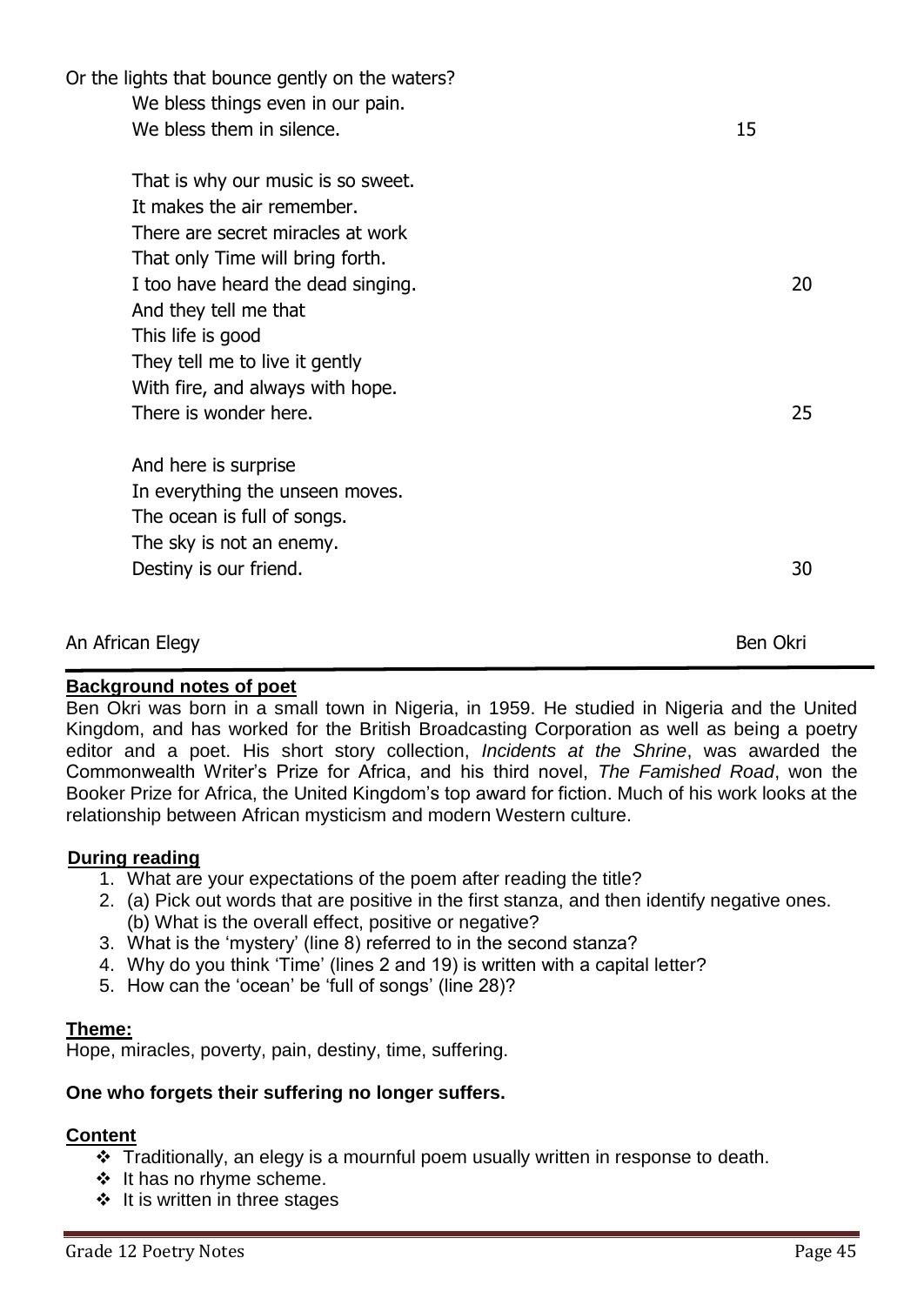- arief
- $\rightarrow$  sorrow
- praise
- Okri's elegy, however, is not mournful; rather it is reflective and thoughtful.
- $\cdot \cdot$  The poet is speaking about his African culture 'we' and 'our' the people of Africa.
- $\cdot \cdot$  The speaker asks the unique African spirit for answers to life's paradoxes. He explores the miracle of what being African means to him: the endurance for suffering, the ability to find joy and beauty in the midst of pain, a spiritual union with nature's bounty, and an irrepressible sense of optimism despite all indicators pointing in the opposite direction.
- $\cdot \cdot$  The speaker seems to believe that the tendency to hope and the sensitivity to recognise wonder is a shared trait of Africa's people.

# **Stanza 1:**

God created humans so that we could face good and bad times We are innocent people whose suffering will one day change for something good. 'precious': if they are precious, why are they suffering. The tone in this stanza is bitter but optimistic.

# **Stanza 2:**

'things that burn me now' : suffering/ pain/ leaves scars 'Which turn golden' : rare/ memorable/ precious 'sing and dream sweet things': there is still hope through all the pain and suffering.

# **Stanza 3:**

They don't take things for granted. They cherish all the things they have. 'never curse the air when it is warm'  $\rightarrow$  sensory imagery: they picture and feel the positive things they have in life.

'We bless things even in our pain'  $\rightarrow$  Contrast (Bless/ pain): believing even though it is difficult.

# **Stanza 4:**

'It makes the air remember' / 'I too have heard the dead singing'  $\rightarrow$  Personification  $'Time' \rightarrow capitalised \rightarrow metaphor$ 

# **Stanza 5:**

Live life happily despite the situations you encounter. Then there will always be something to look forward to in the future.

'fire' → live life with passion, warmth and hope, even during the bad times.

**Tone:**satisfying / friendly / hopeful / optimistic

# **Form and structure**

- $\checkmark$  Okri has made use of a structure where each stanza is of equal five line length, giving the form of regularity and a distinct pattern.
- $\checkmark$  There are a variety of line lengths within each stanza; the short lines are somewhat isolated from the enclosing lines, and for this reason they tend to 'stand out' for being short.
- $\checkmark$  The line breaks add an additional dimension to the interpretation of the poem as this promotes multiple interpretations.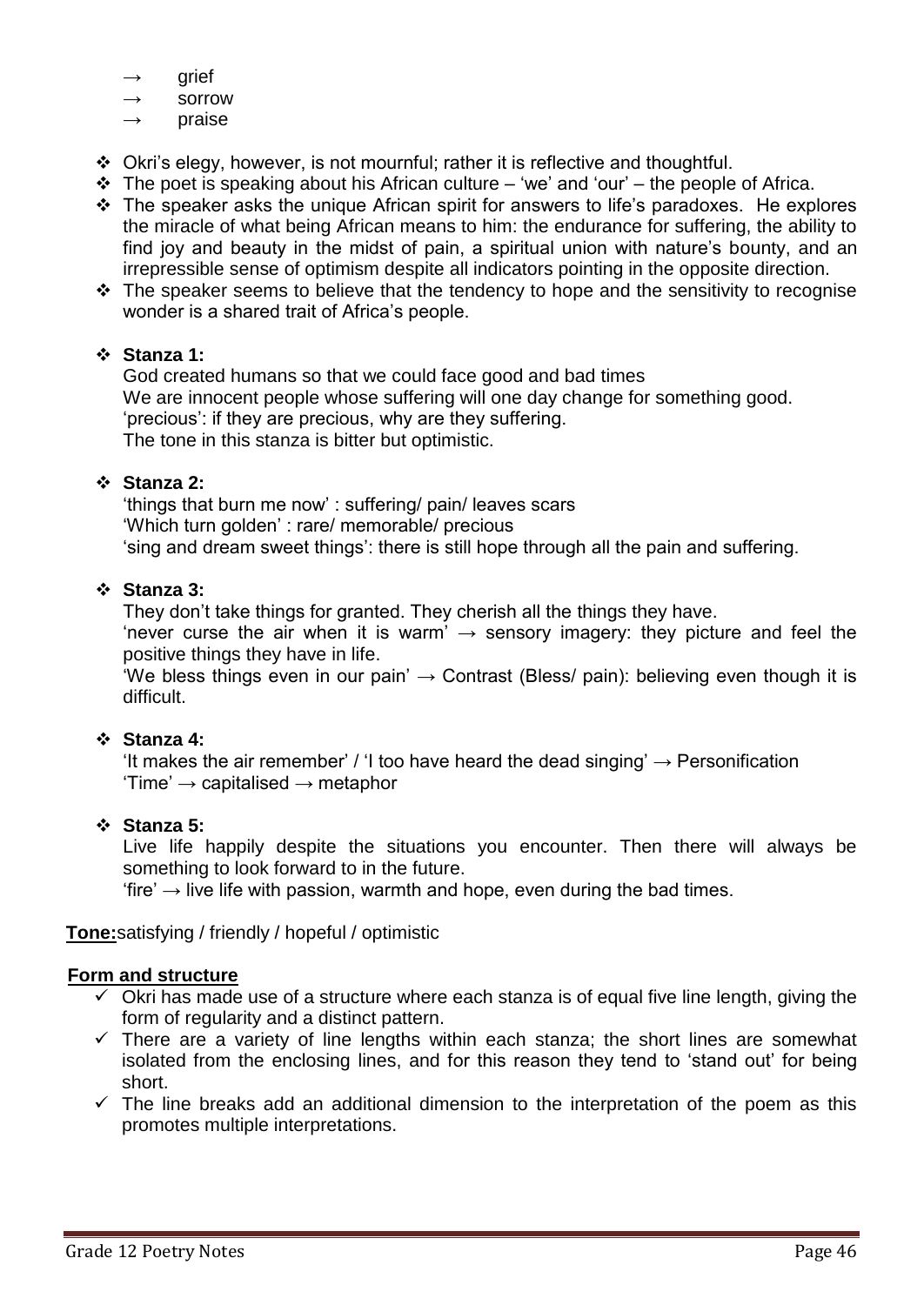# **Poetic / language devices**

- $\hat{P}$  The poet's diction reflects his interest in African mysticism. He uses words that have religious undertones, such as 'miracles' (lines 1 and 18), 'mystery' (line 8) and 'bless' (lines 14 and 15). He implies that all Africans are able to bear poverty and hardship because they 'are the miracles that God made' (line 1).
- 'taste the bitter fruit of time' → **metaphor:** this includes sensory imagery and symbolism that points to the trials and hardships of life.

### **Sound devices**

 This is a poem that demands to be read aloud. The pauses, bound by the punctuation and line breaks, create a rhythm that contributes significantly to the reader's appreciation and understanding of the poem.

#### Vocabulary:

**elegy** - mournful poem **miracles** - acts of God **destiny** - inescapable fate

### **Questions:**

- 1. Make a list of all the positive things that Okri says about Africa and being African.
- 2. What do you think the speaker means by the line 'We are precious' (line 3)?
- 3. Does the speaker respect the dead? What makes you say this?
- 4. How does the poet connect each negative aspect in the poem with something positive?
- 5. Explain how one can live life 'gently/ With fire' (lines 23-24).
- 6. Do you think Okri is being overly idealistic, or do you agree with what he is saying about Africa and Africans? Motivate your answer.

# **THE ZULU GIRL**

Roy Campbell

When in the sun the hot red acres smoulder, Down where the sweating gang its labours plies, A girl flings down her how, and from her shoulder Unslings her child tormented by the flies.

She takes him to a ring of shadow pooled 5 By thorn-trees: purples with the blood of ticks, While her sharp nails, in slow caress ruled, Prowl through his hair with sharp electric clicks. His sleep mouth plugged by the heavy nipple, Tugs like a puppy, grunting as he feeds: 10 Through his frail nerves her won deep languors ripple Like a broad river sighing through its reeds. Yet in that drowsy stream his flesh imbibes An old unquenched unsmotherable heat – The curbed ferocity of beaten tribes, 15 The sullen dignity of their defeat.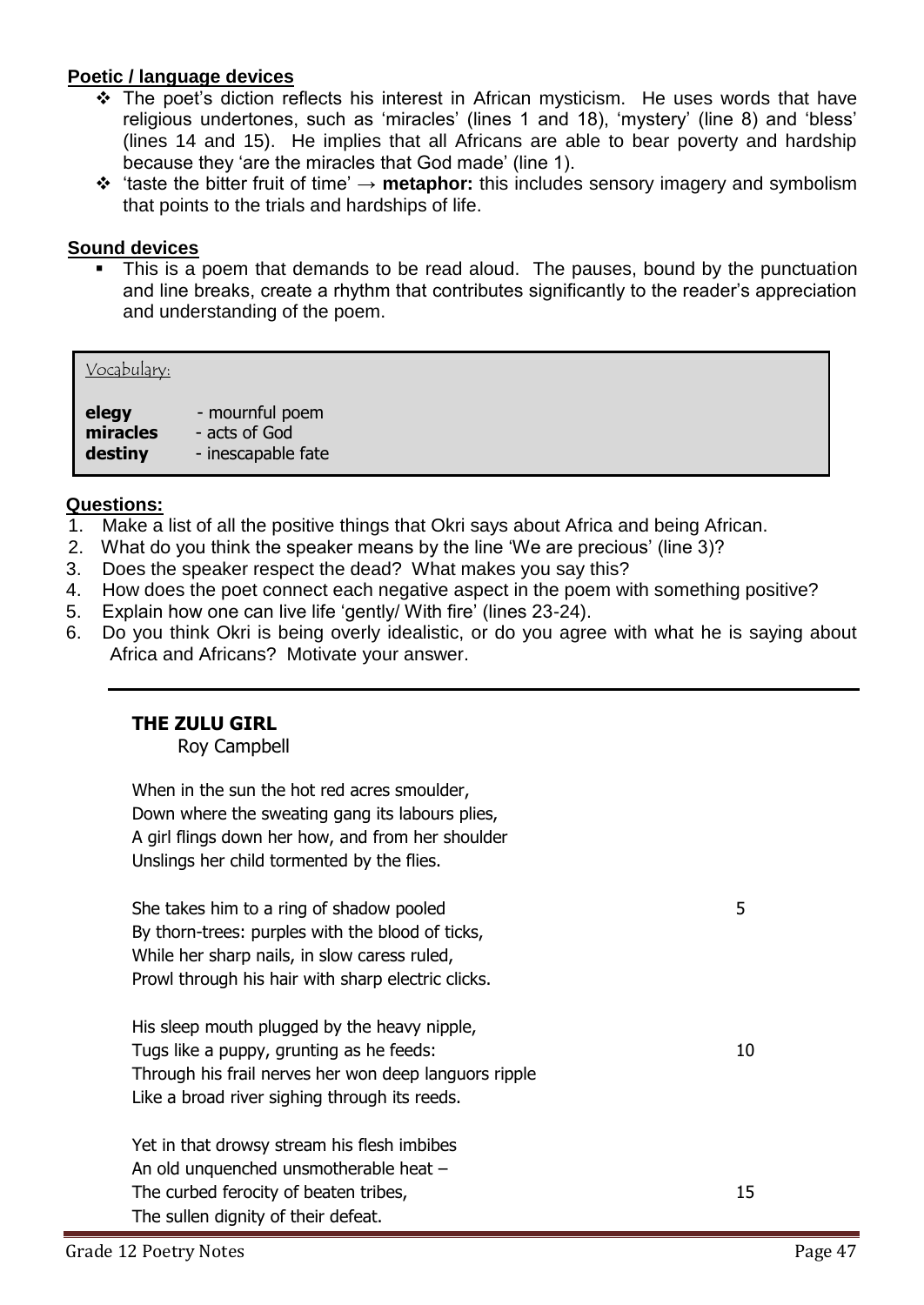Her body looms above him like a hill Within whose shade a village lies at rest. Or the first cloud so terrible and still That bears the coming harvest in its breast. 20

The Zulu Girl **Roy Campbell** Roy Campbell Roy Campbell

# **Background notes of poet**

Roy Campbell was born in Durban in South Africa, in 1901. He was educated in Durban and then spent a year at Oxford before returning home, where he established a satirical literary magazine, entitled *Voorslag.* Campbell used irony and humour to expose and criticise people, often targeting Afrikaners. He lived in France and Spain and served in the English army in World War II. Campbell eventually settled in Portugal, where he died in a vehicle accident in 1957.

# **During reading+**

- 1. Carefully read the first stanza.
	- a) What is the setting of the poem?
	- b) What is the job that the girl is doing?
	- c) What does the word 'flings' (line 3) suggest about her attitude?
- 2. What are the connotations of 'prowl' (line 8)?
	- a) What is being compared to what?
	- b) Are these comparisons effective?
- 3. Identify the comparisons used in the third stanza.
- 4. Which word in the fourth stanza alerts the reader to a change in mood?
- 5. Examine the artwork, *Virgin and Child* (*Madonna Colonna*) by Raphael. The artwork represents the traditional view of the Madonna. In which way can the Zulu woman in the poem be considered a version of the Madonna figure?

# **Theme**

The poem Zulu Girl is a powerful yet pathetic recreation of the hardship and endurance of the South African people. Roy Campbell makes the masculinist equation i.e. male is equal to culture and female is equals to nature. It poses an immediate problem of how miserably the poor South African people are forced to work on the farm. The poem is powerful both in sound and in effect.

# **Content**

- On the surface, this poem is simply an observation of a Zulu woman feeding her child. Upon closer consideration, however, it becomes clear that the poem is about oppression, specifically of women.
- \* The poem has a four line stanza. The speaker provides us a detail of the plight of the Zulu girl. The observation made by the speaker is minute and influential.
- The **first stanza** gives a description of a hot landscape where the labourers work.
- $\cdot$  It is during the daytime that the sun sheds its hot rays on the ground the hot red acres". The farm seems to be under the powerful heat of the sun. It is so parching that the hot red acres –African landscape-seem to be ready to burst into flames.
- $\cdot$  In the field is the "gang". The word "gang" as of course frequently used in this connection, suggests that its members have no individuality and identity, are treated rather like prisoners, or are being made to undertake forced labour: certainly they have no personal pride or pleasure in the work they are doing, and are actually under some kind of the compulsion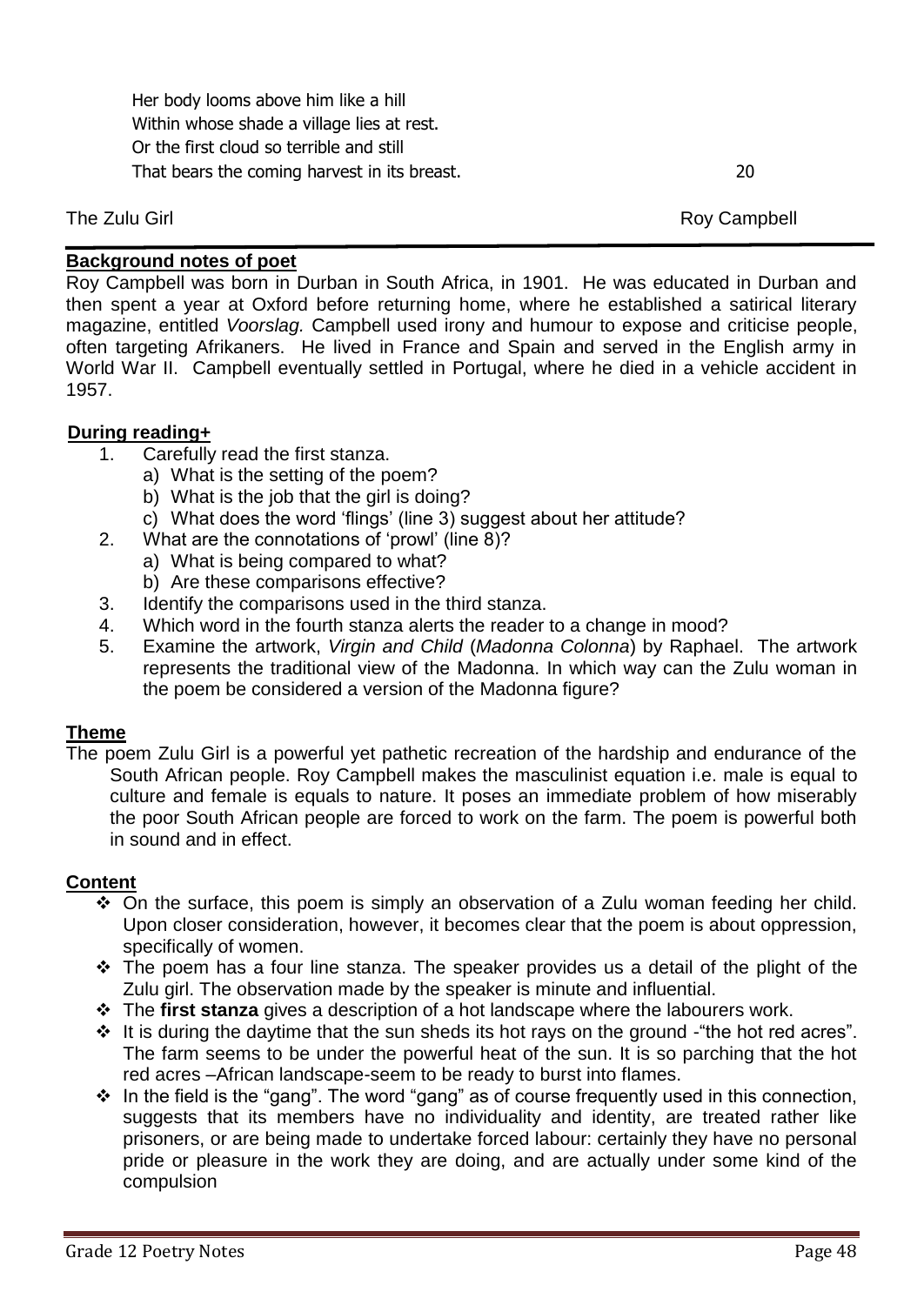- $\cdot$  Now the observation is focused on the girl who flings down her hoe which can be seen as an act of defiance of authority, which exacts her subjection, a turning from mass production to the responsibilities of reproduction. Then she unslings her child from her shoulder. The child besides being "tormented by flies" is also in need of nourishment, for the girl takes him to a patch of thin shade nearby to feed him at her breast. While the child feeds, the girl passes her hand caressingly through his hair. It is significant perhaps that the mother is referred to as a 'girl': this may suggest that she is not a wife and belongs to the vast number of black South Africans who have lost their traditional ways of life and have been caught up in the chaos of the modern world.
- The **second stanza** illustrates the care that the mother shows for her child: she is looking for ticks and lice on him, which emphasises the poor conditions in which they are forced to live.
- **In stanza three, four and five** the poet goes on to give his impression of the relationship and feeling between mother and the child in more than a merely physical sense. The child is 'grunting' as he feeds, that is he is feeding greedily and expressing his simple but deep satisfaction. Not only does he take in physical nourishment, however, for during this process of feeding, her own deep feelings 'ripple' and are conveyed little by little into his frail, infantile nerves.
- \* The poem admirably suggests the strong intimate mother-and- child relationship developed by breast-feeding (often, of course, lost or destroyed in more 'advanced' cultures). The word 'languours' is important. It tells us that the girl appears rather weary, unenthusiastic, and hopeless, as though expressing a deep despair and resentment against the whole situation in which she finds herself.
- Nevertheless, even in her mood of hopelessness, her motherhood and the latent satisfaction she has in feeding her child, seem to arouse in her a kind of pride, 'the old unquenched, unsmotherable heat': a feeling perhaps that her life has some value, that she is taking part in an important life process; that she is not alone and abandoned; she belongs to an old enduring tradition of human struggle and survival; her 'tribes' though 'curbed' and 'beaten' for the time being, 'have a dignity' in their 'defeat'; and still retain their self-respect, and are ready to 'rise again'.
- As the poem develops, we seem to move gradually closer to the mother, until in the final stanza we are looking up at her, almost as though thorough the eyes of the child himself; and she appears as an impressive, statuesque figure, shielding and protecting her helpless infant. In the two last lines of all, after being compared to a 'hill', she is likened to a great storm cloud which "bears the coming harvest in its breast".
- $\dots$  In the **third stanza**, the woman breastfeeds her child. He is hungry and tugs at her nipple like a 'puppy' (line 10). This image again points out the way in which the people in the poem are viewed: if a child is viewed as a puppy, his mother is viewed as a dog. The mother, however, does not see her child in this way, and feels an overwhelming tenderness for her child.
- \* In the **fourth stanza**, the underlying message becomes clear. The young child is a symbol of the might of the Zulu nation: in him, there is an 'old unquenched, unsmotherable heat' (line 14) that refers back to the fierce warriors of the Zulu tribe. The strength of the Zulu still exists in the Zulu people in spite of the oppression that they experience.
- **In the final stanza** of the poem, the mother metaphorically becomes a hill that overshadows a whole village. She is no longer just the mother of one child; she represents all the mother of all the children of oppressed people.
- She is also compared to the first cloud that brings the rain that will lead to a harvest. This is a metaphor that suggests the children of the oppressed people will one day reap the harvest of their suffering; in other words, they will overcome their oppression with help from mothers like the 'Zulu Girl' in the poem.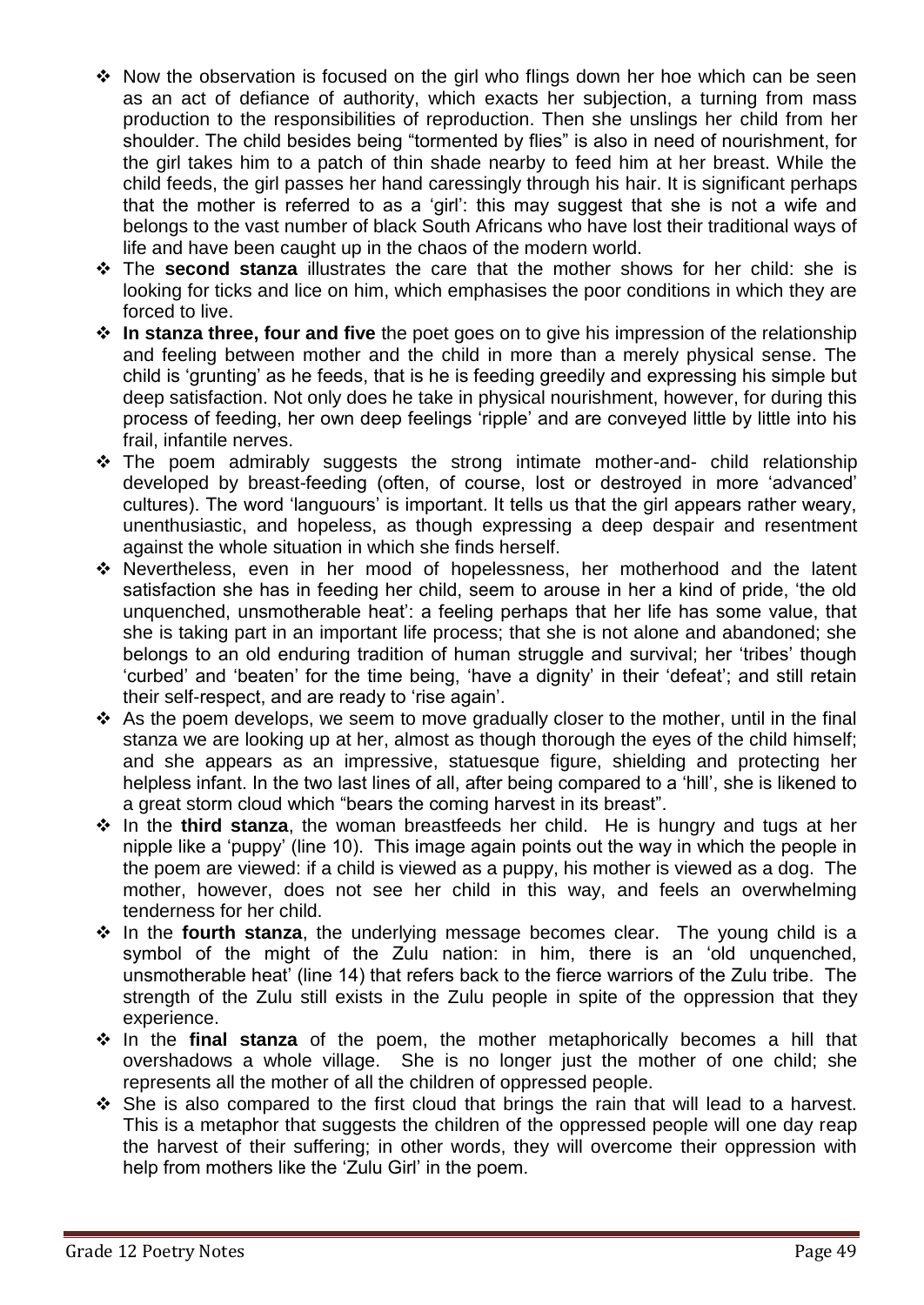- Without appealing to our emotions are directly or blatantly (as a propagandist might have done) the writer arouses our sympathy for the Zulu Girl in the hardships of the existence; this leads on to an admiration for the endurance and for the strength of life that is seen in her.
- $\hat{\mathbf{v}}$  This in its turn, through the concluding simile, leads to a kind of prophetic hint that the scene we have witnessed is not final, and that a different and better state of affairs is bound to come in the future.
- $\div$  We notice that this hope is not conveyed by plain, prose statement, as a matter of fact: it is glimpsed imaginatively by the poet's intuition and conveyed in the form of this indirect suggestion.

# **Form and structure**

 Campbell makes use of a regulated form to structure his message. The five stanzas of four lines each follow the same rhyme pattern. The first stanza uses *a-b-a-b,* the second *c-d-c-d*, and so on. The different stanzas are thus related to each other because of this noticeable pattern.

# **Poetic / language devices**

- \* As mentioned in 'Content' the poet uses imagery, symbol, metaphor and diction to add meaning to the poem throughout.
- $\div$  The simile in stanza three, which compares the child to a 'puppy' (line 10), implies an innocent, harmless and natural activity. However, the 'broad river' (line 12) contains more than nutritional substance. The reader is informed that this child is absorbing much more and the dash used at the end of line 14 tells us what this is.
- The poem begins with a fairly simple observed situation, and as the poet develops and reflects upon it, its references broader out until it is of world-wide significance. The first strong impression we are given in the poem is of the heat which scorches the landscape where the girl is working: the acres, we are told, are red, which we know is the predominant colour of the African earth, but 'hot red', and obvious pair of adjectives suggest in our mind something similar- 'red hot' the **epithet** usually applied to heated iron. This together with the **metaphor of 'smoulder'** gives the impression that the land is almost too hot to bear and could almost burst into flames.
- $\div$  We are given other details that emphasize the unpleasant nature of the 'gang's' work: they are 'sweating'; the child is 'tormented by the flies'. At last she flings down her hoe. She does not just 'drop it' or throw it down: the word **'flings' suggestsimpatience and exasperation**. An interesting point to notice in the first stanza is the way in which the **rhythmic and rhyming pattern emphasizes the physical effort made by the girl** when she takes the child from her back. "When in the sun the hot red acres smoulder / A girl flings down her hoe, and from her shoulder / Unslings her child, (tormented by the flies)."
- $\cdot \cdot$  In stanza two, we read how the mother, in the meagre shade of the thorn trees, is searching the hair of her child for ticks – again a **detail which suggests the poverty and unsanitary conditions under which these labourers live**.
- $\div$  We notice that her sharp nails are 'purpled with the blood" of the parasites. In fact, the phrase 'purpled with the blood of ticks' is grammatically out of place; it is intended presumably to relate to its head - word 'nails', but the nails are introduced by the conjunction 'while' and cannot strictly be governed by a loose phrase which lies outside the clause together. Our attention is held by the **metaphor 'prowled'**, which **suggests that her fingers are like a fierce animal searching through the forest for its prey**. The **sharp electric clicks** are produced when she finds a tick and cracks it between her fingernails: this produces a sound like that given by an electric spark. Not only does the **metaphor** give this impression but the sounds of the word sequence 'ticks', electric, clicks intensify it.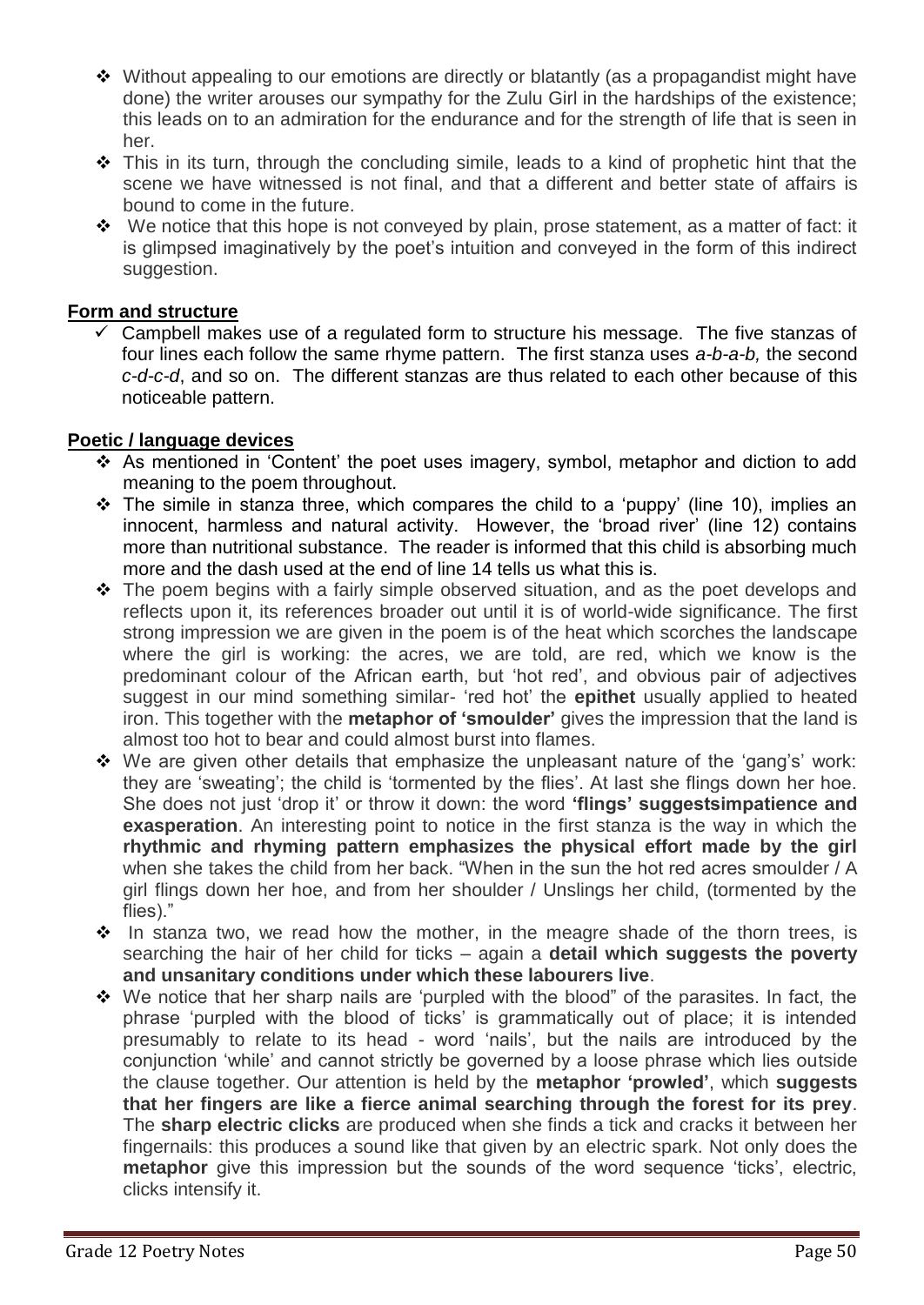- $\cdot \cdot$  In stanza three, we turn on different matters, but the choice of words is apt again. We see, and hear that the baby's mouth is 'plugged'; he tugs at the nipple: grunting as he feeds. The **sequence of ugly vowel sounds suggest the greediness** (and hunger) of the baby as he feeds, and this is intensified in the animal **simile 'like a puppy'**, in which the same vowel sound appears.
- $\div$  Then the poet goes on to describe the deep strong feelings which pass in a steady, inevitable flow from the mother to the child and here the **simile of the broad river** is very suitable.
- Stanza four arouses out increased attention with an unexpected switch of thought, **almost a paradox**. In the physical sense it is obviously the child which is drinking from its mother; in another sense we are now told that her flesh is, in a deeper sense, imbibing something from the drowsy stream.
- $\div$  To make the sudden change of thought from the reflective to the aggressive, there is a **sudden change in the rhythmic and sound qualities of this stanza**, and we come to a vigorous climax on the energetic multi-syllabic word 'unsmotherable'. "Yet in that drowsy steam her flesh imbibes/ An old unquenched unsmotherable heat…"
- The word 'unsmotherable' takes on special force in its context with 'unquenched', which seem to prepare the way, and the monosyllable 'heat' which gives the line its decisive conclusion. The line as a whole is an emphatic statement of the unquenchable vigour and spirit of the African people: nothing can blot out or obliterate their primal energy (heat – one of the basic essentials of life).
- The feeling of conviction is repeated in a slightly different rhythmic pattern in two following and closely parallel lines: "The curbed ferocity of beaten tribes/ The sullen dignity of tier defeat" when an element **of alliteration 'b' and 'd' also adds to the forceful pattern of speech.**
- $\div$  The poem now moves to its prophetic climax and the Zulu Girl, as we have seen, takes on the significance of a symbol. She is no longer just a single, stray, exploited, hardworking individual in some remote part of the veldt: she represents to us the potentiality of her race for suffering, survival, and triumph. Her body is grand and imposing: it 'looms' over her child, and its protective power is beautifully shown in the **picturesque simile** of "… a hill/ Within whose shade a village leis at rest."
- \* We notice that the shade, unlike that of the thorn trees (a mere 'pool') is unbroken and extensive, and in it the village lies in peace and tranquillity, 'at rest. The ' looming hill' leads our thoughts to the second simile of the great thunder cloud, 'so terrible and still', which suggest violent storms to come in the near future, but with the prospect of a welcome harvest in the fullness of time.
- \* "Zulu Girl" is thus an effective and meaningful short poem, in which many resources of the poet's art have been combined to treat one of the urgent problems of the modern world.

# **Sound devices**

- The rhyme of the stanzas provides the poem with regular rhythm.
- Sound is also employed to add riches to the image of the 'grunting' (line 10) child, the sound of the mother's nails rustling through the child's hair with onomatopoeic 'clicks' (line 8), and the personified 'sighing' (line 12) of the river as the mother's milk passes to her child.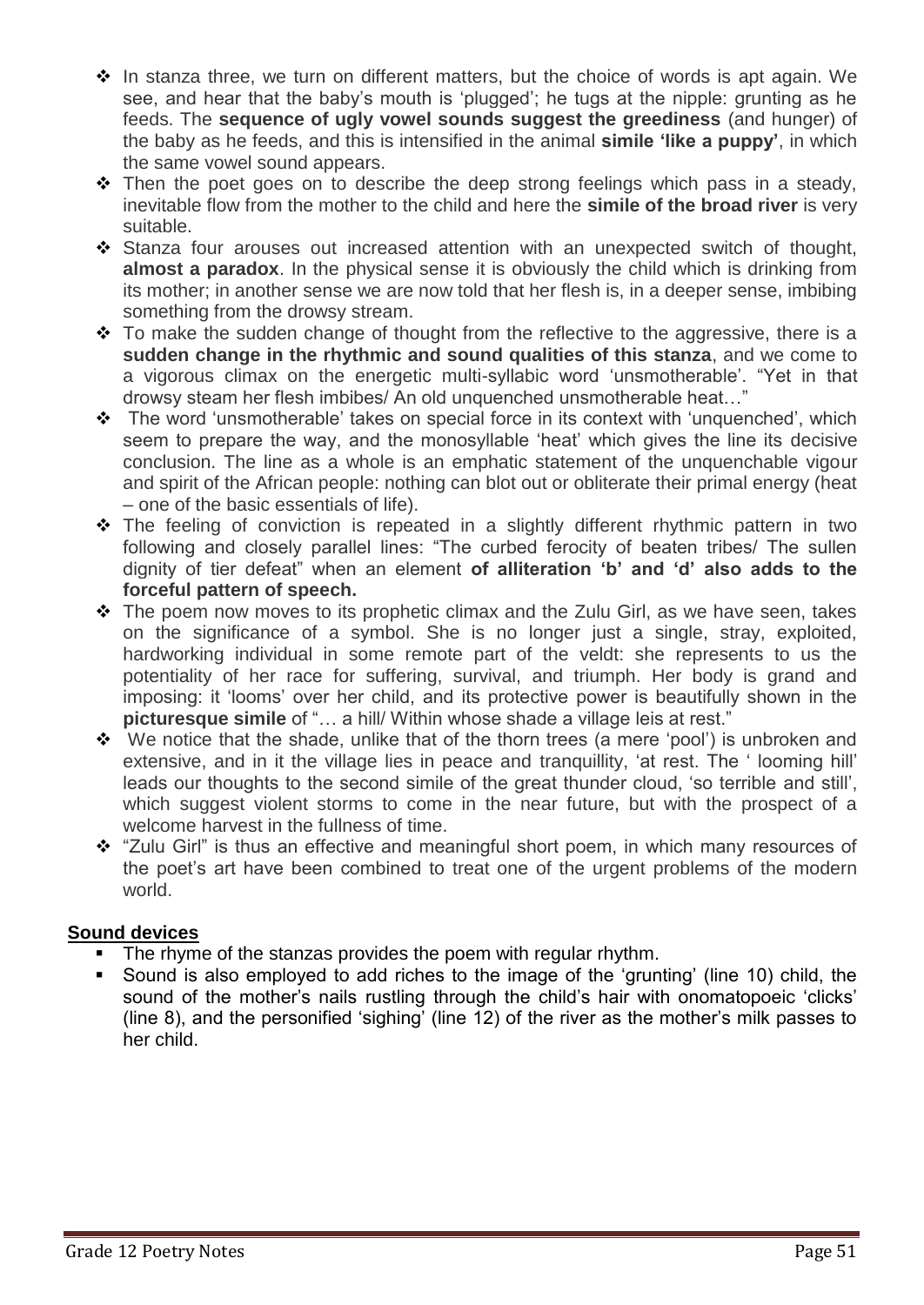# Vocabulary:

| smoulder<br>languors | - burn slowly without a flame<br>- tenderness              |
|----------------------|------------------------------------------------------------|
| <b>imbibes</b>       | - absorbs or soaks up                                      |
|                      | unquenched - unsatisfied                                   |
|                      | <b>unsmotherable</b> - inextinguishable; cannot be put out |
| ferocity             | - fierceness                                               |
| sullen               | - gloomy silence                                           |
| <b>looms</b>         | - rises before                                             |

# **Questions:**

- 1. What does the inclusion of the colour 'red' in line 1 tell us about the scene?
- 2. List all the words in the poem that suggest heat, and provide short definitions for each of them.
- 3. What is your understanding of 'curbed ferocity', and who are the 'beaten tribes' (line 15)?
- 4. Explain what the child 'imbibes' (line 13) on both a literal and figurative level?
- 5. Explore how the poet uses tone in the poem. Note how and where it changes over the course of the poem, and quote from the poem to give substance to your response.

\_\_\_\_\_\_\_\_\_\_\_\_\_\_\_\_\_\_\_\_\_\_\_\_\_\_\_\_\_\_\_\_\_\_\_\_\_\_\_\_\_\_\_\_\_\_\_\_\_\_\_\_\_\_\_\_\_\_\_\_\_\_\_\_\_\_\_\_\_\_\_\_\_\_

# **MOTHO KE MOTHO KA BATHO BABANG**

Jeremy Cronin

# **(A Person is a Person Because of Other People)**

| By holding my mirror out of the window I see       |   |    |
|----------------------------------------------------|---|----|
| Clear to the end of the passage.                   |   |    |
| There's a person down there.                       |   |    |
| A prisoner polishing a doorhandle.                 | 5 |    |
| My face in the mirror,                             |   |    |
| I see the fingertips of his free hand              |   |    |
| Bunch together, as if to make                      |   |    |
| An object the size of a badge                      |   |    |
| Which travels up to his forehead                   |   | 10 |
| The place of an imaginary cap.                     |   |    |
| (This means: A warder)                             |   |    |
| Two fingers are extended in a vee                  |   |    |
| And wiggle like two antennae.                      |   |    |
| (He's being watched.)                              |   | 15 |
| A finger of his free hand makes a watch-hand's arc |   |    |
| On the wrist of his polishing arm without          |   |    |
| Disrupting the slow-slow rhythm of his work.       |   |    |
| (Later. Maybe later we can speak.)                 |   |    |
| Hey! Wat maak jy daar?                             |   | 20 |
| a voice from around the corner.                    |   |    |
| No. Just polishing baas.                           |   |    |
| He turns back to me, now watch                     |   |    |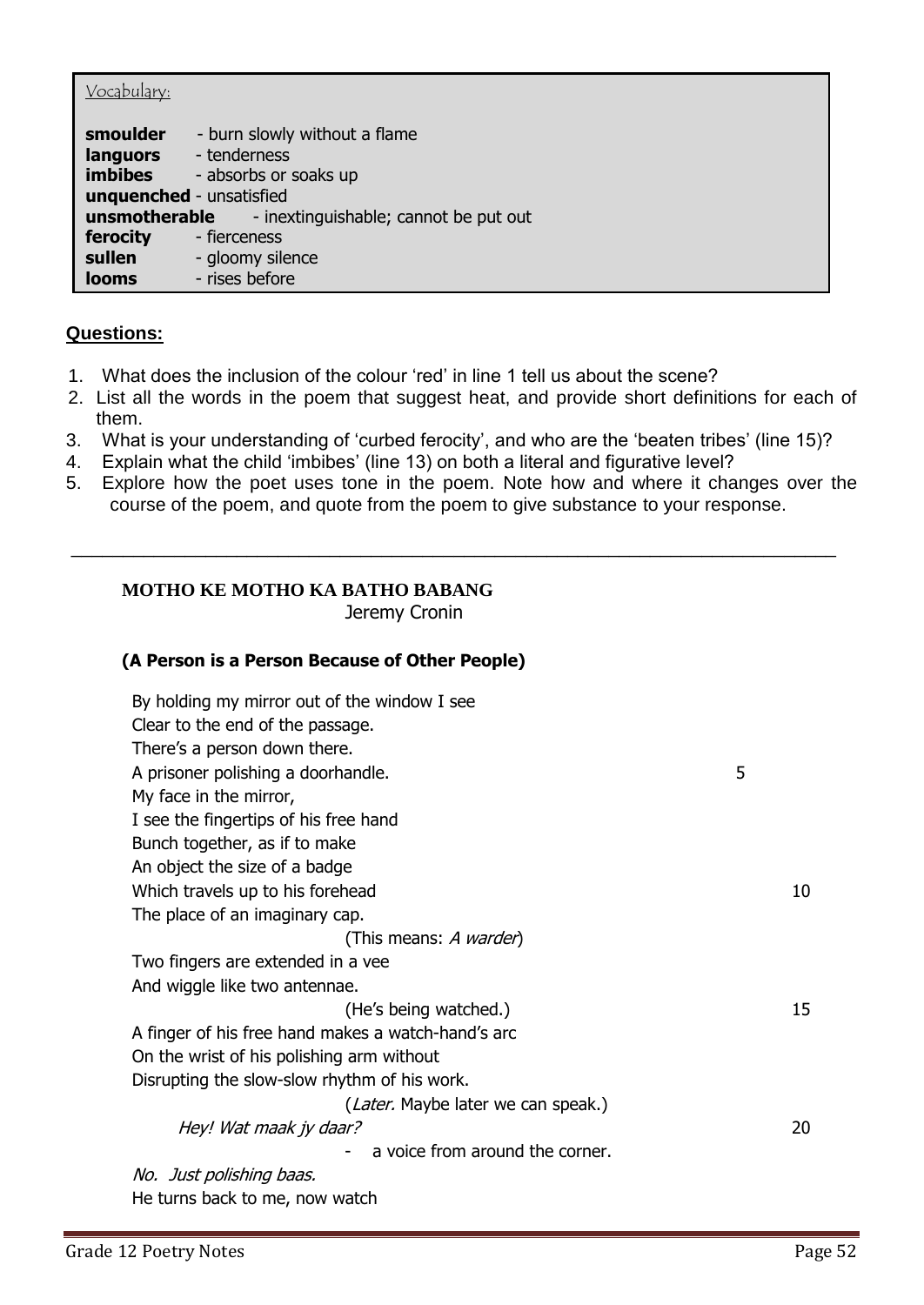His free hand, the talkative on, Slips quietly behind 25

- Strength brother, it says,

In my mirror,

A black fist

Motho Ke Motho Ka Batho Babang Jeremy Cronin

# **Background notes of poet**

Jeremy Cronin was born in Cape Town, in South Africa, in 1949. He became active in the South African Communist Party, and was arrested and sentenced to seven years' imprisonment for being active in the struggle against apartheid. After he was released, and South Africa became a democracy, he became a member of parliament.

# **During reading**

- 1. How many languages are used in this poem? Name them.
- 2. What is the term given to the African philosophy of the title?
- 3. Notice Cronin's use of brackets, italics and line arrangement to describe the incident. How does this help the reader to understand the poem?

# **Content**

- $\cdot$  This poem captures the scene of one prisoner communicating discreetly with another, under the watchful eye of a warder. The cleverness of the participants is shown as they find ways to maintain human contact, communicating with sign language in defiance of the deprivation of imprisonment.
- $\cdot$  As readers, we are invited to imagine how the human connection described in the scene would have provided the speaker with considerable comfort, strength and encouragement. This scene demonstrates *ubuntu* in action.

# **Form and structure**

- $\checkmark$  A noticeable feature of this poem is its visual layout. The narrative is provided on the left, while a 'translation' is provided in brackets on the right.
- $\checkmark$  The format of this translation or explanation is varied as the poem progresses. The first insertion in line 12 announces itself as an explanation, the second (line 15) and third (line 19) give the explanation directly, while the last insertions lose the brackets, as if the reader has now learned the poem's language and no longer needs them.

# **Poetic / language devices**

- $\cdot \cdot$  This poem uses punctuation and typography (the way in which it is printed or set out) to convey the poet's message.
- Notice the poet's use of italics for different purposes, as well as the use of dashes. The use of italics in lines 20 and 22 seems to indicate direct speech. It is most effective that 'Strength brother' (line 26) is also written this way, as the two prisoners are communicating so effectively they may as well be using direct speech.
- $\cdot$  The use of the present tense makes the content feel immediate, and in the last stages of the poem, as we are instructed to watch, we feel as though we are sharing the cell and watching the signals with the speaker.

# **Sound devices**

- It could be considered ironic that although this is a poem without formal 'sound devices", it is centred on sound and the lack of it. Cronin refers to a 'talkative' (line 24) hand which, of course, is completely silent.
- The poem is commenting on sound by emphasising its absence.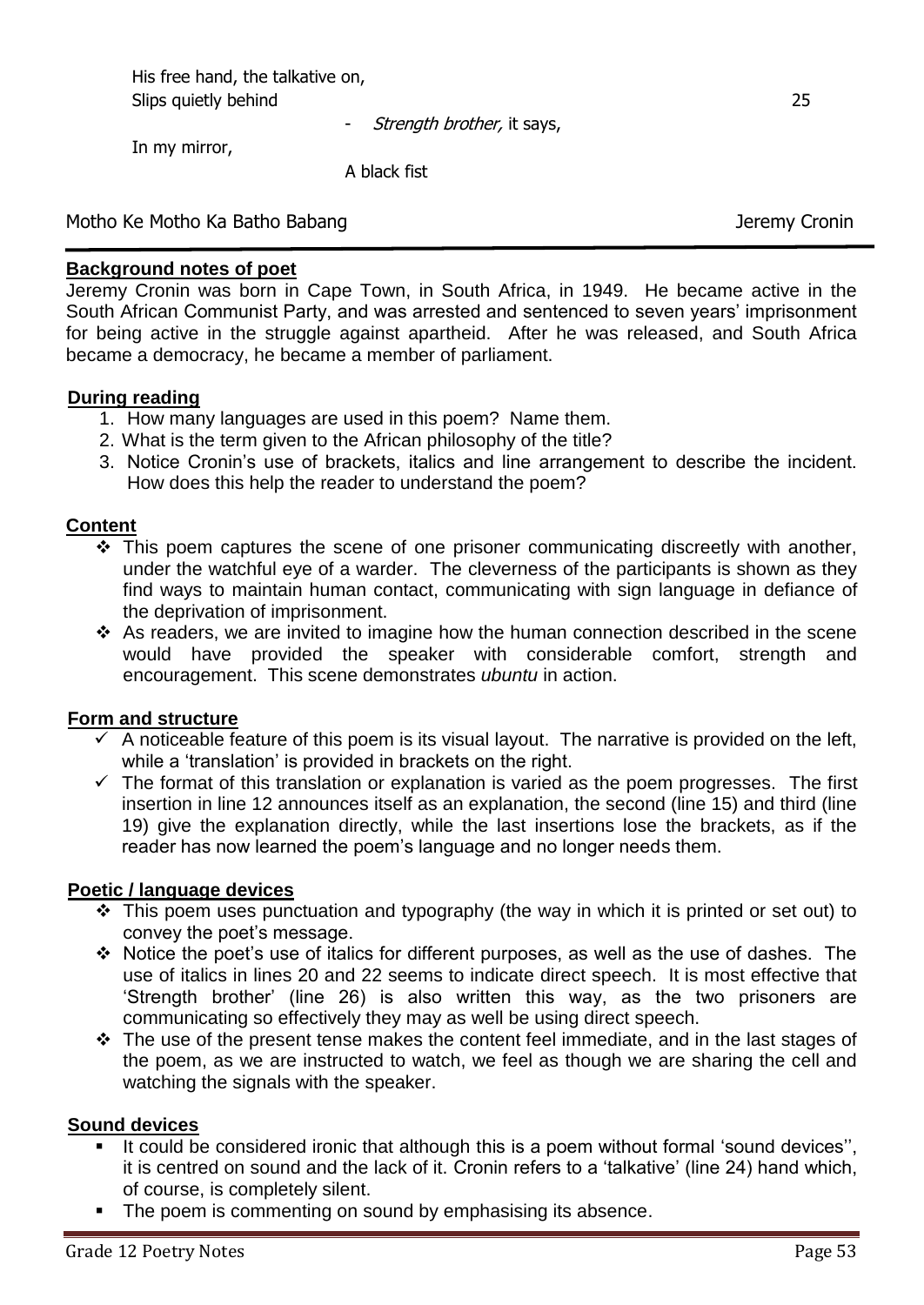# **Questions:**

- 1. Provide an explanation for the prisoner's use of the mirror.
- 2. Find evidence in the poem that prisoners are kept occupied with time-wasting chores.
- 3. Explain the link between an 'imaginary cap' (line 11) and a guard.
- 4. Discuss Cronin's use of different languages in the poem.
- 5. The poem is written in an informal style. How does the style contribute to the meaning of the poem?
- 6. This poem illustrates truths about the human condition. Explore how the poem shows the cruelty of isolation as a form of punishment, and why it was a favoured treatment of political prisoners.

\_\_\_\_\_\_\_\_\_\_\_\_\_\_\_\_\_\_\_\_\_\_\_\_\_\_\_\_\_\_\_\_\_\_\_\_\_\_\_\_\_\_\_\_\_\_\_\_\_\_\_\_\_\_\_\_\_\_\_\_\_\_\_\_\_\_\_\_\_\_\_\_\_\_\_\_

- 7. Assess whether the poem is an appropriate demonstration of the concept of *ubuntu*.
- 8. How does the prison setting contribute to the message of this poem?
- 9. What kind of prisoners do we assume these are? Why?
- 10.Appearance and reality differ in this poem; explain how.
- 11.Why is his work 'slow-slow'?

# **FIRST DAY AFTER THE WAR**

Mazisi Kunene

| We heard the songs of a wedding party                |    |
|------------------------------------------------------|----|
| We saw a soft light                                  |    |
| Coiling round the young blades of grass              |    |
| At first we hesitated, then we saw her footprints,   |    |
| Her face emerged, then her eyes of freedom!          | 5  |
| She woke us up with a smile saying,                  |    |
| 'What day is this that comes suddenly?'              |    |
| We said, 'It is the first day after the war'.        |    |
| Then without waiting we ran to the open space        |    |
| Ululating to the mountains and the pathways          | 10 |
| Calling people from all the circles of the earth.    |    |
| We shook up the old man demanding a festival         |    |
| We asked for all the first fruits of the season.     |    |
| We held hands with a stranger                        |    |
| We shouted across the waterfalls                     | 15 |
| People came from all lands                           |    |
| It was the first day of peace.                       |    |
| We saw our Ancestors travelling tall on the horizon. |    |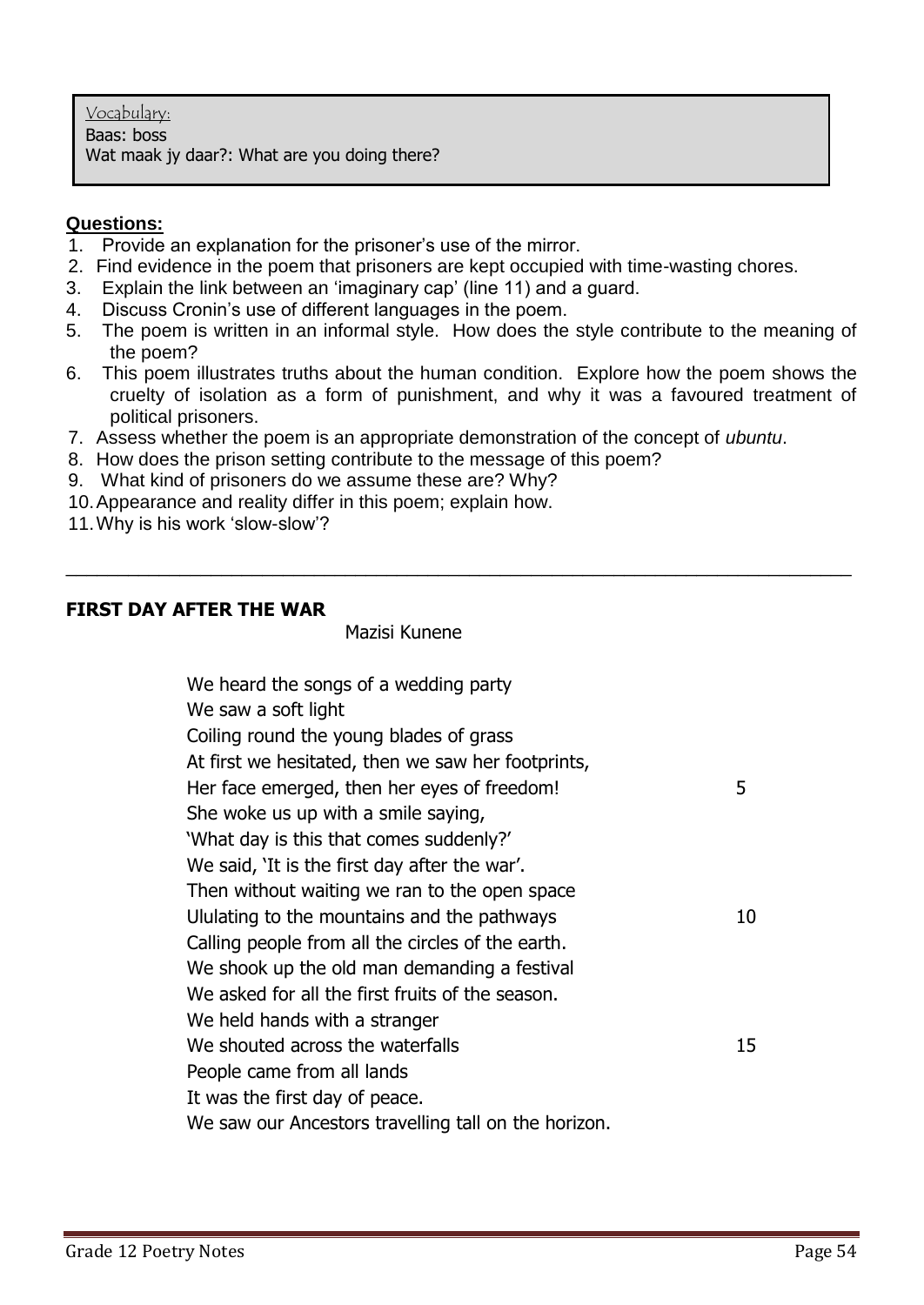### **Background notes of poet**

Mazisi Kunene was born in South Africa, in 1938. He studied in South Africa and in the United Kingdom, and worked as an academic in the United States of America before returning to South Africa. His best known work is the poem, 'Emperor Shaka the Great', which was originally written in isiZulu and translated into English. He died in 2006.

### **Before reading**

Think back to South Africa's hosting of the 2010 FIFA Soccer World Cup. (If you cannot recall anything about that time, imagine it.) Now put yourself in the shoes of a radio journalist who is attending the opening game between South Africa and Mexico. It is 11 June 2010. The weather is chilly, but the heat generated by the hundreds of South African fans makes the temperature rise. Details form the actual match:

*Siphiwe Tshabalala scored off a pass through Mexico's defence by Teko Modise to score the first goal of the tournament. Mexico later equalised. In the dying moments of the game, a shot by Katlego Mphela hit the post, denying South Africa a win.*

- $\triangleright$  As the radio journalist, make some notes on the game to be able to give an on-air report of about 3 minutes. Be sure to describe the atmosphere and mood of the crowd.
- $\triangleright$  Deliver your on-air report to the class. Follow the prompt: 'We now cross live to ... who will give us an update.'

### **During reading**

- 1. Which sense does Kunene use in this poem?
- 2. Think about the connotations of the word 'coiling' (line 3). Do you think it is intended to be understood as a positive image in this context?
- 3. Consider the pronoun 'her' in line 4. How could this be interpreted in an abstract way?
- 4. How does Kunene convey the joy of the time?

# **Content**

- Mazisi Kunene wrote much of his poetry in South Africa, in the time of apartheid, a period in which black people were discriminated against and oppressed. His poem describes the joy that people felt at the ending of this system of government.
- The poem lists a number of ways in which the people celebrate the news. Notice the variety of the actions and the jubilation this shows. The news is so wonderful that we see how people of all types celebrate together and 'held hands with a stranger' (line 14)

#### **Form and structure**

 $\checkmark$  This poem uses free verse which seems appropriate for its theme. Notice the repetitive form of the line structure of lines 12 to 15, perhaps implying that the overwhelming joy prompted an unrestrained physical response, and that the people ran around responding impulsively to the situation.

#### **Poetic / language devices**

- $\cdot$  Kunene uses simple but effective diction to capture the scene. This seems to add to the spontaneous nature of the excitement displayed – the actions speak for themselves.
- $\div$  The 'soft light' (line 2) creates an image of contained optimism and hope, as if the viewers are not sure whether to believe what the light might be indicating. This uncertainty is clear in the hesitation in line 4 until the truth 'emerged' (line 5), and the realisation set in.
- Notice the contrast that follows as 'without waiting' (line 9) the celebration begins that unifies humanity 'from all lands' (line 16).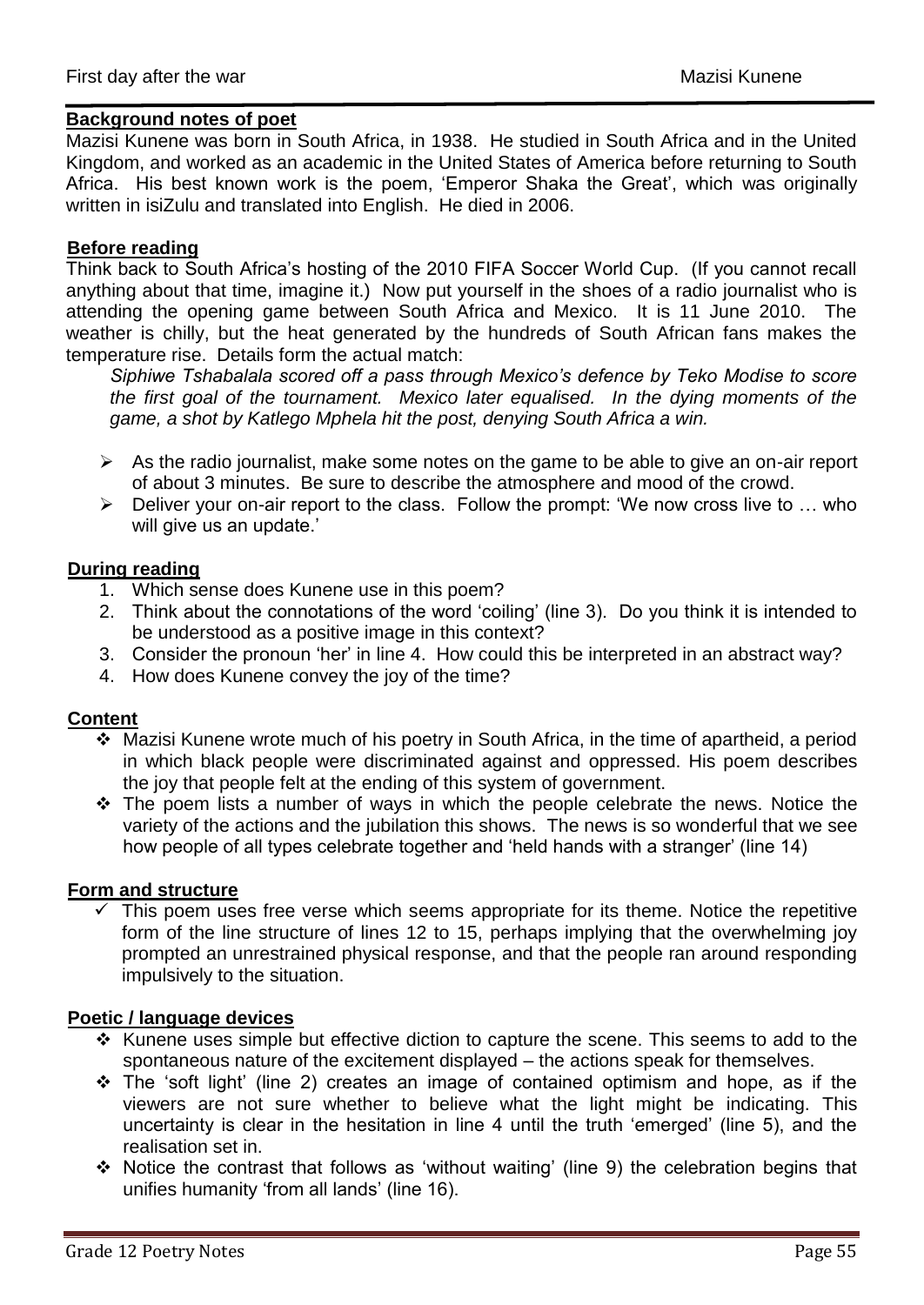# **Sound devices**

- The poem begins with a reference to the 'songs' of a party and the association of sound and joy is carried through the poem form the onomatopoeia of 'ululating' (line 10) to the shouts of enthusiasm that compete with nature's music as the people 'shouted across the waterfalls' (line 15).
- The alliteration of '**f**irst **f**ruits' (line 13) alerts the reader to the significance of the moment, while the use of this device in the final line lends the 'Ancestors' renewed stature as they are 'travelling tall' (line 18) in response to the event.

| Vocabulary: |                      |
|-------------|----------------------|
| ululating   | - wailing or howling |

# **Questions:**

- 1. What clues suggest the rural setting of the poem? Quote from the poem to support your answer.
- 2. Why do you think the people 'ran to the open space' (line 9)?
- 3. Discuss the possible literal and figurative meanings of the 'footprints' (line 4) and the 'young blades' (line 3).

\_\_\_\_\_\_\_\_\_\_\_\_\_\_\_\_\_\_\_\_\_\_\_\_\_\_\_\_\_\_\_\_\_\_\_\_\_\_\_\_\_\_\_\_\_\_\_\_\_\_\_\_\_\_\_\_\_\_\_\_\_\_\_\_\_\_\_\_\_\_\_\_\_\_\_

- 4. (a) What does the expression 'shook up' (line 12) mean?
	- (b) How do you interpret it in this context?
	- (c) Who might the 'old man' (line 12) be?
- 5. Critically comment on the effectiveness of the final line of Kunene's poem.

# **REMEMBER**

# Christina Rossetti

Remember me when I am gone' Gone far away into the silent land; When you can no more hold me by the hand, Nor I half turn to go yet turning stay. Remember me when no more day by day 1988 You tell me of our future that you planned: Only remember me; understand It will be late to counsel then or pray. Yet if you should forget me for a while And afterwards remember, do not grieve: 10 For if the darkness and corruption leave A vestige of the thought that once I had, Better by far you should forget and smile Than you should remember and be sad.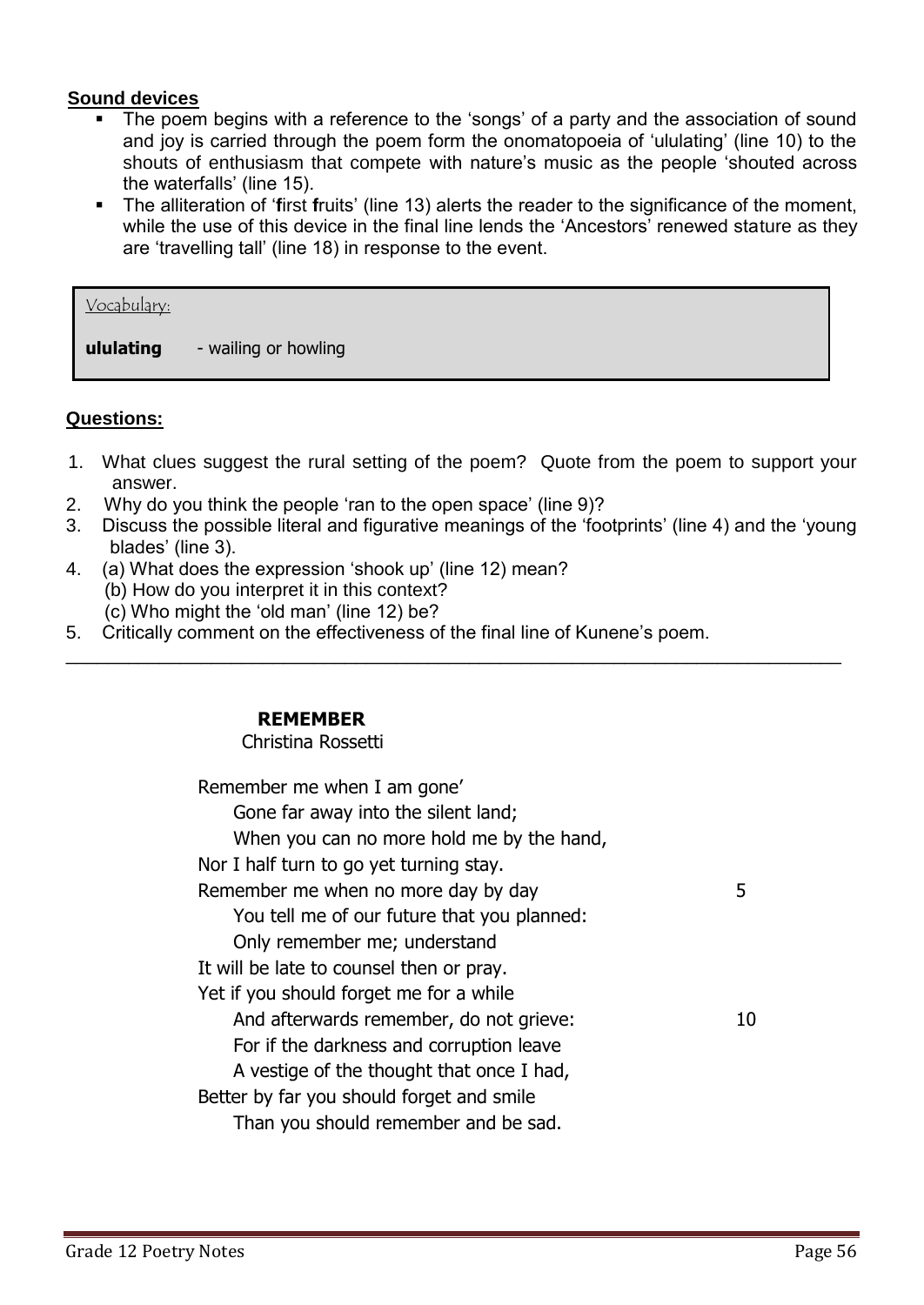# **Background notes of poet**

Christina Rossetti was born in London in 1830. Her work covers a wide range of styles and forms, and she wrote ballads, sonnets, love lyrics, nonsense rhymes and children's books. She died in 1894.

Being remembered after death - it's just what makes the speaker of "Remember" tick. She keeps telling her beloved to remember her, because, well, she's obsessed with death. She's clearly somebody who is really thinking a lot about death.

This poem was written in the middle of the nineteenth century. People died much more suddenly, and much more frequently, than they do nowadays. Another reason may be because this speaker has a few hang ups. She's definitely thinking about death a lot, but this isn't necessarily a bad thing. The speaker is at least realistic.

She's definitely a very caring person. The whole "remember me remember me remember me" business might seem a tad selfish, but by the end of the poem the speaker shows us how selfless she actually is. In the poem's final lines, she essentially says "On second thought, it's actually better if you forget about me, because remembering me will only cause you sadness." the ultimate gesture of selflessness. She would rather the man she loves be happy than remember her. She just can't bear the thought of him being unhappy.

 $\triangleright$  Write down the definitions for the terms "elegy", "epitaph", "eulogy" and "obituary". What theme is common to all four of these words?

# **During reading**

- 1. (a) Think of a euphemism that is commonly used in modern life to substitute for Rossetti's "silent land" (line 2).
	- (b) Explore the connotations of the expression "the silent land" (line 2).
- 2. Line 4 seems to suggest that the speaker is unable to make up her mind. What underlying emotion might cause her to behave in this way?
- 3. Consider the poet's choice of word "corruption" (line 11). What meaning do you think is intended in this context?

# **TITLE**

"Remember*"* - one word that summarizes the poem's major theme: remembrance. This is a poem spoken by a woman who is thinking about her death and wants to make sure that her beloved never forgets her. She's obsessed with making sure her beloved doesn't forget her. It's almost like she's worried that he might do exactly that.

This brings us to another important idea about this poem's title. It is a command, an order. The title might as well be "Listen you, remember me or else!" It's not quite that commanding, but the speaker definitely orders this guy to remember her at least four times, if you include the title. The fact that an imperative introduces the poem, and that keeps popping up, confirms what we've already noted: the speaker is worried that her beloved will forget her, and is overcompensating.

By the end of the poem the speaker basically changes her mind, and says, essentially, "On second thought, it's better that you forget me because remembering me might cause too much pain, and I just can't have that," but for most of the poem, she's more concerned with making sure he doesn't forget her – this makes the title a bit deceptive.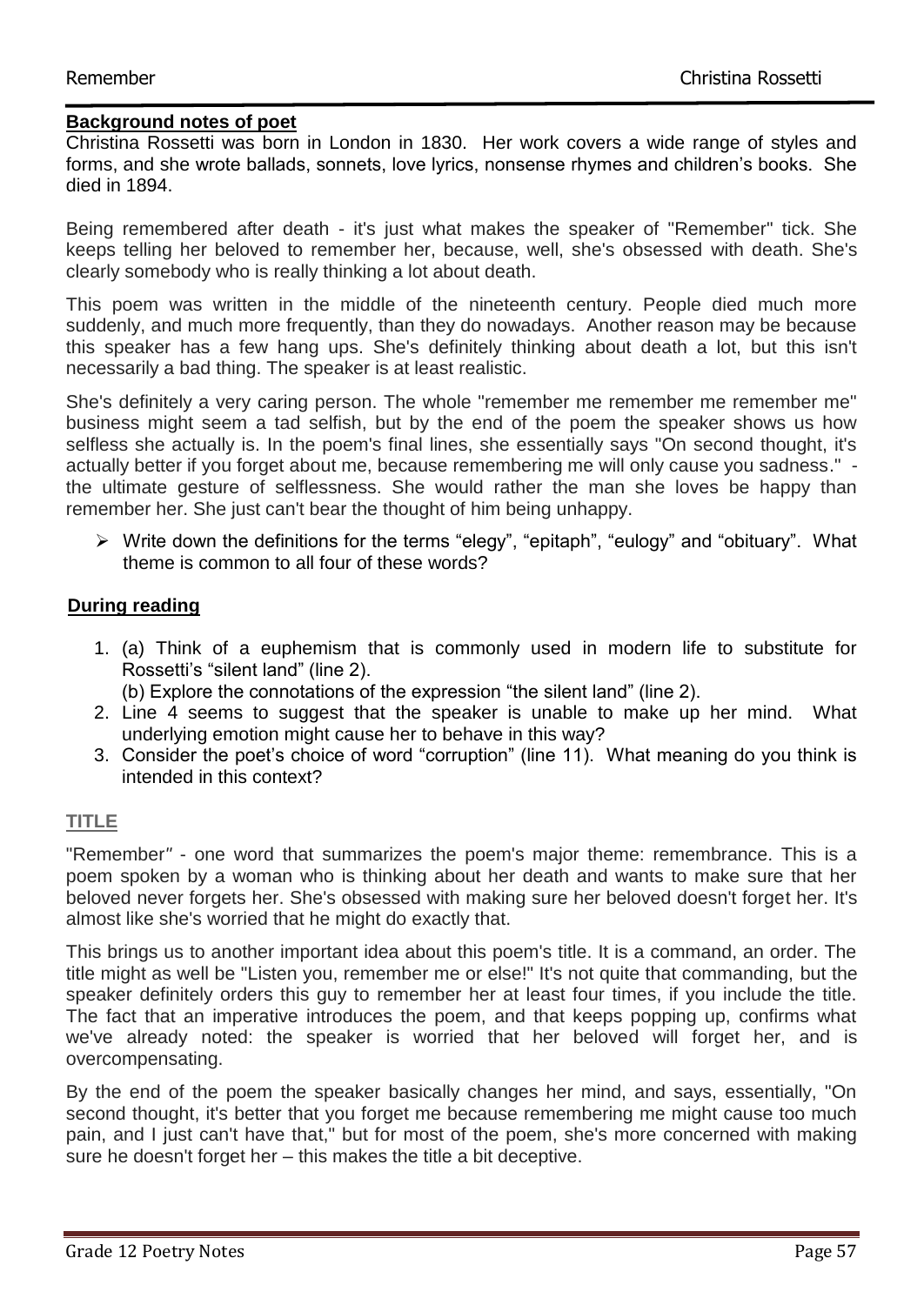# **Theme**

"**Remember**" is an elegiac **poem**, focusing on the **themes** of death, remembrance, relinquishment, and forgiveness. The speaker is **Rossetti** pondering her impending death and releasing her lover from the responsibility of enshrining her in his memory because she fears it will cause him pain.

# **Content**

- $\div$  The poem could be interpreted as the speaker addressing a loved one directly, seen in the use of "you" (line 3) and "our" (line 6), in the form of a letter to be read after her death.
- $\cdot$  The speaker focuses on memories of moments of their time spent together, revealing her concern that she wants to be remembered. This is highlighted by the repetition of the word "remember" throughout the poem.
- $\cdot \cdot$  The couple anticipated that they would share a future together, but this was not to be. The speaker succumbed to some disease or "corruption" (line 11) that eventually led to her death. Neither prayers nor "counsel" (line 8) could change the outcome.
- $\cdot$  The tone and focus shift over the course of the poem, signified by the word "yet" (line 9). Where the first part of the poem looks back and clings to memories, the second part seeks to find a way to move forward.
- $\cdot \cdot$  The speaker seems to be giving her partner permission to let go of the memories and his sorrow in order to "smile" (line 13) and live positively after her passing. She demonstrates the selfless depth of her love, as she is able to suppress the human need to be remembered so that her beloved has a chance at a happy life after her death, unburdened by guilt.

# **Form and structure**

- $\checkmark$  Rossetti uses the form of a Petrarchan or Italian sonnet to convey her message. The first two quatrains of this sonnet start with the word "remember" (lines 1 and 5), and the tone is mournful.
- The *c-d-d-e-c-e* rhyme scheme used in the sestet of lines 9-14 establishes a break from the octave. This break is also seen in the tone and content of the poem.
- $\checkmark$  Rossetti uses the octave to address memories and remembering, while the sestet focuses on the process of forgetting and moving forward.

# **Poetic / language devices**

- \* Rossetti uses euphemism to discuss difficult subject matter: Death becomes "gone away" (line 1), while the afterlife is expressed as "the silent land" (line 2).
- $\div$  The simple imagery of the physical linking of hands in line 3, as well as the speaker's reluctance to be separated, underlines the strong connection between the speaker and her beloved.
- Notice that despite t hue of words with negative connotations in the sestet, for example "grieve" (line 10), "darkness" and "corruption" (line 11), Rossetti establishes a lingering mood of positive acceptance. What might have been a depressing poem with sad content becomes a poem that ultimately celebrates life.

# **Sound devices**

- The long syllables used in the opening lines force a slow, mournful reading of the sonnet. This is contrasted by the pace of lines 9 and 13, for example, which is more "upbeat" and positive.
- If we had to describe the sound of "Remember" in two words, those two words would be "commanding" and "consoling.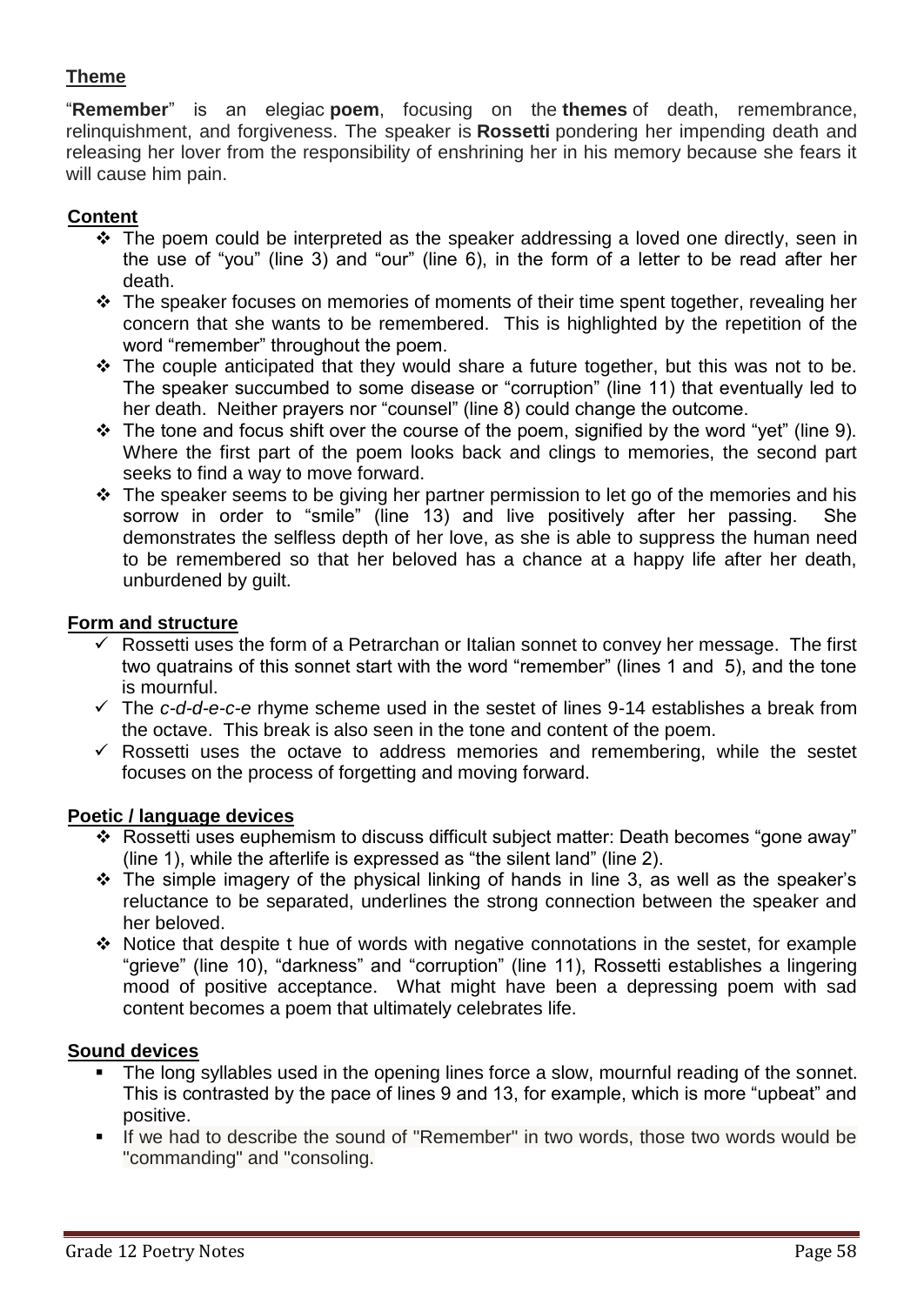# **Symbol Analysis**

It's only natural that a poem about death would have something to say about going away forever. Sure enough, everywhere you turn in this poem, the speaker seems to be saying something about going away, leaving, or not being around anymore.

Clearly, going away is the poem's **[metaphor](http://www.shmoop.com/literature-glossary/metaphor.html)** for death. Lines 1-2: In the first two lines the speaker says "gone away" and "gone far away." Clearly this is a metaphor for death. Now, the speaker never really says she will be gone forever, so the metaphor makes death seem less permanent.

- Line 3: Holding hands **[symbolizes](http://www.shmoop.com/literature-glossary/symbol.html)** physical presence and life—the very things that death eliminates.
- Line 4: The speaker notes how she used to half turn to go, but also half stay. While just a narration of a past event, this little snippet is practically a metaphor for the speaker's feelings about death as well.
- Lines 5-6: Again, the speaker talks about death without talking about death. When she talks about not being around to hear her beloved tell her about his plans for the future, we know this isn't because they've broken up.
- Lines 11-12: "Darkness and corruption" stand in for death. The word "vestige" is key, as it refers to something leftover after the speaker has gone away. Here, it is more or less a symbol of life, or of anything that defies death.

"Remember" something to do with memory. The speaker of this poem tells her beloved no less than three times to remember her. In a poem where death is pretty much a total separation, remembrance becomes a way of keeping somebody metaphorically alive.

- Lines 1-2: "Remember me" is **[juxtaposed](http://www.shmoop.com/literature-glossary/juxtaposition.html)** with "gone away," which suggests that remembrance may be a **[metaphor](http://www.shmoop.com/literature-glossary/metaphor.html)** for life.
- Lines 5-6: The speaker repeats the same command as line 1 ("remember me"), and memory again appears to be a metaphor for life. It comes across as an antidote or compensation for the fact that she and her beloved can no longer hold hands and discuss a future together.
- Lines 7-8: The speaker says "remember me" (metaphor). A small ambiguity is worth noting. The "only" in "only remember" me could mean either "I only ask that you remember me" or "the only thing you should do is remember me."

BUT forgetting is a big part of "Remember." The speaker is obsessed with being remembered, except towards the end, where she changes her mind. At first she's all "Well, I guess it's okay if you forget me, as long as you remember me later," but then she essentially says, "Actually it's better that you forget me."

Why? Remembrance is associated with sadness and pain, and the speaker doesn't want this for her lover. So, she decides that she will deal with being forgotten, as long as her lover will remain happy.

- Lines 9-10: The speaker starts to change her mind a little bit here in line 9, a crucial point in any sonnet that is sometimes called the turn. Forgetfulness here is a **[metaphor](http://www.shmoop.com/literature-glossary/metaphor.html)** for death, in some ways. If the beloved doesn't remember the speaker, she will be totally and completely dead.
- Lines 13-14: Now she says it's better for her beloved to forget her because remembering her will cause him too much pain. This change of heart **[symbolizes](http://www.shmoop.com/literature-glossary/symbol.html)** the speaker's love, as she would rather sacrifice her memory, or rather metaphorically kill herself, than ask her lover to endure any pain.